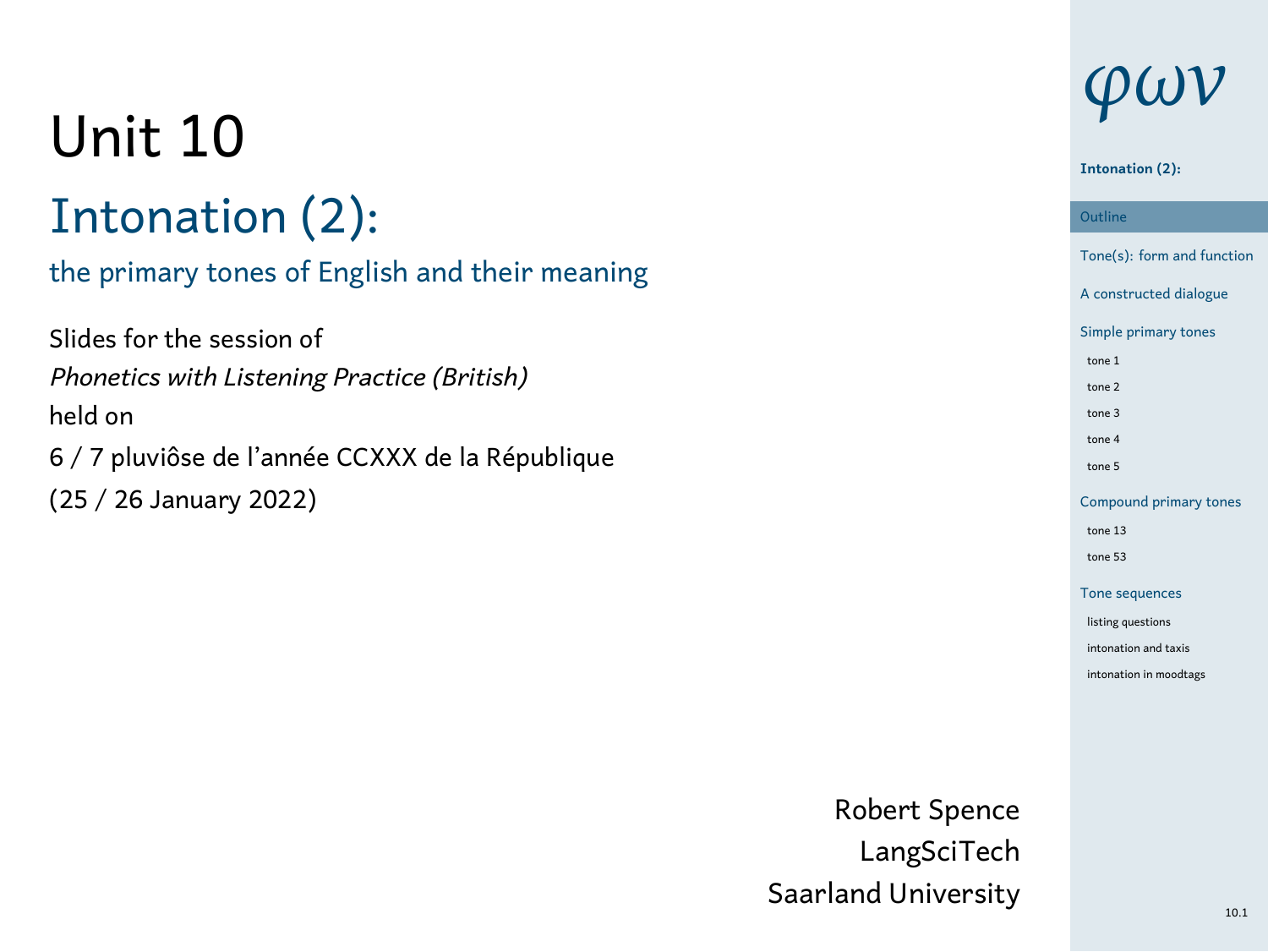English Phonetics: Unit 10:  $\lceil$ 'n $.$ glɪʃ fə.'net.ɪks 'juːn.ɪt' 'tʰen]

Intonation (2) [ˈɪnt.ə.ˈneɪ̯ʃ.n̩ ˈtʰuː]

the primary tones of English and their meaning  $[\eth$ ə ˈp̥ $\mathfrak{a}\mathfrak{x}$ m.(ə) $\mathfrak{a}\mathfrak{a}$  ˈtʰə $\mathfrak{a}\mathfrak{v}$ zəv ˈɪŋ.ɡlɪʃ ən̪ ðeə̯ ˈmiːn.ɪŋ]

Robert Spence [ˈɹɒbət ˈspens] based on material by M. A. K. Halliday [ˈbeɪ̯st ͜ ɒn mə.ˈtʰɪə̯ɹ.i.əɫ baɪ̯ ͜ ˈʲem ͜ eɪ̯ kʰeɪ̯ ˈhæl.ɪd.eɪ̯]

# *φων*

#### **Intonation (2): Outline**

Outline<br>Tone(s): form and function A constructed dialogue Simple primary tones tone 1 tone 2 tone 3 tone 4 tone 5 Compound pri tone 13 tone 53 Tone sequ listing questions intonation and taxis intonation in moodtags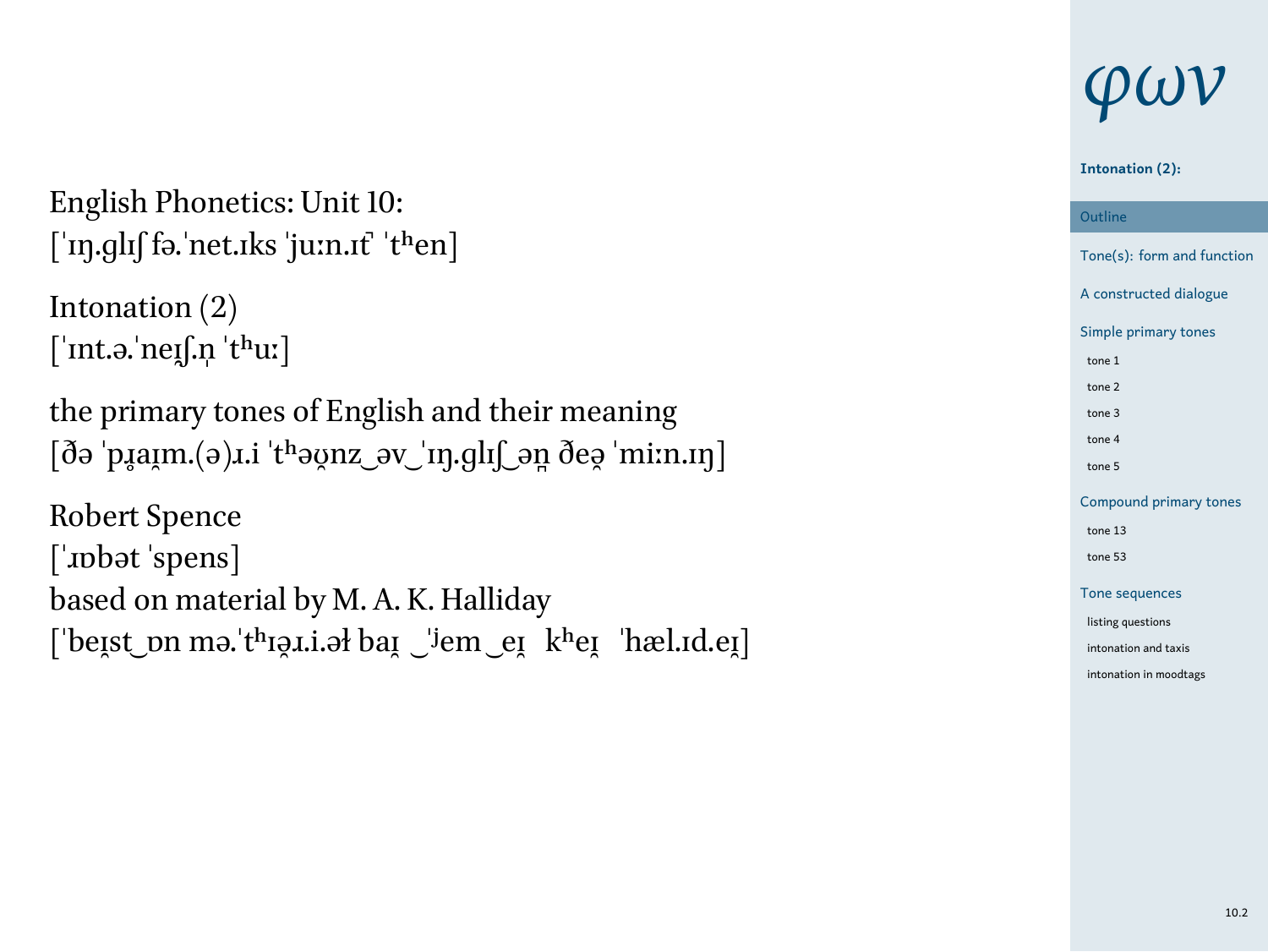### **1 Tone(s): form and function**

### **2 A constructed dialogue**

### **3 Simple primary tones**

- tone 1 tone 2 tone 3
- tone 4 tone 5

## **4 Compound primary tones**

tone 13 tone 53

### **5 Tone sequences**

listing questions intonation and taxis intonation in moodtags

# *φων*

#### **Intonation (2):**

Outline<br>Tone(s): form and function **Outline** A constructed dialogue Simple primary tones tone 1 tone 2 tone 3 tone 4 tone 5 Compound primary tones tone 13 tone 53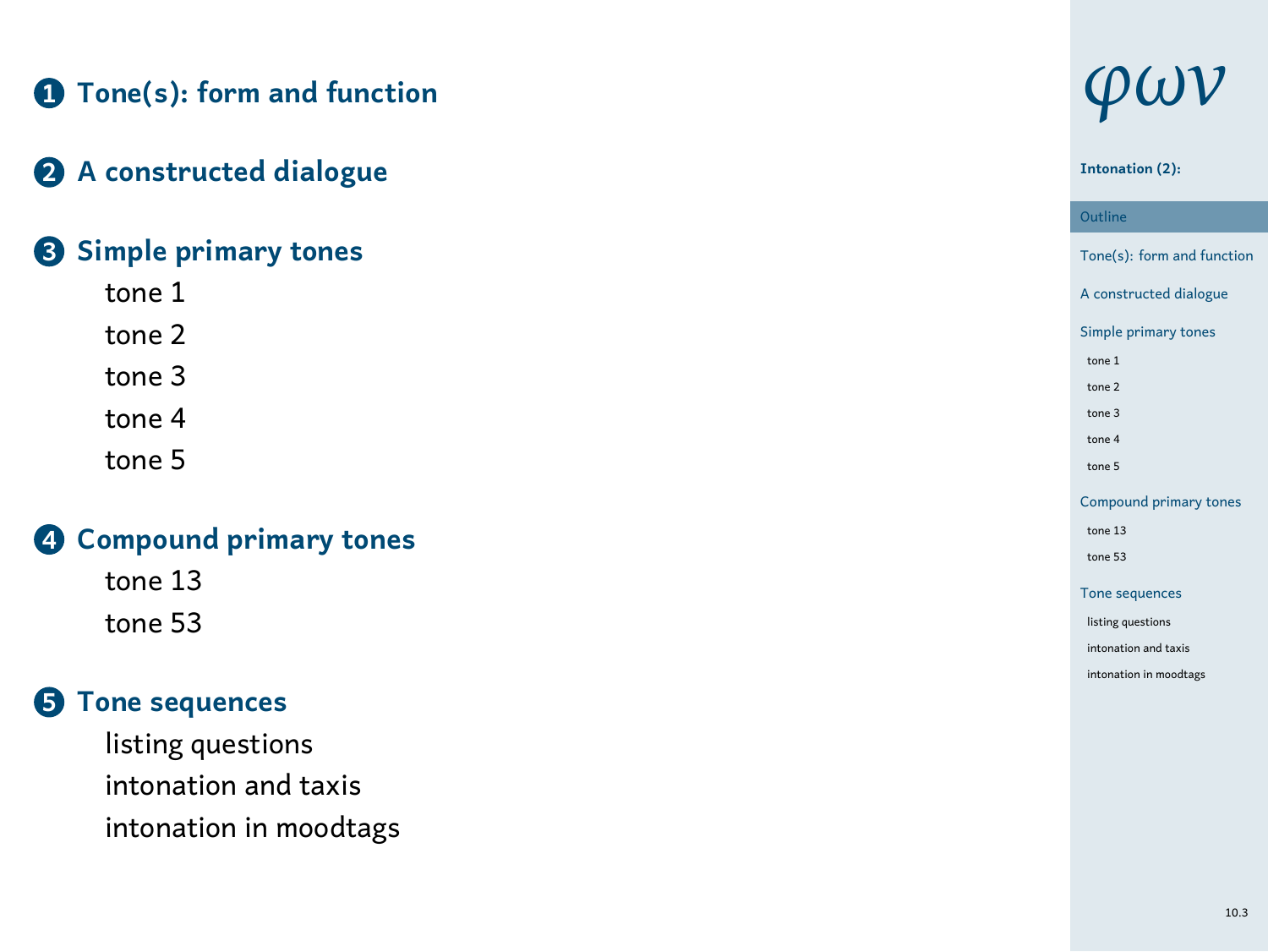*•* The primary tones of English are based on the opposition between falling pitch ('polarity certain', Tone  $1 \setminus$ ) and rising pitch ('polarity uncertain', Tone  $2 / \Lambda$ .



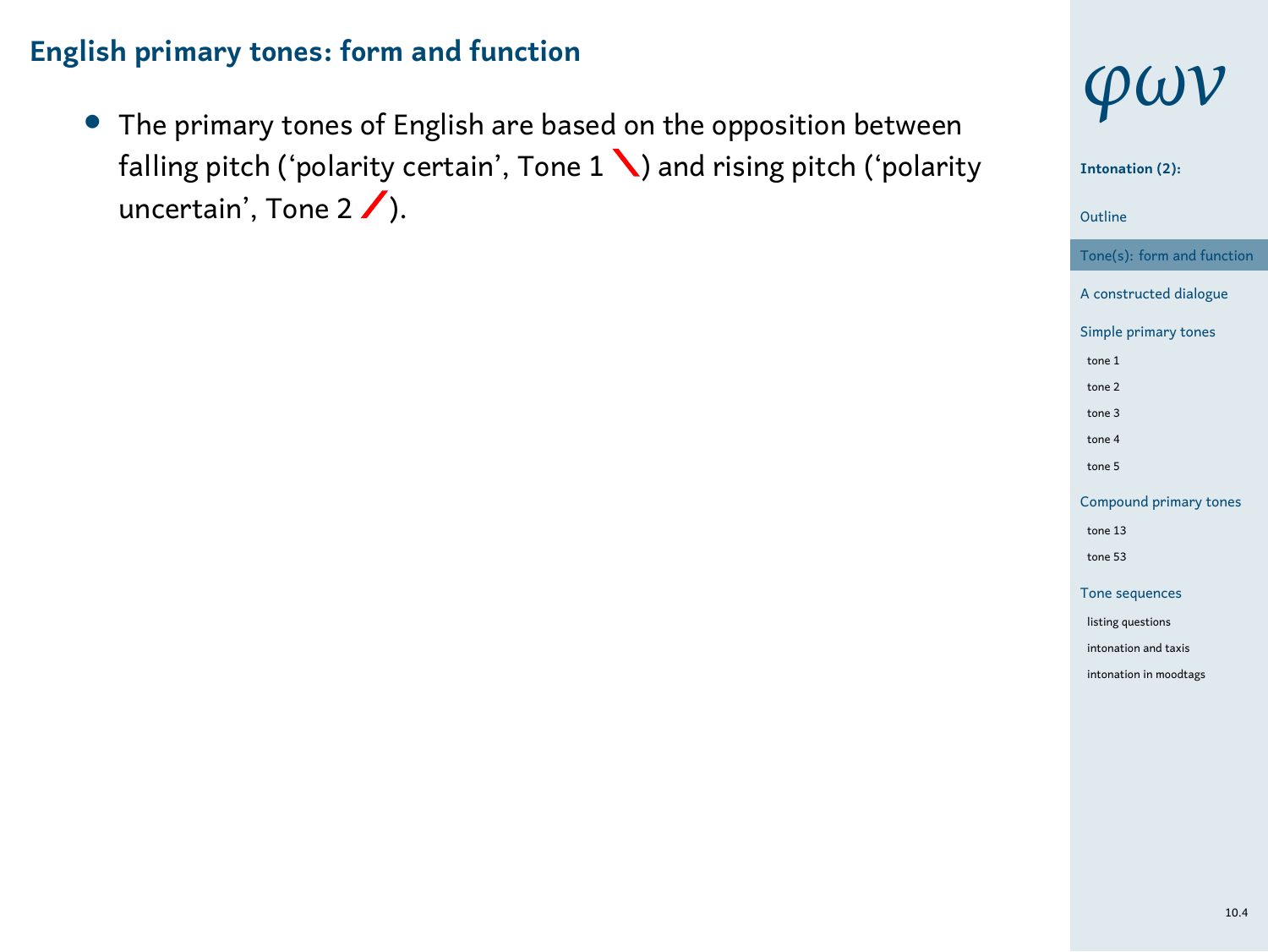- *•* The primary tones of English are based on the opposition between falling pitch ('polarity certain', Tone  $1 \setminus$ ) and rising pitch ('polarity uncertain', Tone  $2 / \Lambda$ .
- *•* The pitch movement concerned (rising or falling) begins at the beginning of the tonic segment of the tone group.



**Intonation (2):**



tone 1 tone 2 tone 3 tone 4 tone 5 Compound prin tone 13 tone 53 Tone seque listing questions intonation and taxis intonation in moodtags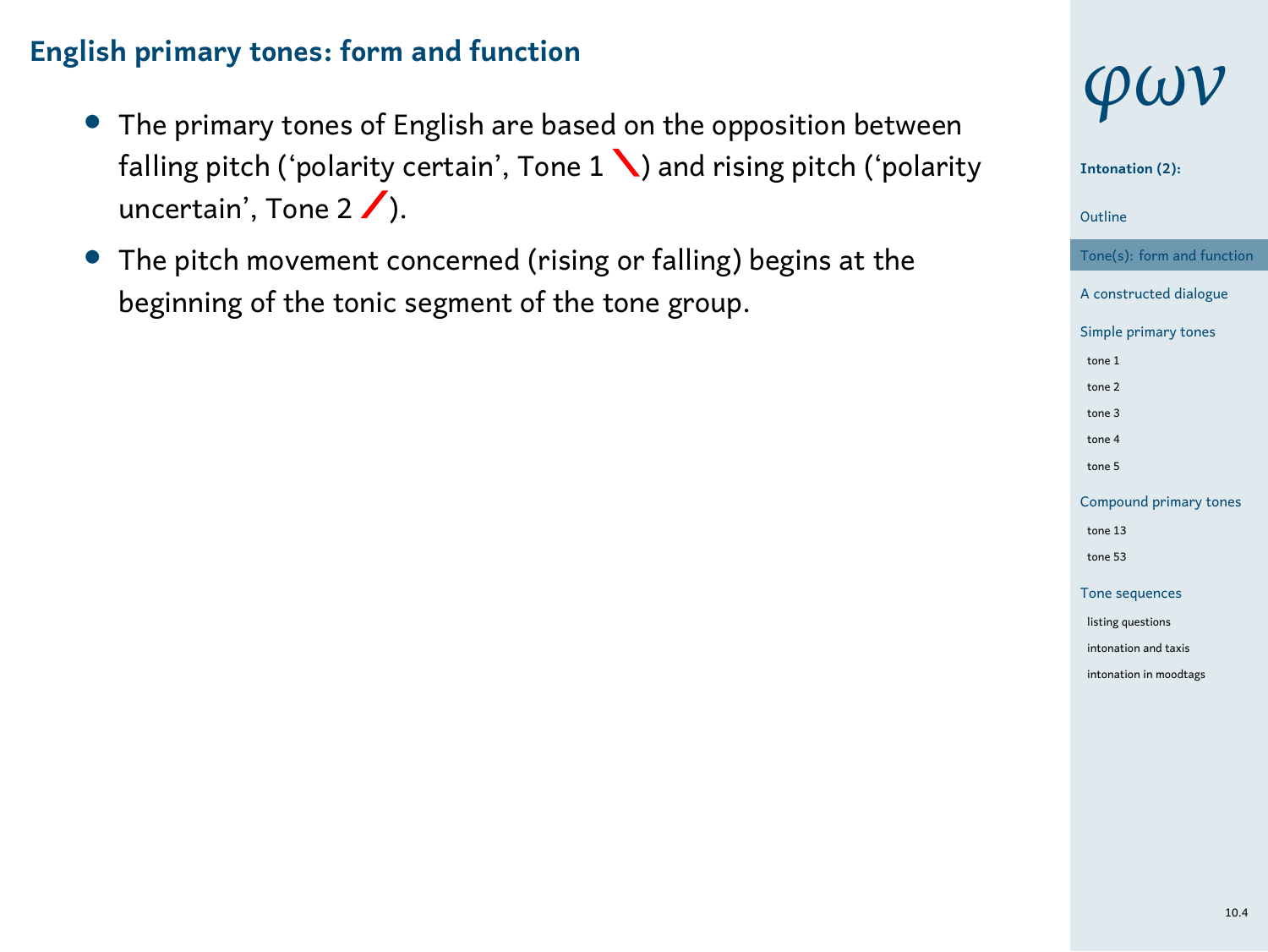- *•* The primary tones of English are based on the opposition between falling pitch ('polarity certain', Tone  $1 \setminus$ ) and rising pitch ('polarity uncertain', Tone  $2 / \Lambda$ .
- *•* The pitch movement concerned (rising or falling) begins at the beginning of the tonic segment of the tone group.
- *•* The opposition between 'falling' and 'rising' can be neutralized as a 'level' pitch ('polarity not (yet) relevant', Tone  $3 \cup$ ); phonetically, this is typically low, and slightly rising at the end.







tone 13 tone 53 Tone sequ listing questions nation and taxis intonation in moodta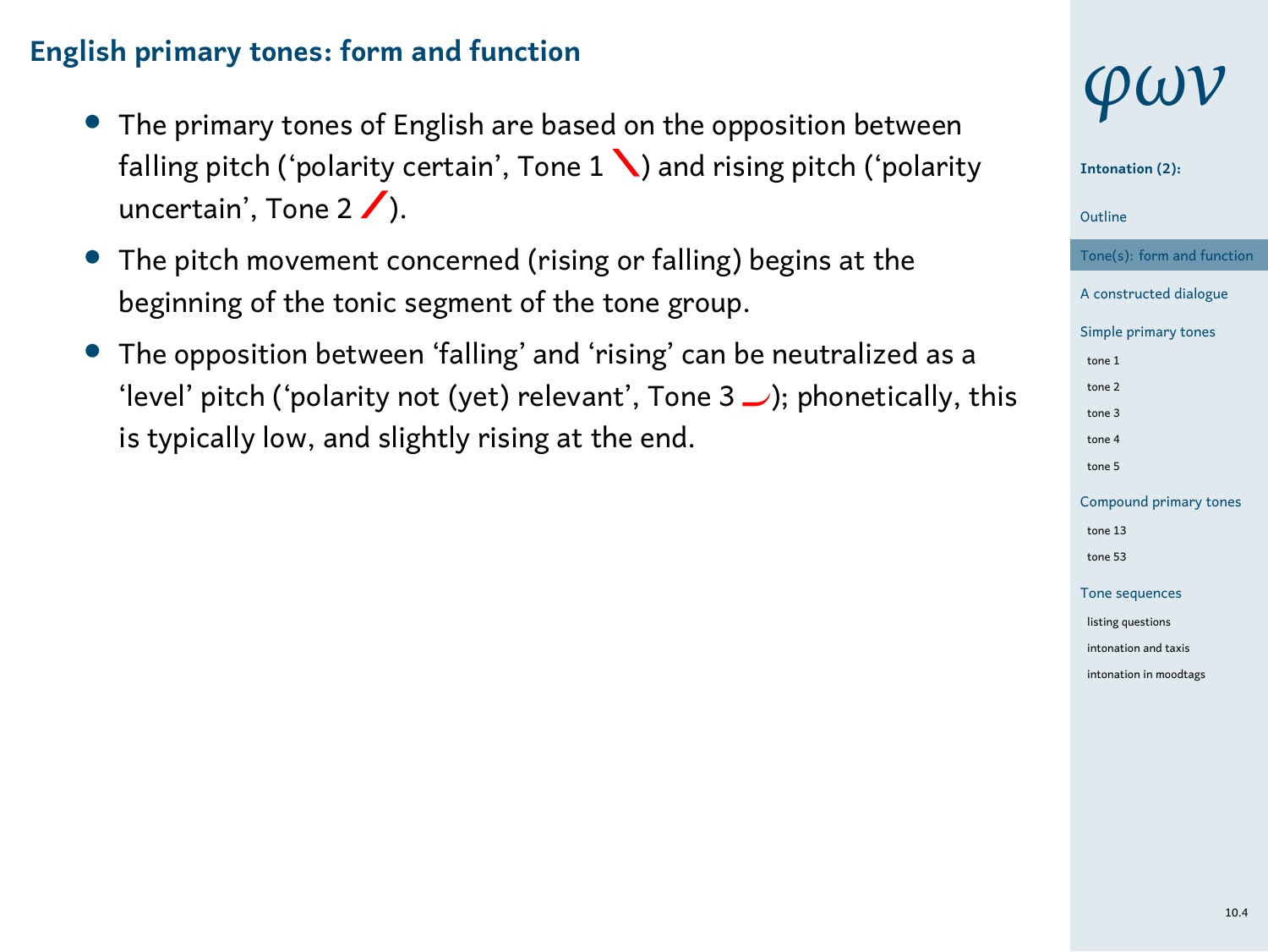- *•* The primary tones of English are based on the opposition between falling pitch ('polarity certain', Tone  $1 \setminus$ ) and rising pitch ('polarity uncertain', Tone  $2 / \Lambda$ .
- *•* The pitch movement concerned (rising or falling) begins at the beginning of the tonic segment of the tone group.
- *•* The opposition between 'falling' and 'rising' can be neutralized as a 'level' pitch ('polarity not (yet) relevant', Tone  $3 \cup$ ); phonetically, this is typically low, and slightly rising at the end.
- *•* The movements 'falling' and 'rising' can be combined into one : 'falling-rising' ('polarity starts out certain, turns out to be uncertain', Tone 4  $\vee$ ) or 'rising-falling' ('polarity starts out uncertain, turns out to be certain', Tone 5  $\curvearrowleft$ ).

# *φων*

#### **Intonation (2):**



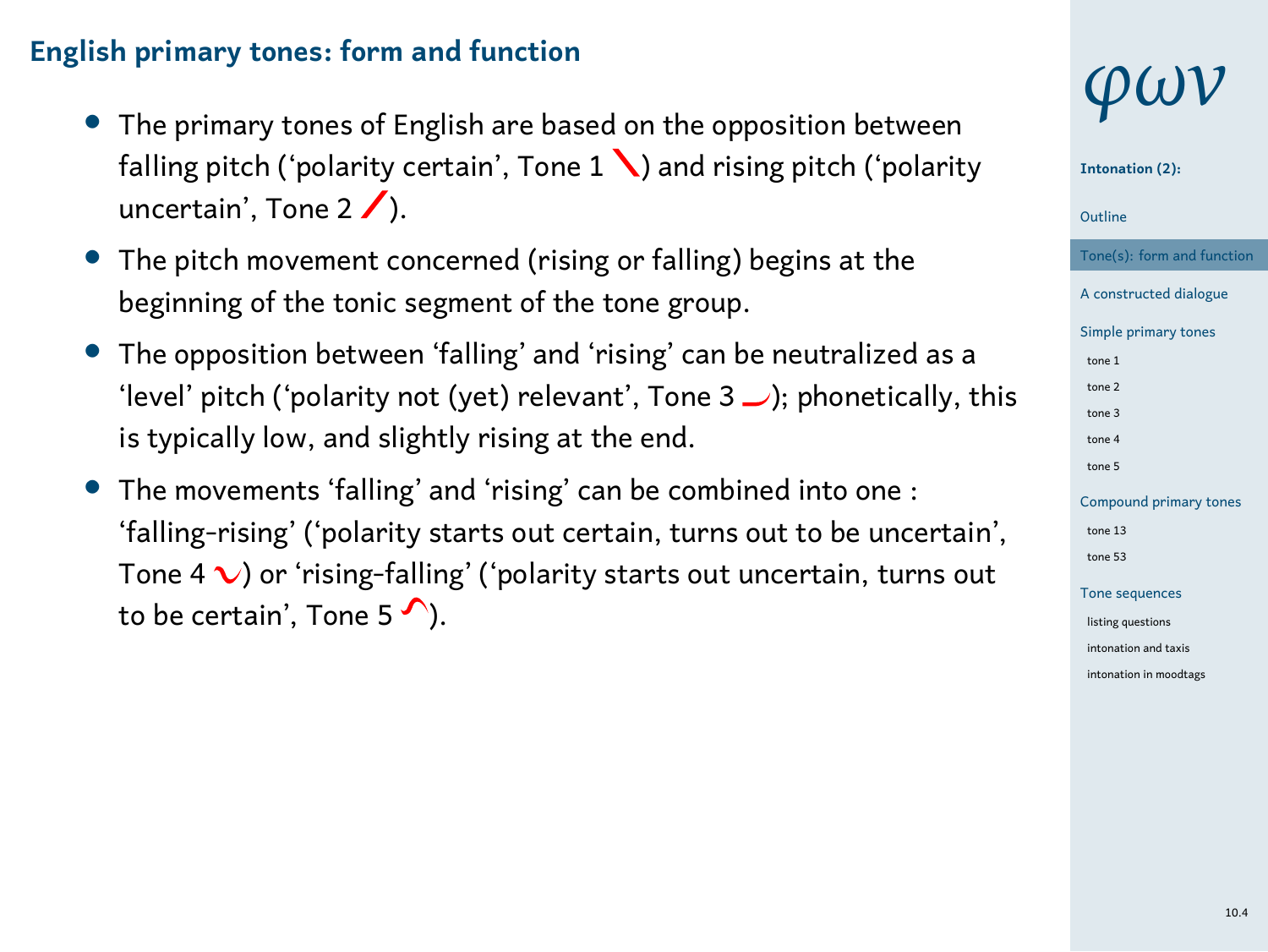- *•* The primary tones of English are based on the opposition between falling pitch ('polarity certain', Tone  $1 \setminus$ ) and rising pitch ('polarity uncertain', Tone  $2 / \Lambda$ .
- *•* The pitch movement concerned (rising or falling) begins at the beginning of the tonic segment of the tone group.
- *•* The opposition between 'falling' and 'rising' can be neutralized as a 'level' pitch ('polarity not (yet) relevant', Tone  $3 \cup$ ); phonetically, this is typically low, and slightly rising at the end.
- *•* The movements 'falling' and 'rising' can be combined into one : 'falling-rising' ('polarity starts out certain, turns out to be uncertain', Tone  $4\sqrt{ }$ ) or 'rising-falling' ('polarity starts out uncertain, turns out to be certain', Tone 5  $\curvearrowleft$ ).
- *•* Tone 1 and Tone 5 can have an extra 'level' tonic segment at the end; this is identical to the tonic segment of a Tone 3, but without a pretonic segment of its own ( $\searrow$  and  $\searrow$ )

# *φων*



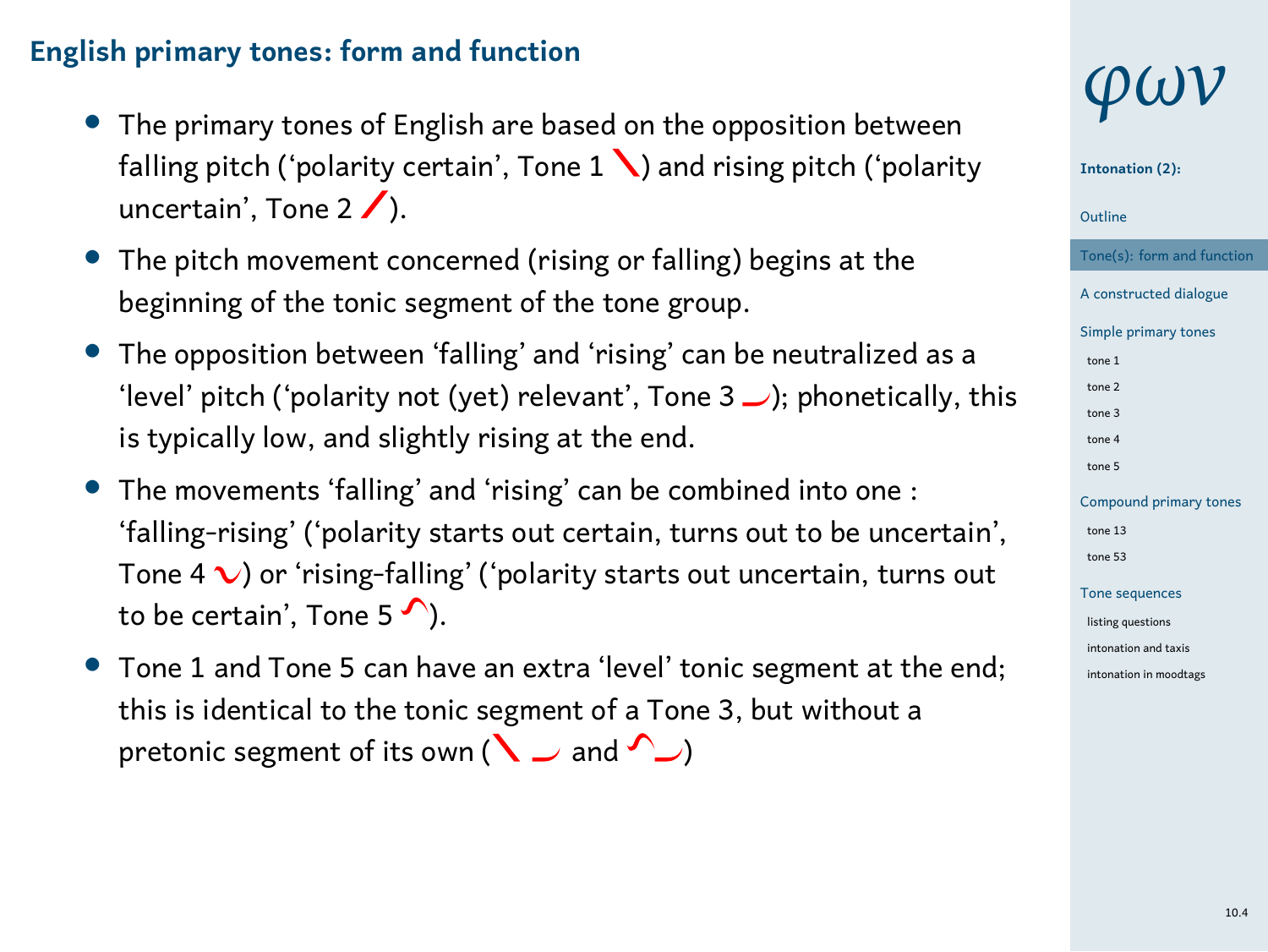- *•* The primary tones of English are based on the opposition between falling pitch ('polarity certain', Tone  $1 \setminus$ ) and rising pitch ('polarity uncertain', Tone  $2 / \Lambda$ .
- *•* The pitch movement concerned (rising or falling) begins at the beginning of the tonic segment of the tone group.
- *•* The opposition between 'falling' and 'rising' can be neutralized as a 'level' pitch ('polarity not (yet) relevant', Tone  $3 \cup$ ); phonetically, this is typically low, and slightly rising at the end.
- *•* The movements 'falling' and 'rising' can be combined into one : 'falling-rising' ('polarity starts out certain, turns out to be uncertain', Tone  $4\sqrt{ }$ ) or 'rising-falling' ('polarity starts out uncertain, turns out to be certain', Tone 5  $\curvearrowleft$ ).
- *•* Tone 1 and Tone 5 can have an extra 'level' tonic segment at the end; this is identical to the tonic segment of a Tone 3, but without a pretonic segment of its own ( $\searrow$  and  $\searrow$ )
- *•* Primary tones express choices in the system of 'KEY', 'fine-tuning' the grammatical system of 'MOOD' (and/or the discourse-semantic system of 'SPEECH FUNCTION').





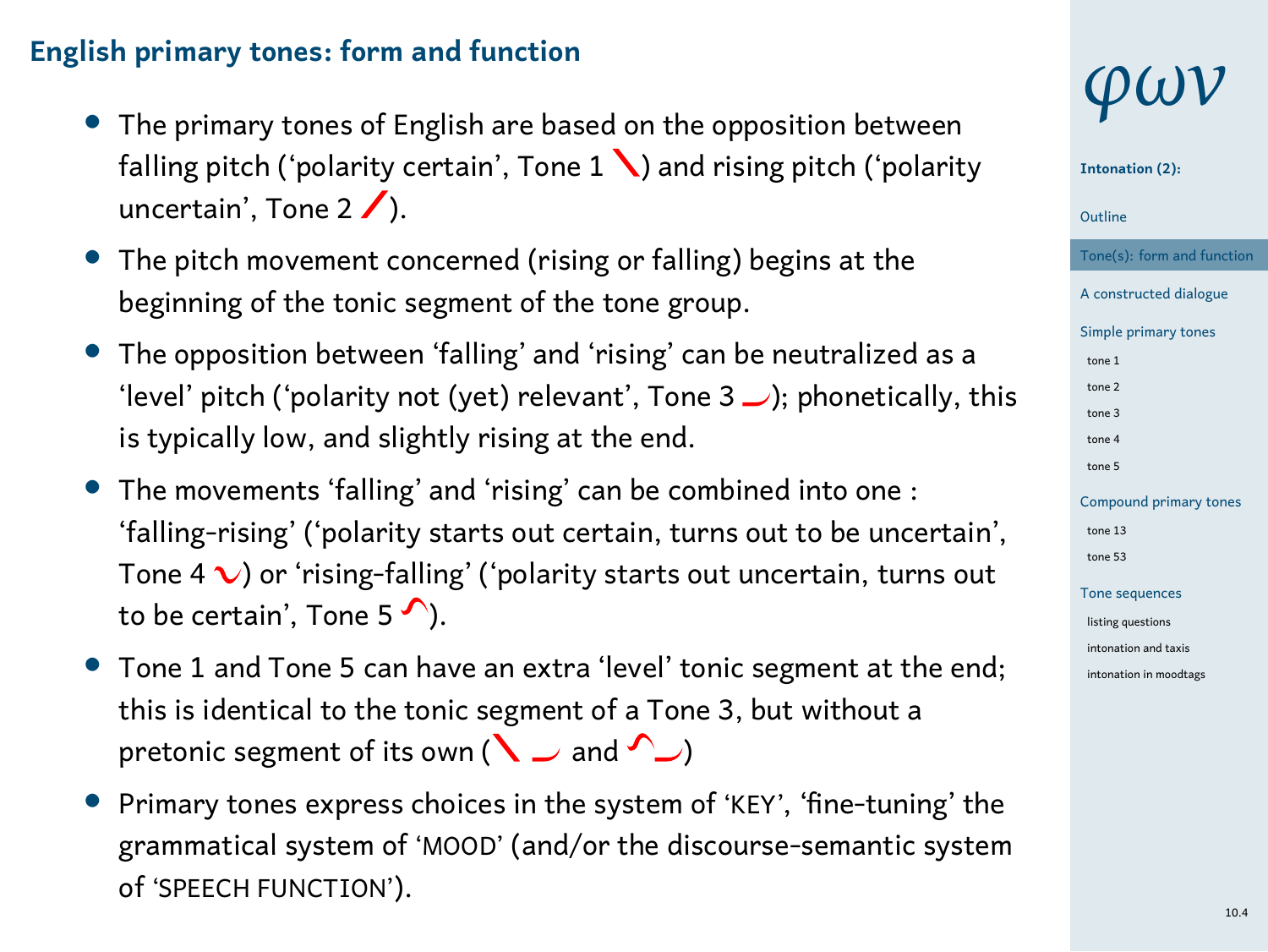### **Constructed dialogue illustrating all primary tones**



# *φων* 1 Outline **Intonation (2):** Tone(s): form and function A constructed dialog Simple primary tones tone 1 tone 2 tone 3 tone 4 tone 5 Compound primary tones tone 13 tone 53 Tone sequence listing questions intonation and taxis intonation in moodtags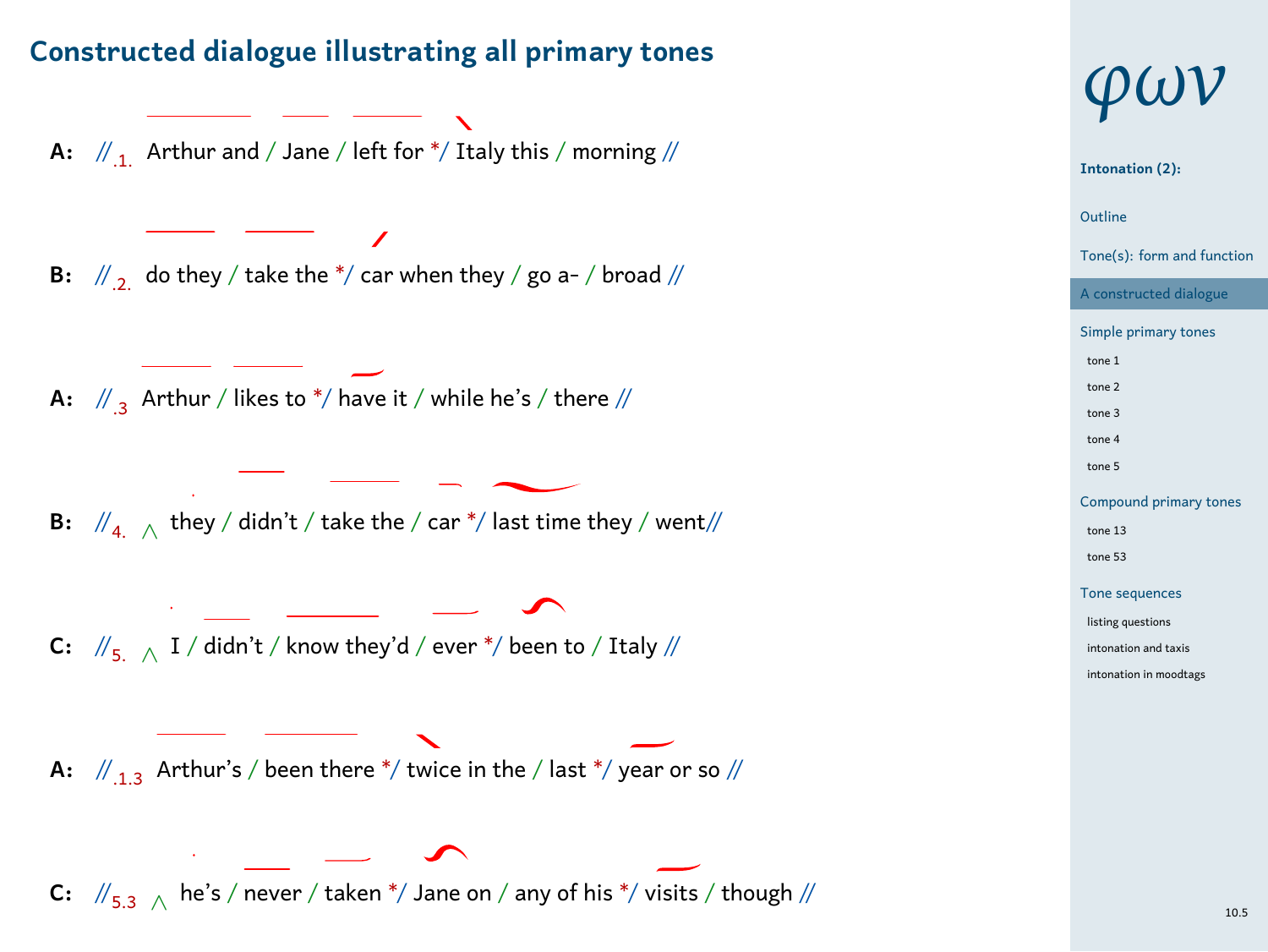#### **Notes on the dialogue**

The constructed dialogue on the previous slide (taken from M. A. K. Halliday: *A Course in Spoken English: Intonation.* London: Oxford University Press, 1970) demonstrates the five simple primary tones of English and also the two compound primary tones. Each tone is shown in its most typical variant form (see next lecture on 'secondary tones' for more detail).

Conventions used in the transcription:

- *•* Foot boundaries (rhythm) are shown by single slashes.
- *•* Tone group boundaries (tonality) are shown by double slashes; every tone group boundary is also automatically a foot boundary.
- *•* A silent beat is shown by a caret sign.
- *•* The location of the tonic syllable (tonicity) is shown by an asterisk immediately before the foot boundary symbol, thus dividing the tone group into a 'pre-tonic' and a 'tonic' segment.
- *•* The intonation contour (tone) is shown twice: non-iconically via a code number immediately after the double slash at the beginning of the tone group, and iconically via the straight and/or curved lines above the transcription.

# *φων*



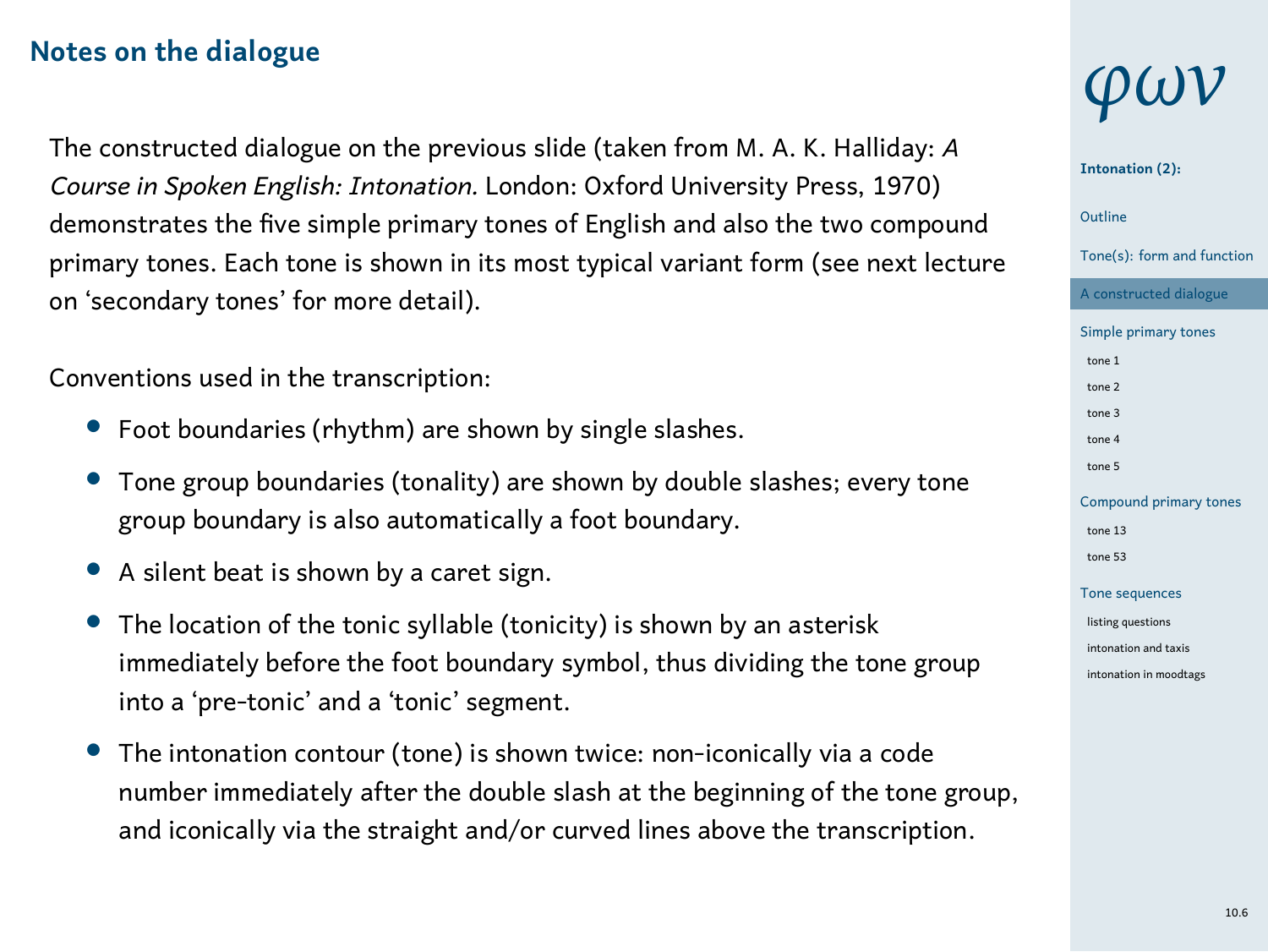*•* Tone 1 is the most common tone in English.

# *φων*

1 Outline **Intonation (2):** Tone(s): form and function A constructed dialogue Simple primary tones tone 1 tone 2 tone 3 tone 4 tone 5 Compound primary tones tone 13 tone 53 Tone sequences listing questions intonation and taxis intonation in moodtags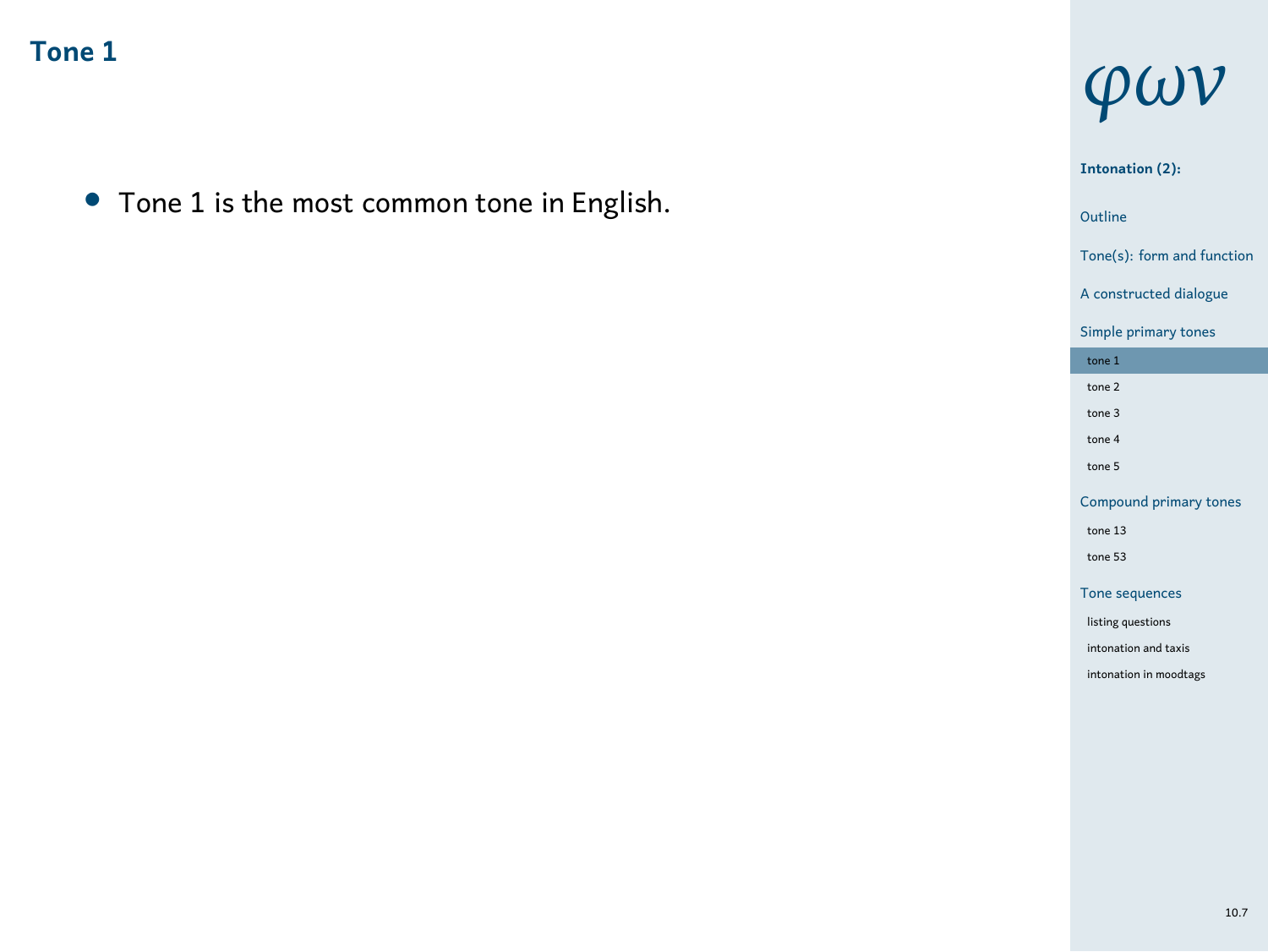- *•* Tone 1 is the most common tone in English.
- *•* It is the neutral ('unmarked') tone for every major speech function except yes/no questions:

# *φων*

### **Intonation (2):**

- Tone(s): form and function A constructed dialogue
- Simple primary tones tone 1 tone 2 tone 3 tone 4 tone 5 Compound primary tones
- tone 13 tone 53 Tone sequences
- listing questions intonation and taxis intonation in moodtags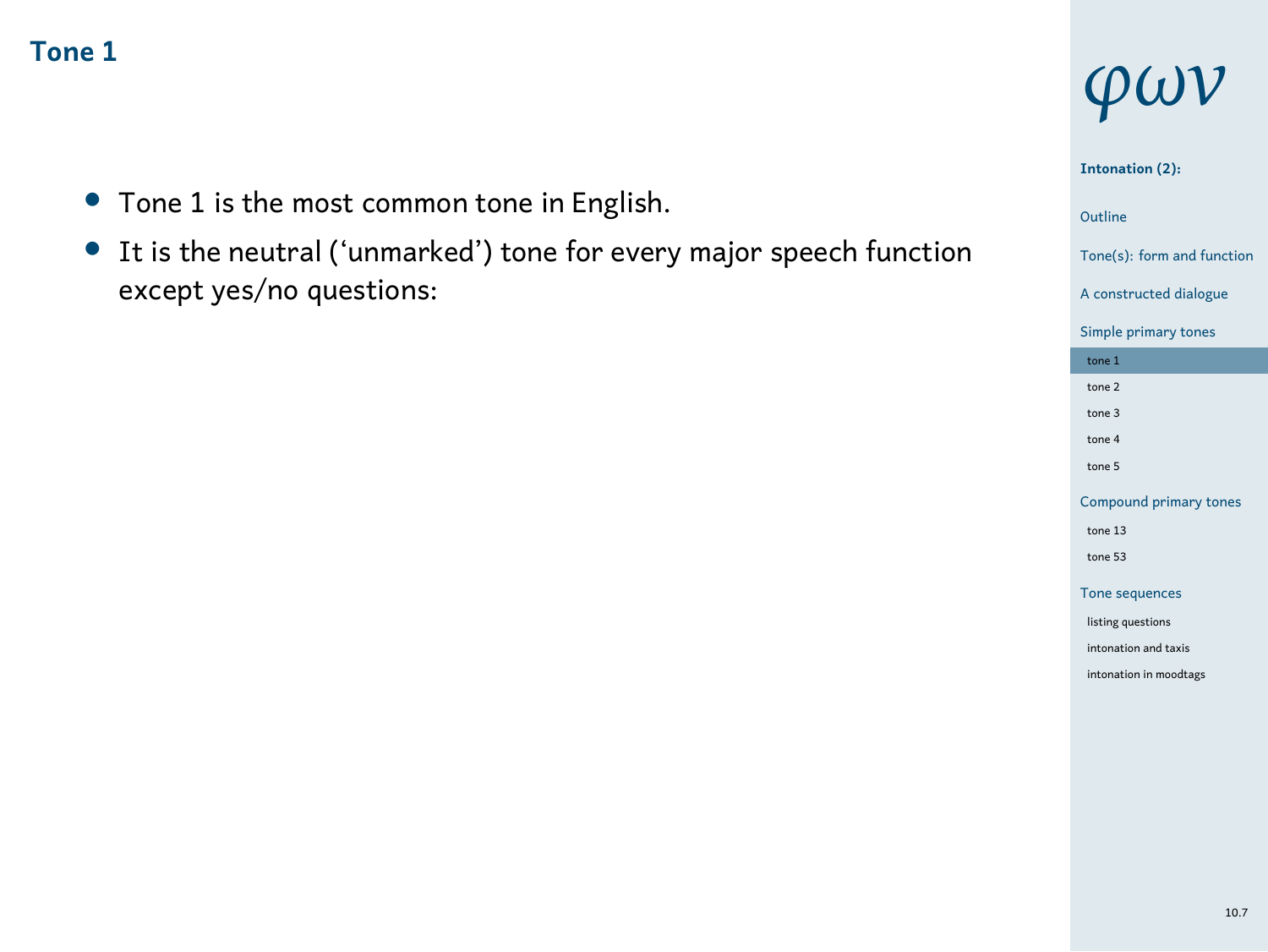- *•* Tone 1 is the most common tone in English.
- *•* It is the neutral ('unmarked') tone for every major speech function except yes/no questions:

• statement: John's a doctor.

# *φων*

#### **Intonation (2):**

1 Outline

### Tone(s): form and function

A constructed dialogue Simple primary tones tone 1 tone 2 tone 3 tone 4 tone 5 Compound prima tone 13 tone 53 Tone sequences

listing questions intonation and taxis intonation in moodtags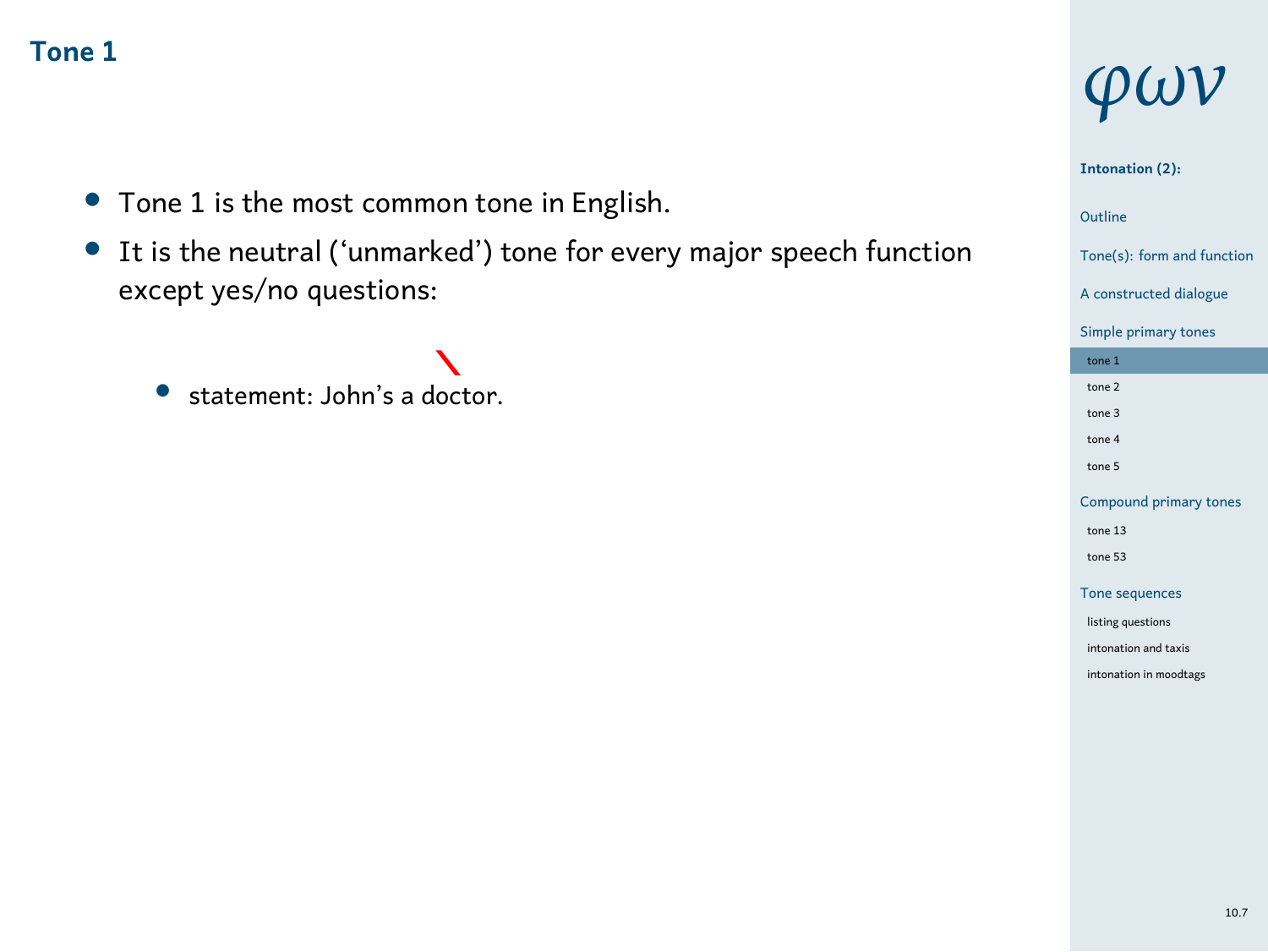- *•* Tone 1 is the most common tone in English.
- *•* It is the neutral ('unmarked') tone for every major speech function except yes/no questions:
	- statement: John's a doctor.
	- *•* wh- question: When are they coming?

# *φων*

#### **Intonation (2):**

### 1 Outline

#### Tone(s): form and function

A constructed dialogue Simple primary tones tone  $1$ tone 2 tone 3 tone 4 tone 5 Compound prim tone 13 tone 53 Tone sequences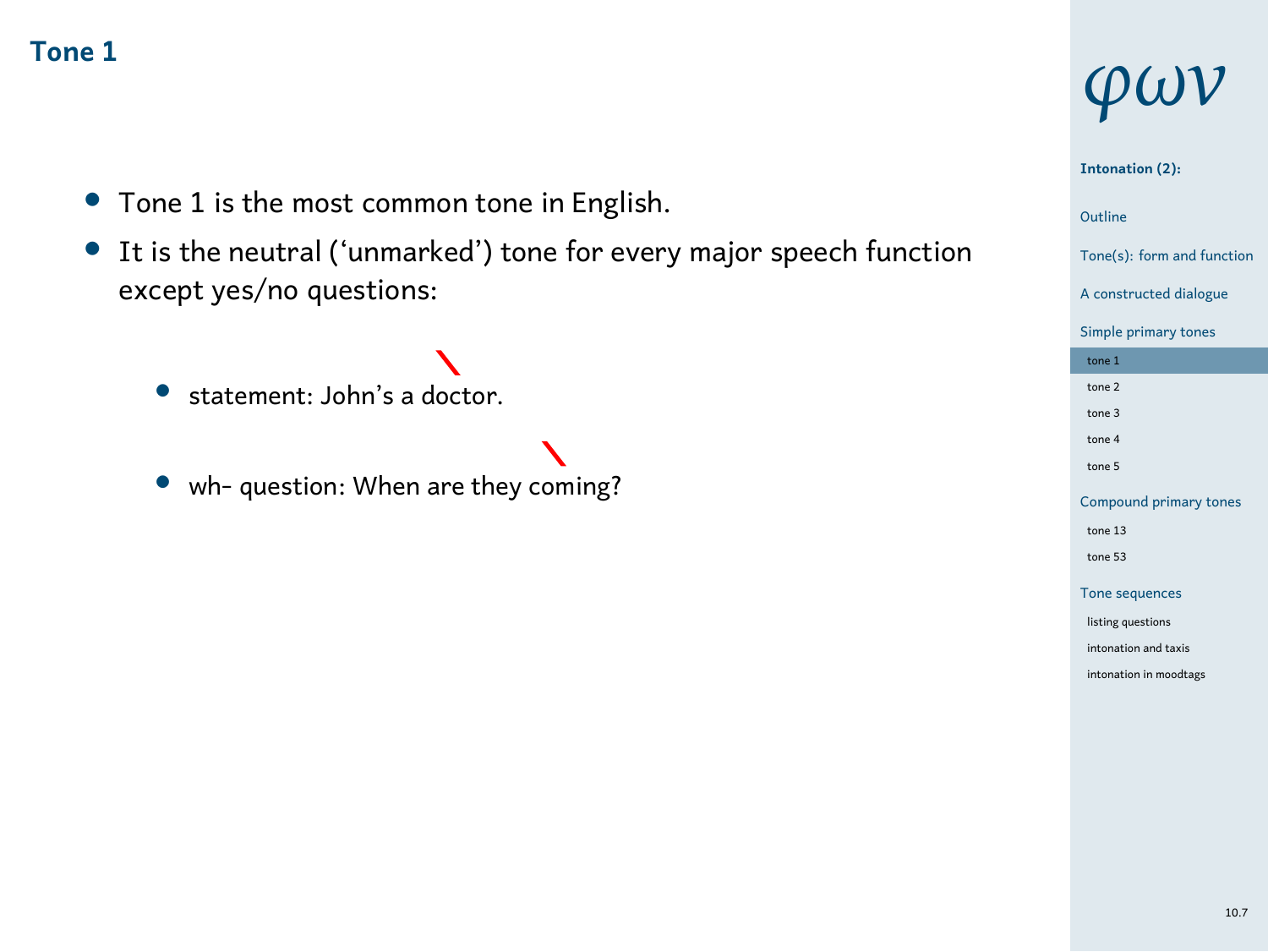- *•* Tone 1 is the most common tone in English.
- *•* It is the neutral ('unmarked') tone for every major speech function except yes/no questions:
	- statement: John's a doctor.
	-
	- *•* wh- question: When are they coming?
	- command: Close the window!

# *φων*

#### **Intonation (2):**

### 1 Outline

- Tone(s): form and function
- A constructed dialogue Simple primary tones tone 1
- tone 3 tone 4 tone 5

tone 2

- Compound prim tone 13
- tone 53
- Tone seque listing questions
- intonation and taxis intonation in moodtags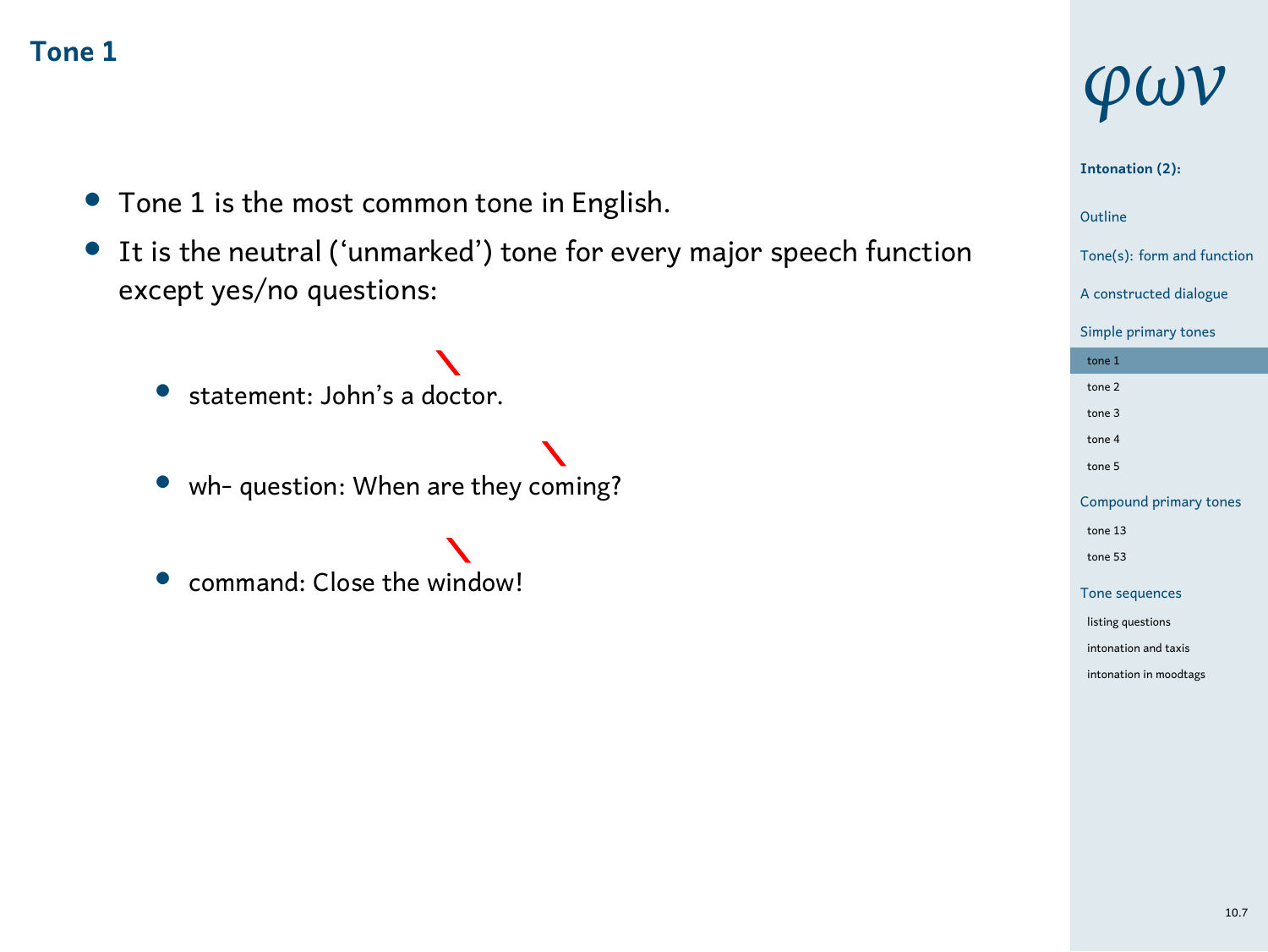- *•* Tone 1 is the most common tone in English.
- *•* It is the neutral ('unmarked') tone for every major speech function except yes/no questions:
	- statement: John's a doctor.
	- *•* wh- question: When are they coming?
	- command: Close the window!
	-
	- $\boldsymbol{\lambda}$ *•* offer: Let me take your coat!

# *φων*

#### **Intonation (2):**

- Tone(s): form and function
- A constructed dialogue Simple primary tones
- tone 1 tone 2
- tone 3 tone 4
- tone 5 Compound prim
- tone 13 tone 53
- Tone sequ listing questions
- into<br>into and taxis intonation in moodta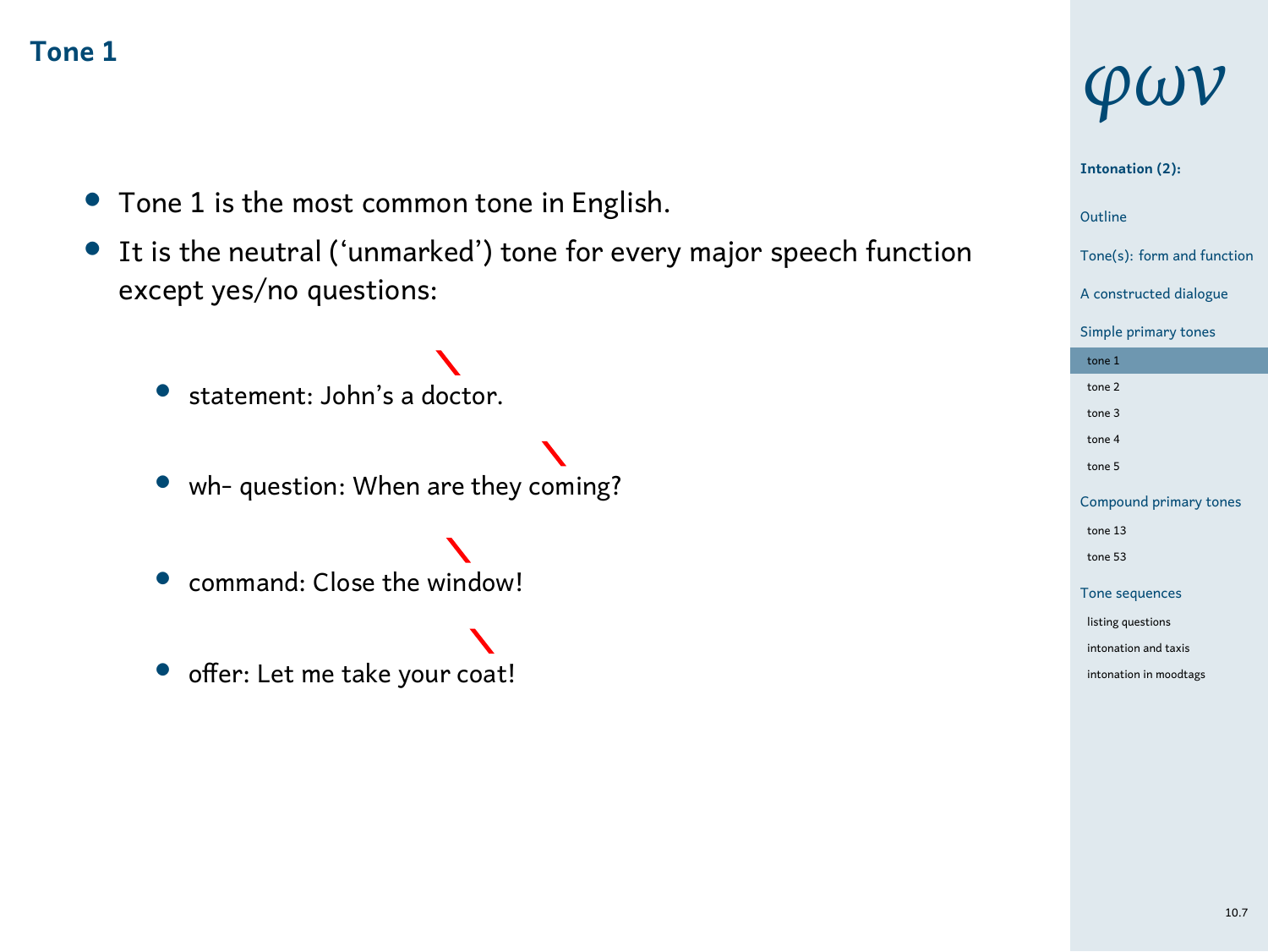- *•* Tone 1 is the most common tone in English.
- *•* It is the neutral ('unmarked') tone for every major speech function except yes/no questions:
	- statement: John's a doctor.
	- *•* wh- question: When are they coming?
	- command: Close the window!
	-
	- *•* offer: Let me take your coat!
	- *•* suggestion: Let's have lunch!

# *φων*

#### **Intonation (2):**

### 1 Outline

### Tone(s): form and function

A constructed dialogue Simple primary tones tone 1 tone 2 tone 3 tone 4 tone 5 Compound prim tone 13 tone 53 Tone sequ listing questions .<br>nation and taxis intonation in moodta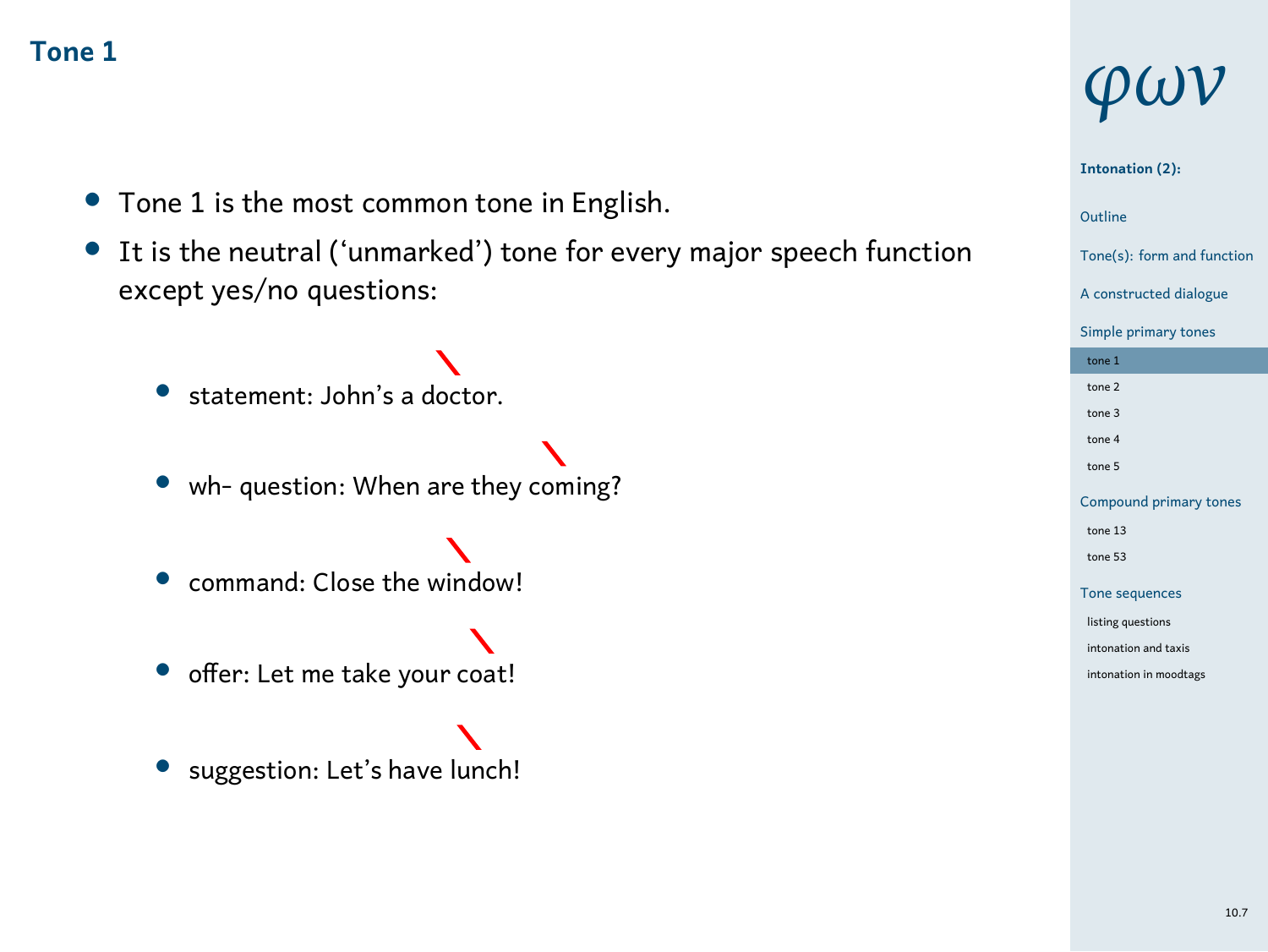*•* Tone 2 is the neutral ('unmarked') tone for yes/no questions:



1 Outline **Intonation (2):** Tone(s): form and function A constructed dialogue Simple primary tones tone 1 tone 2 tone 3 tone 4 tone 5 Compound primary tones tone 13 tone 53 Tone sequences listing questions intonation and taxis intonation in moodtags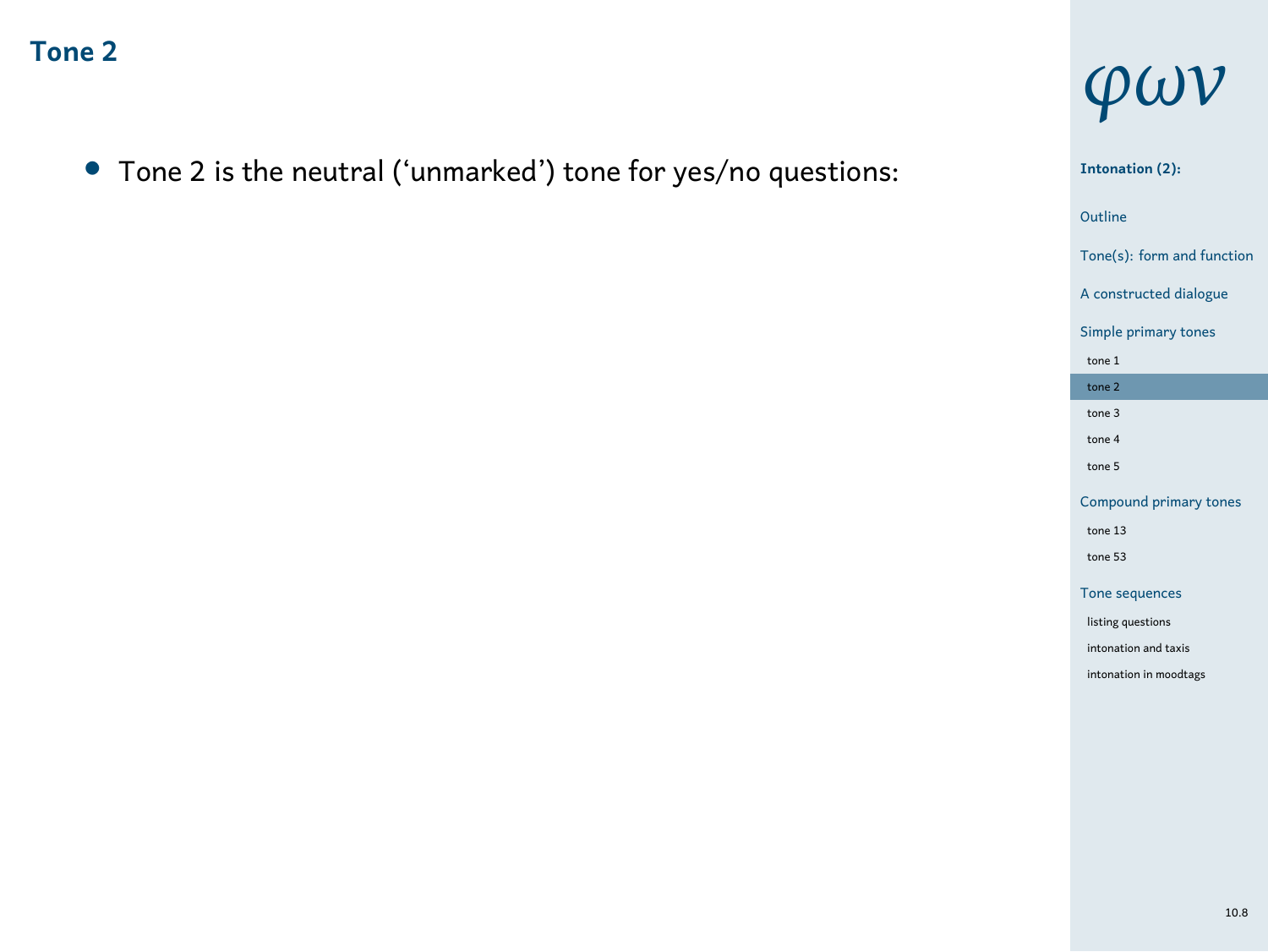- *•* Tone 2 is the neutral ('unmarked') tone for yes/no questions:
	- *•* Are you finished?

# *φων*

Outline<br>Tone(s): form and function **Intonation (2):** Outline A constructed dialogue Simple primary tones tone 1 tone 2 tone 3 tone 4 tone 5 Compound primary tones tone 13 tone 53 Tone sequences listing questions intonation and taxis intonation in moodtags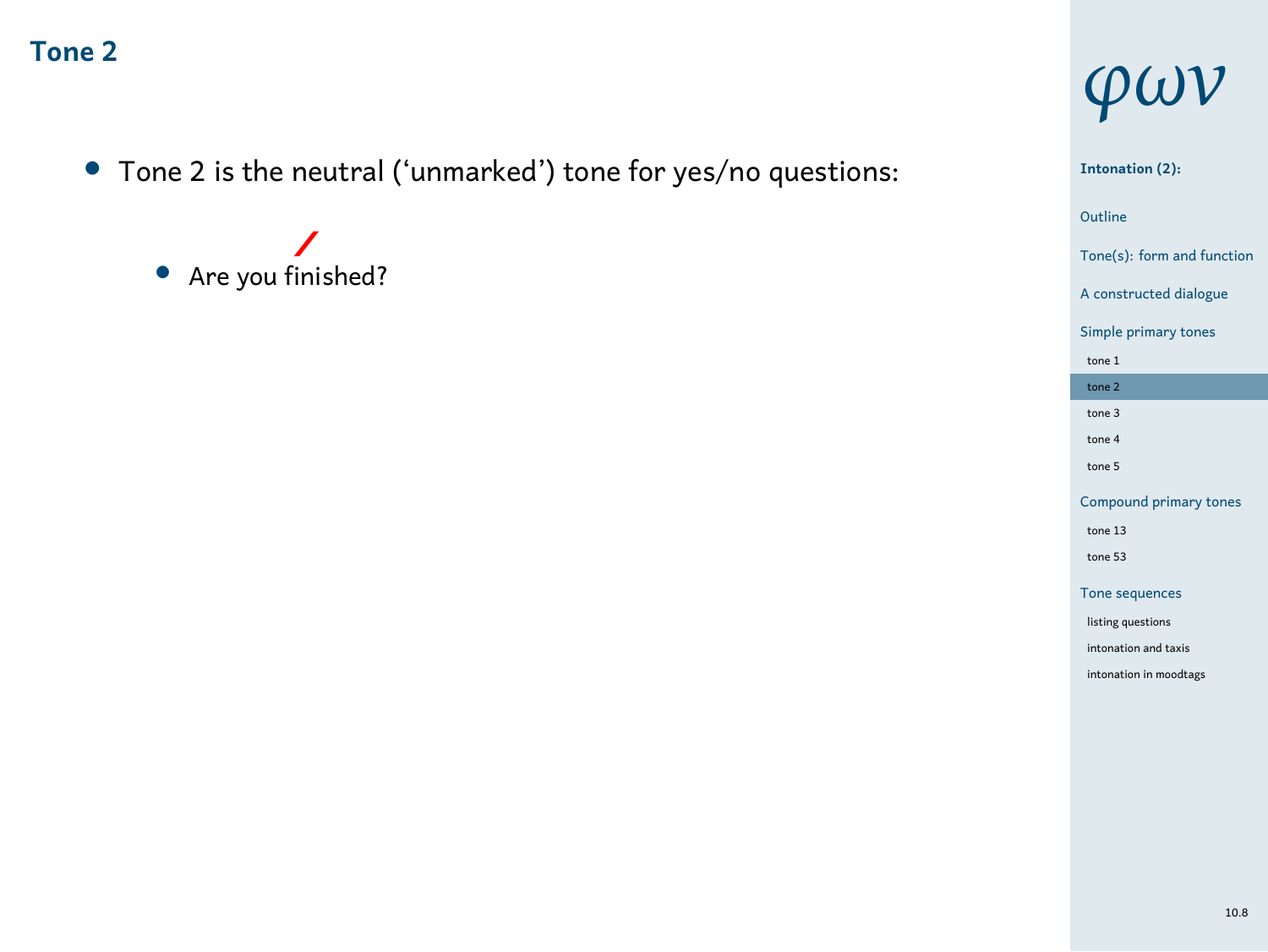- *•* Tone 2 is the neutral ('unmarked') tone for yes/no questions:
	- *•* Are you finished?
	- *•* Tone 1 on a yes/no question would sound peremptory, almost rude:



**Intonation (2):**

### 1 Outline Tone(s): form and function A constructed dialogue Simple primary tones tone 1 tone 2 tone 3 tone 4 tone 5 Compound primary tones tone 13 tone 53 Tone sequences listing questions intonation and taxis intonation in moodtags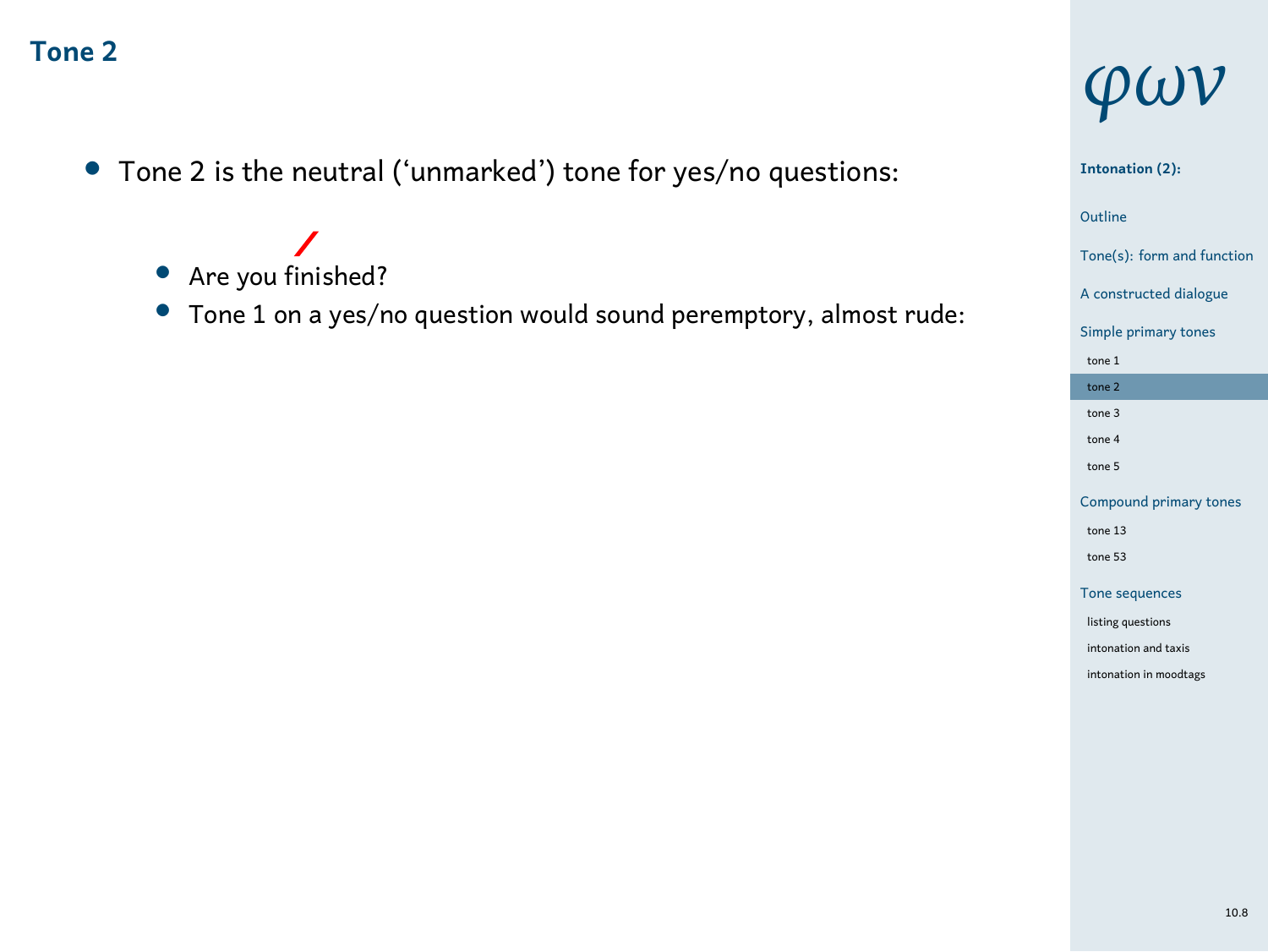- *•* Tone 2 is the neutral ('unmarked') tone for yes/no questions:
	- *•* Are you finished?
	- *•* Tone 1 on a yes/no question would sound peremptory, almost rude:
	- *•* Are you finished?

# *φων*

#### 1 Outline **Intonation (2):** Tone(s): form and function A constructed dialogue Simple primary tones tone 1 tone 2

tone 3 tone 4 tone 5 Compound prim tone 13 tone 53 Tone seque listing questions intonation and taxis intonation in moodtags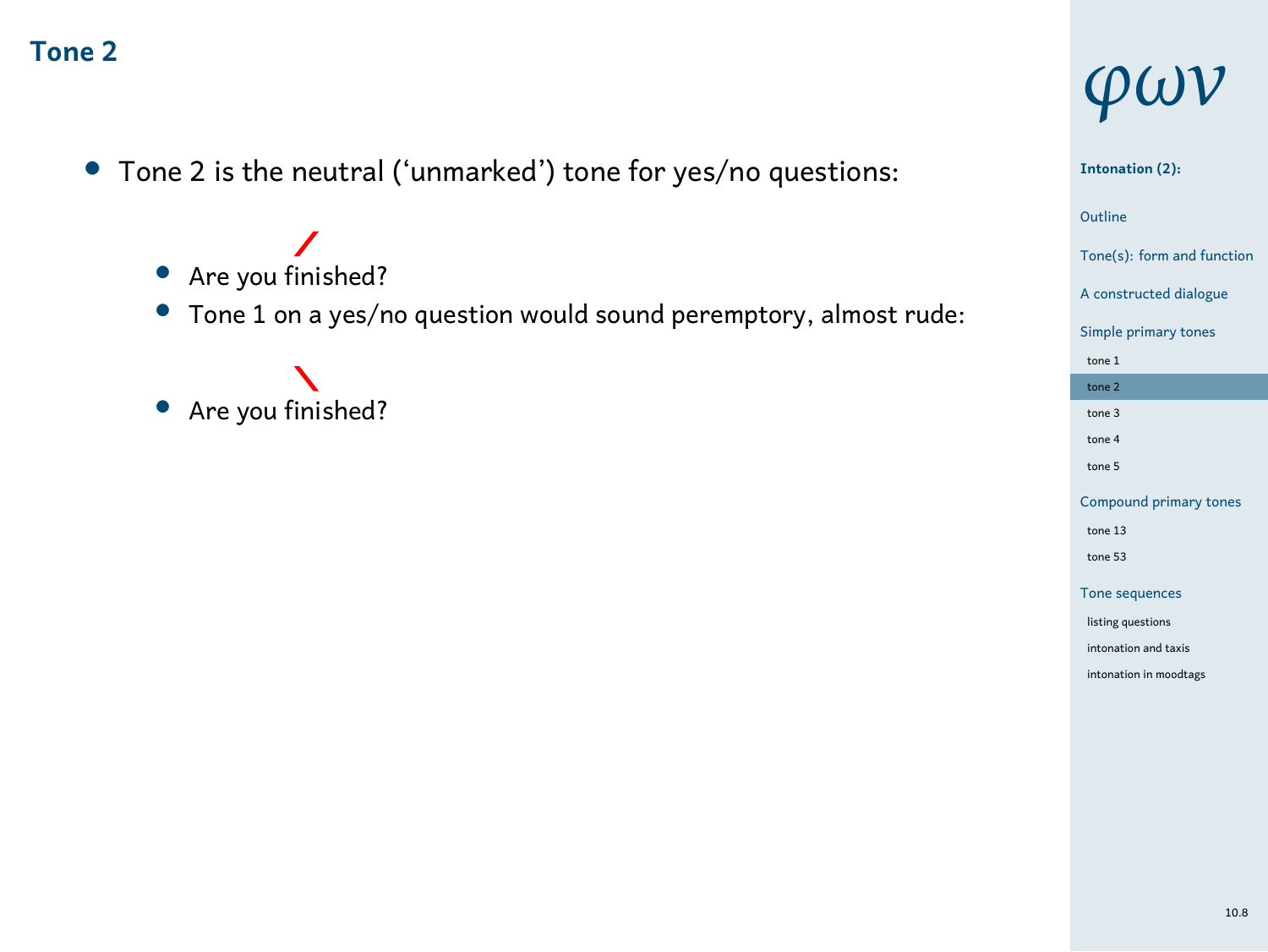- *•* Tone 2 is the neutral ('unmarked') tone for yes/no questions:
	- *•* Are you finished?
	- *•* Tone 1 on a yes/no question would sound peremptory, almost rude:
	- *•* Are you finished?
- *•* Tone 2 can be used to make a wh- question more polite; compare:

# *φων*

# **Intonation (2):**

### 1 Outline

Tone(s): form and function A constructed dialogue Simple primary tones tone 1 tone 2 tone 3 tone 4 tone 5 Compound pri tone 13 tone 53 Tone sequ listing questions intonation and taxis intonation in moodtags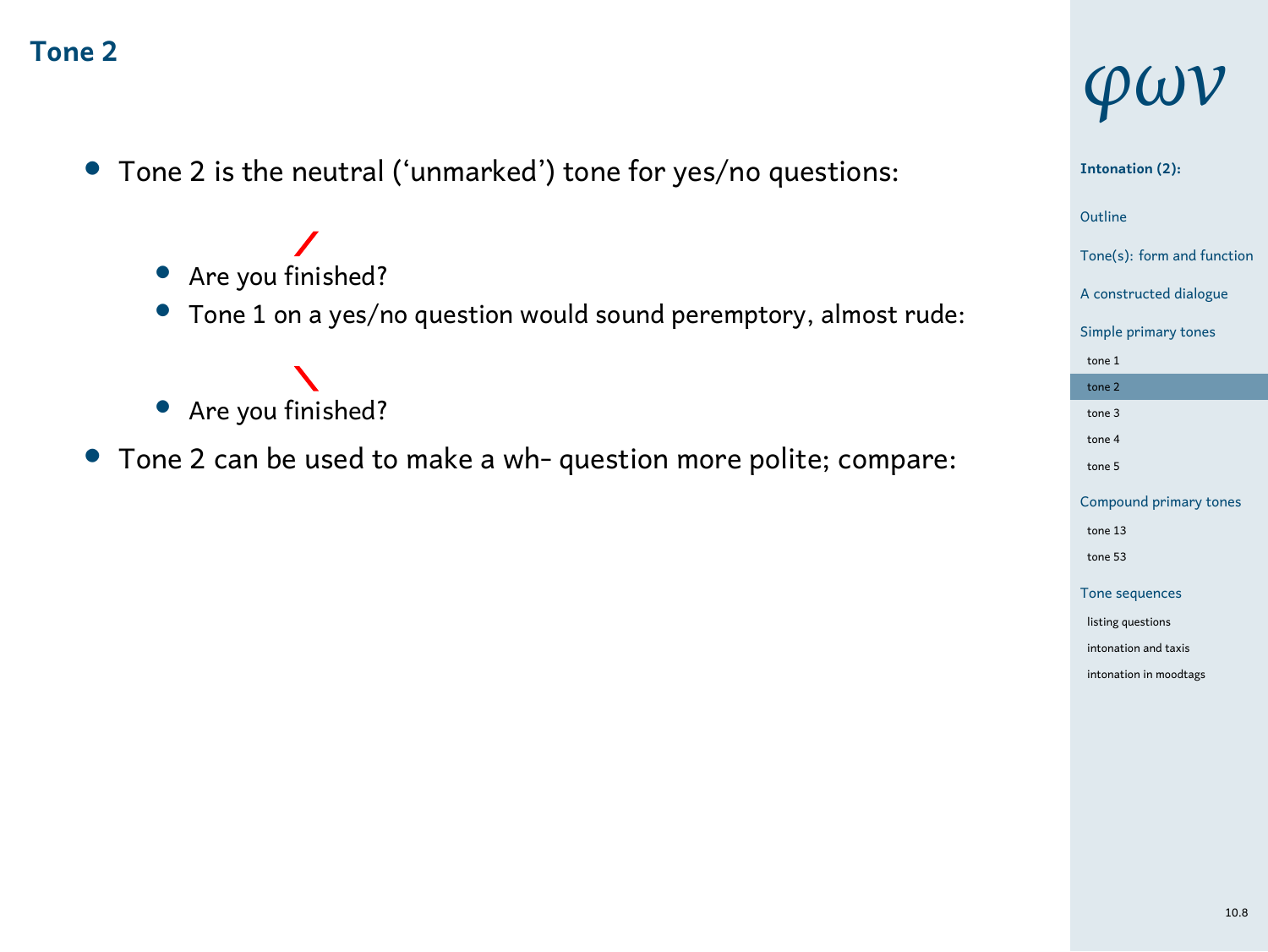- *•* Tone 2 is the neutral ('unmarked') tone for yes/no questions:
	- *•* Are you finished?
	- *•* Tone 1 on a yes/no question would sound peremptory, almost rude:
	- *•* Are you finished?
- *•* Tone 2 can be used to make a wh- question more polite; compare:
	- $\boldsymbol{\lambda}$ *•* What's the time? (normal)

# *φων*

### **Intonation (2):**

- Tone(s): form and function
- A constructed dialogue
- Simple primary to
- tone 1 tone 2
- tone 3 tone 4
- tone 5 Compound prin
- tone 13 tone 53
- Tone sequ
- listing questions intonation and taxis intonation in moodtags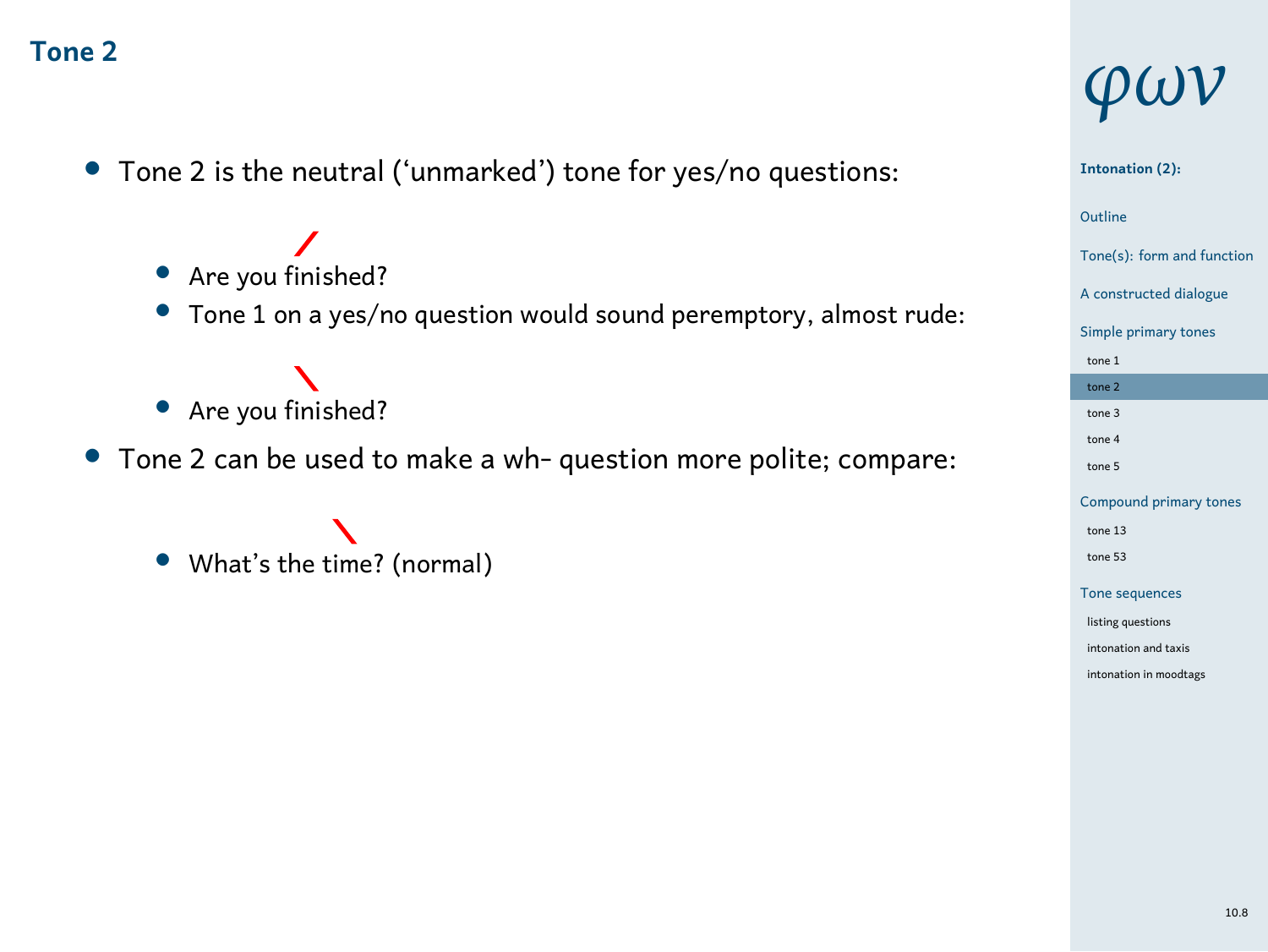- *•* Tone 2 is the neutral ('unmarked') tone for yes/no questions:
	- *•* Are you finished?
	- *•* Tone 1 on a yes/no question would sound peremptory, almost rude:
	- *•* Are you finished?
- *•* Tone 2 can be used to make a wh- question more polite; compare:
	- ╲ *•* What's the time? (normal)
	- What's the time? (polite)

# *φων*

#### **Intonation (2):**

- Tone(s): form and function
- A constructed dialogue
- Simple primary to
- tone 1 tone 2
- tone 3 tone 4
- tone 5
- Compound pri tone 13
- tone 53 Tone sequ
- listing questions
- intonation and taxis intonation in moodtags
	- 10.8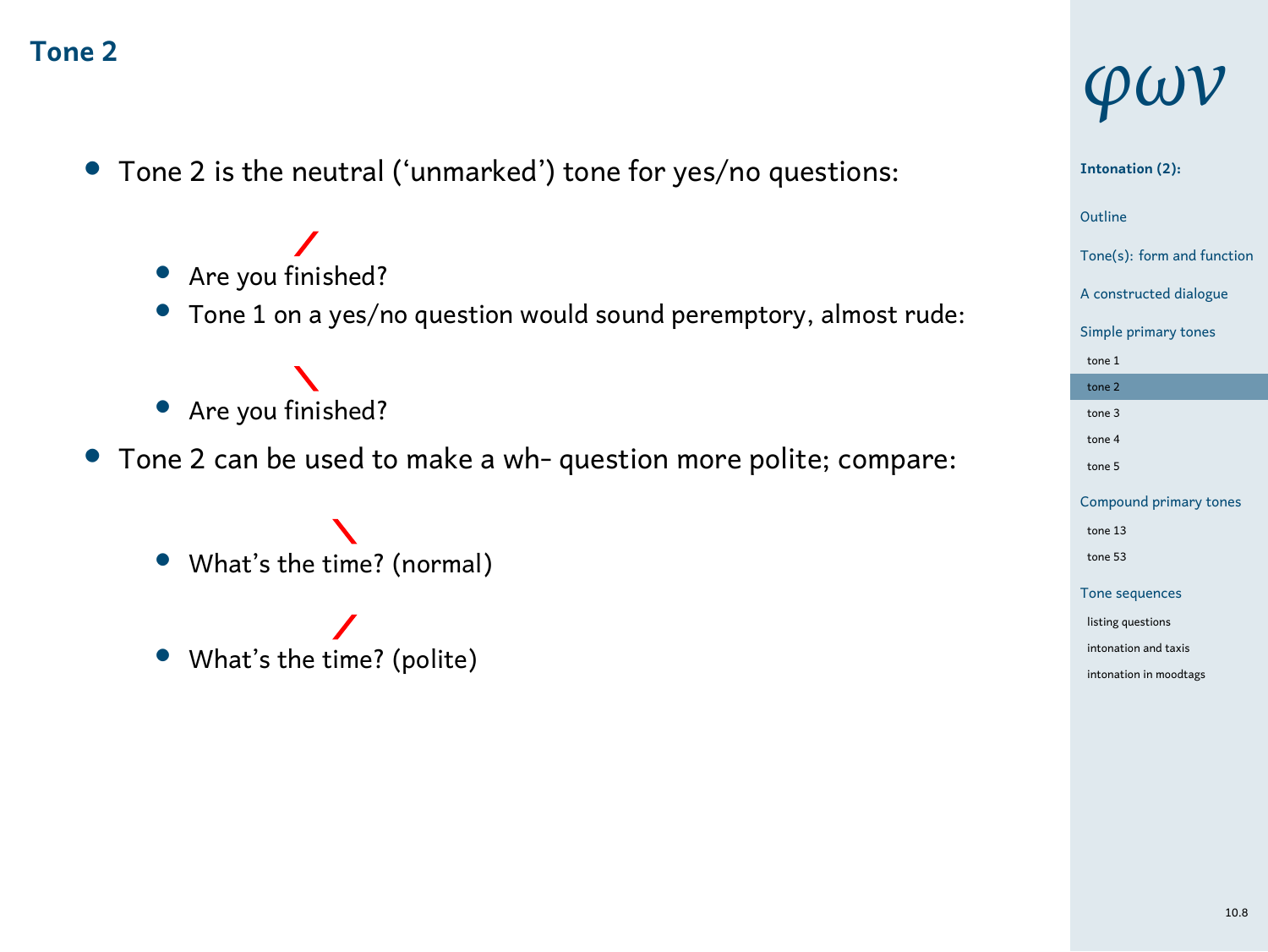- *•* Tone 2 is the neutral ('unmarked') tone for yes/no questions:
	- *•* Are you finished?
	- *•* Tone 1 on a yes/no question would sound peremptory, almost rude:
	- *•* Are you finished?
- *•* Tone 2 can be used to make a wh- question more polite; compare:
	- ╲ *•* What's the time? (normal)
	- What's the time? (polite)
- *•* Tone 2 is used in indignant responses:

# *φων*

#### **Intonation (2):**

- Tone(s): form and function
- A constructed dialogue
- Simple primary to tone 1
- tone 2
- tone 3 tone 4
- tone 5
- Compound prin tone 13
- tone 53 Tone sequ
- listing questions
- intonation and taxis intonation in moodtags
	- 10.8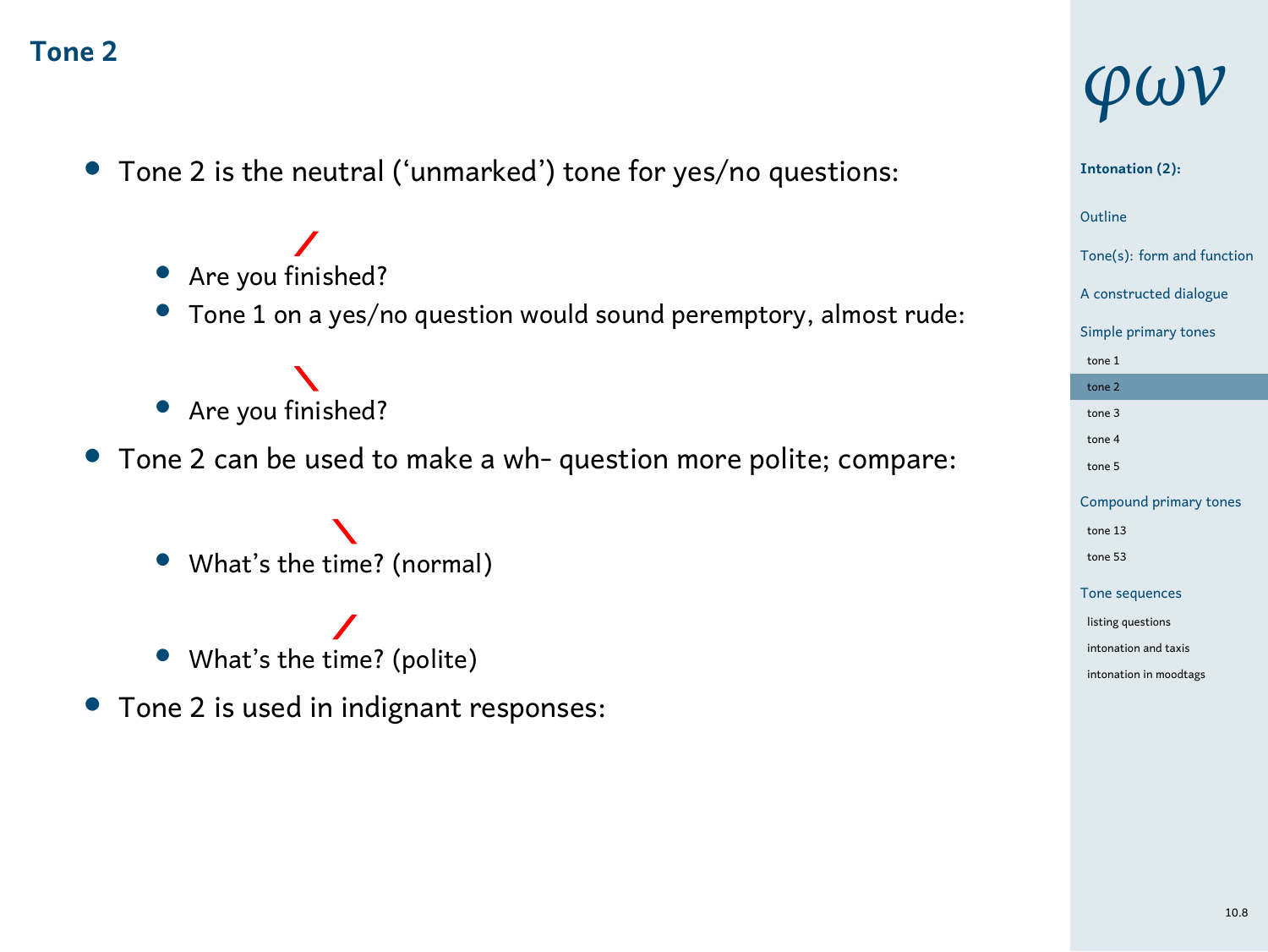- *•* Tone 2 is the neutral ('unmarked') tone for yes/no questions:
	- *•* Are you finished?
	- *•* Tone 1 on a yes/no question would sound peremptory, almost rude:
	- *•* Are you finished?
- *•* Tone 2 can be used to make a wh- question more polite; compare:
	- ╲ *•* What's the time? (normal)
	- What's the time? (polite)
- *•* Tone 2 is used in indignant responses:

*•* ('Have you got the tickets?') No I haven't!

# *φων*

# 1 Outline **Intonation (2):**

#### Tone(s): form and function A constructed dialogue Simple primary to tone 1 tone 2 tone 3 tone 4 tone 5 Compound pri tone 13 tone 53 Tone sequ

listing questions intonation and taxis intonation in moodtags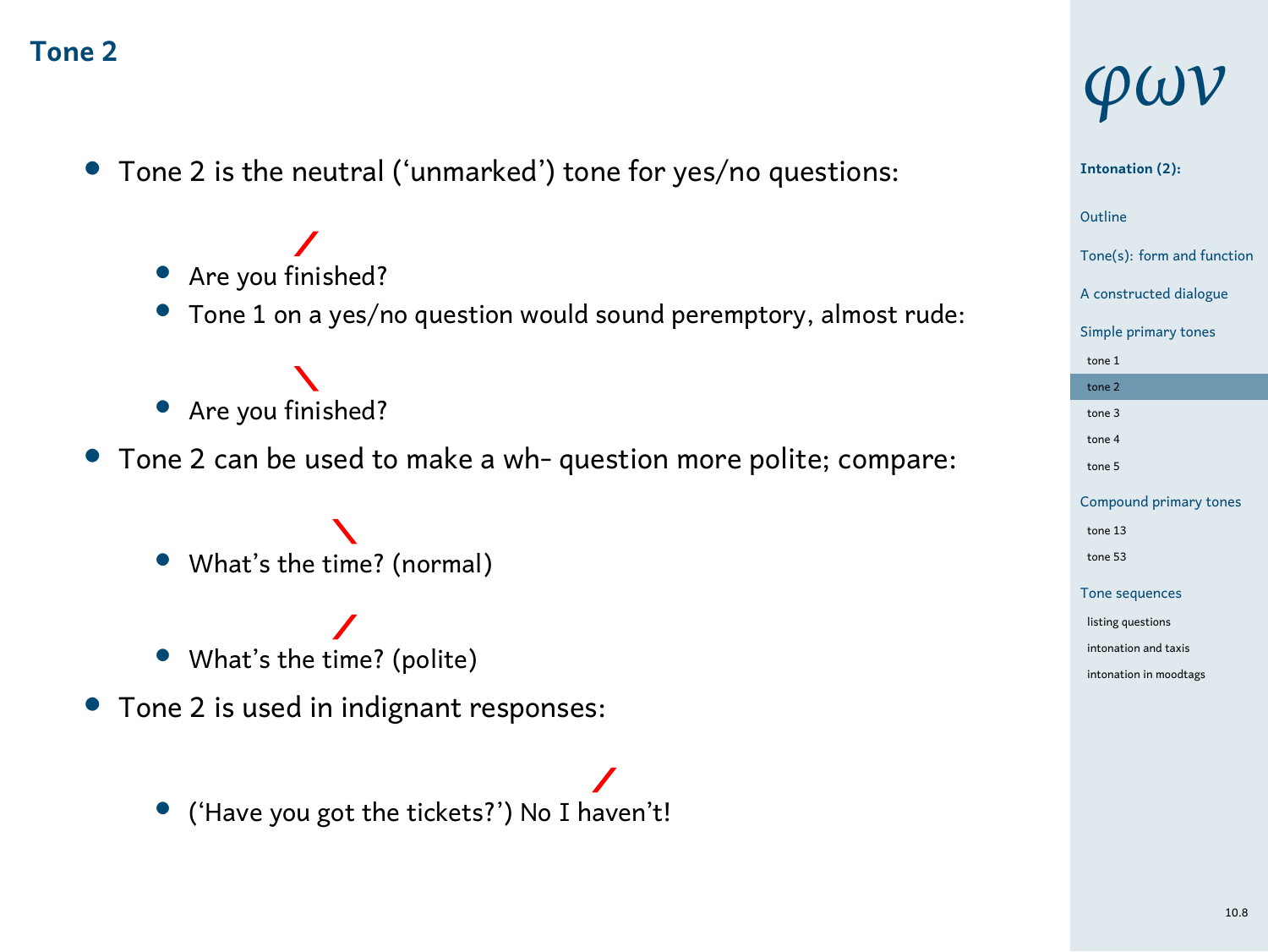*•* Tone 3 expresses that something is tentative, or deferential, or incomplete:

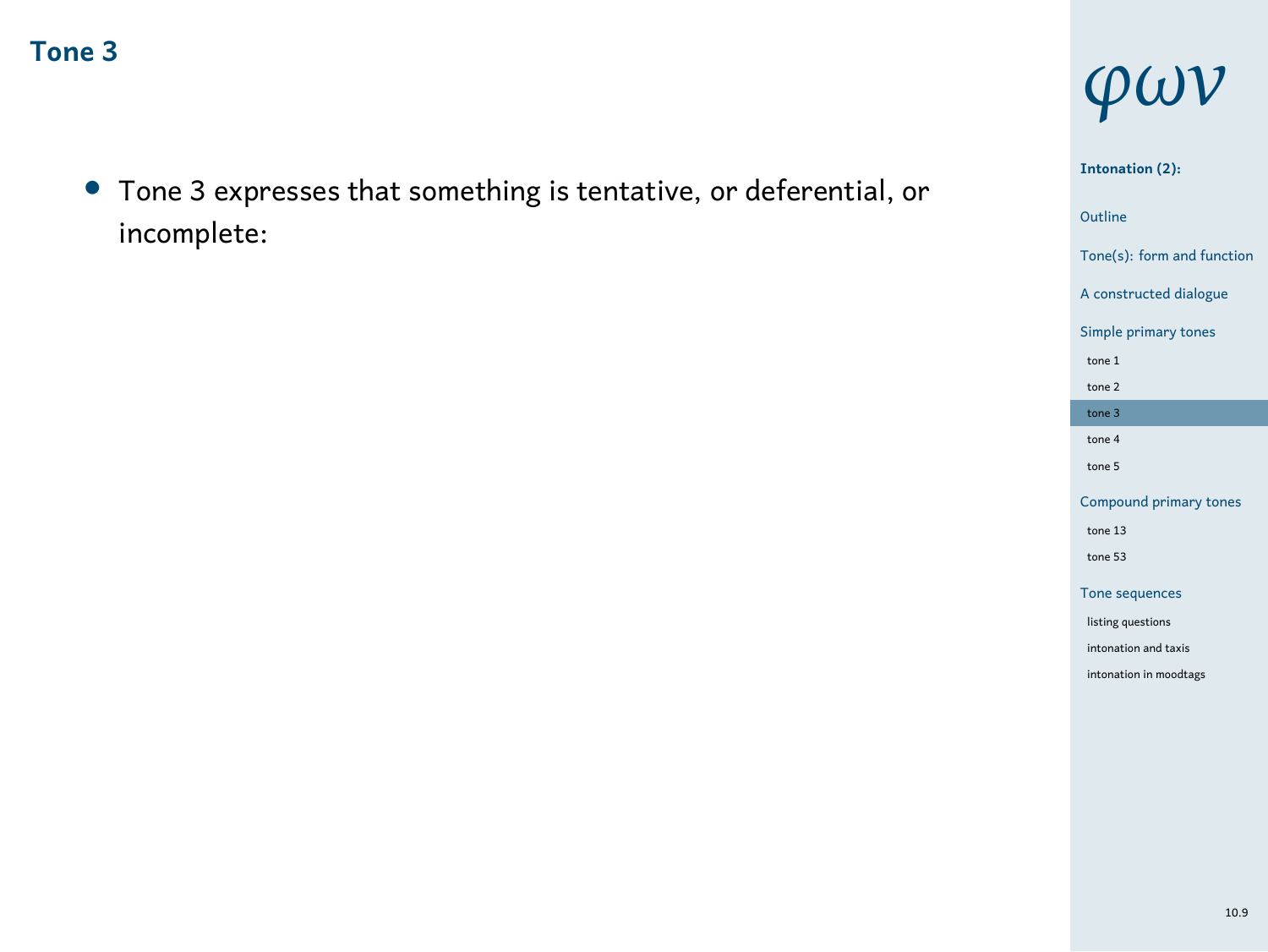- *•* Tone 3 expresses that something is tentative, or deferential, or incomplete:
- *•* That could be true …

# *φων*

**Intonation (2):**

# 1 Outline Tone(s): form and function A constructed dialogue Simple primary tones tone 1 tone 2 tone 3 tone 4 tone 5 Compound primary tones tone 13 tone 53 Tone sequences listing questions intonation and taxis intonation in moodtags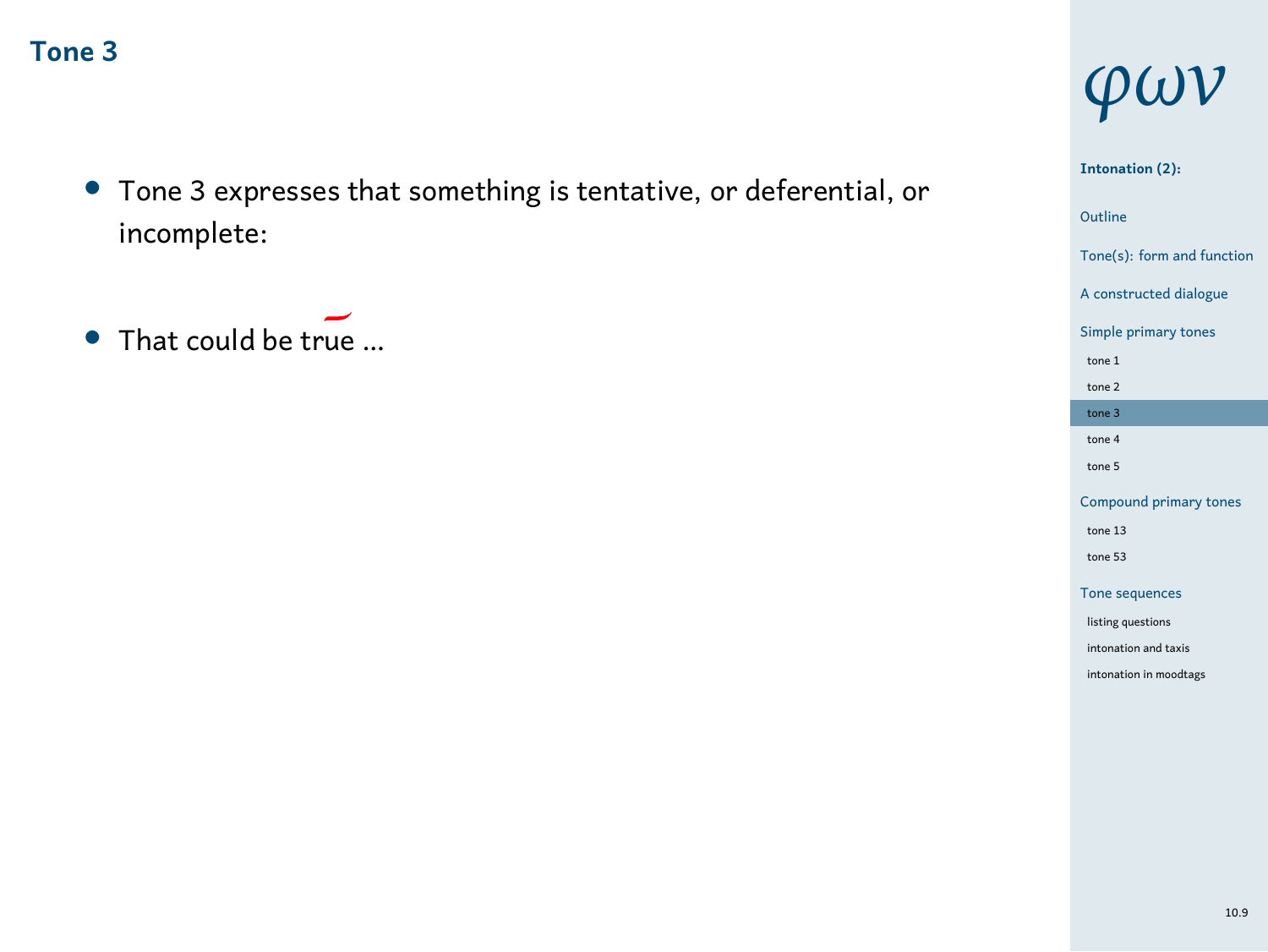- *•* Tone 3 expresses that something is tentative, or deferential, or incomplete:
- That could be true ...
- *•* It doesn't really matter …

# *φων*

**Intonation (2):**

# 1 Outline Tone(s): form and function A constructed dialogue Simple primary tones tone 1 tone 2 tone 3 tone 4 tone 5 Compound primary tones tone 13 tone 53 Tone sequences listing questions intonation and taxis intonation in moodtags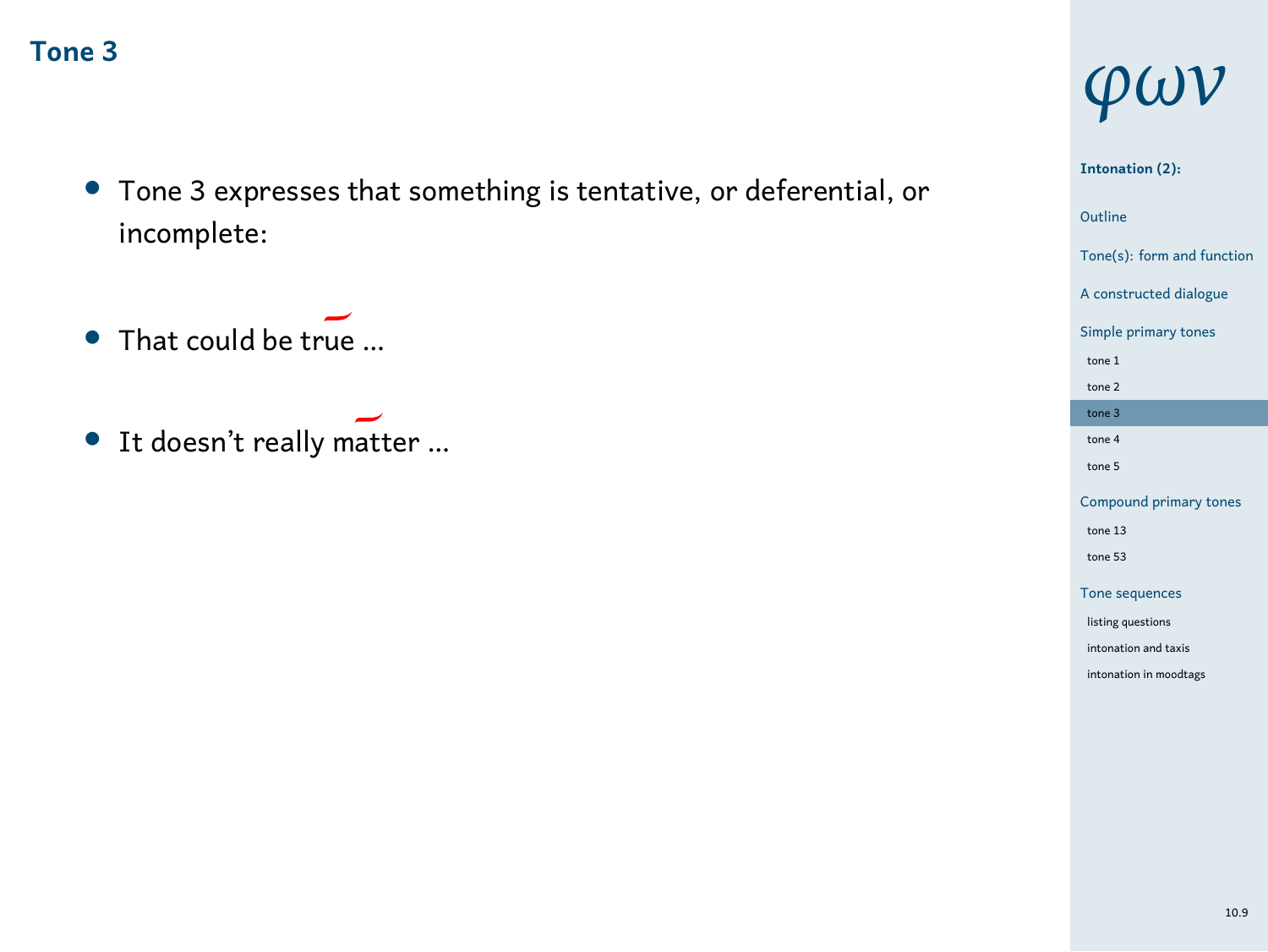- *•* Tone 3 expresses that something is tentative, or deferential, or incomplete:
- That could be true ...
- *•* It doesn't really matter …
- Well so far I've invited Peter, and Sally, and Tom, ...

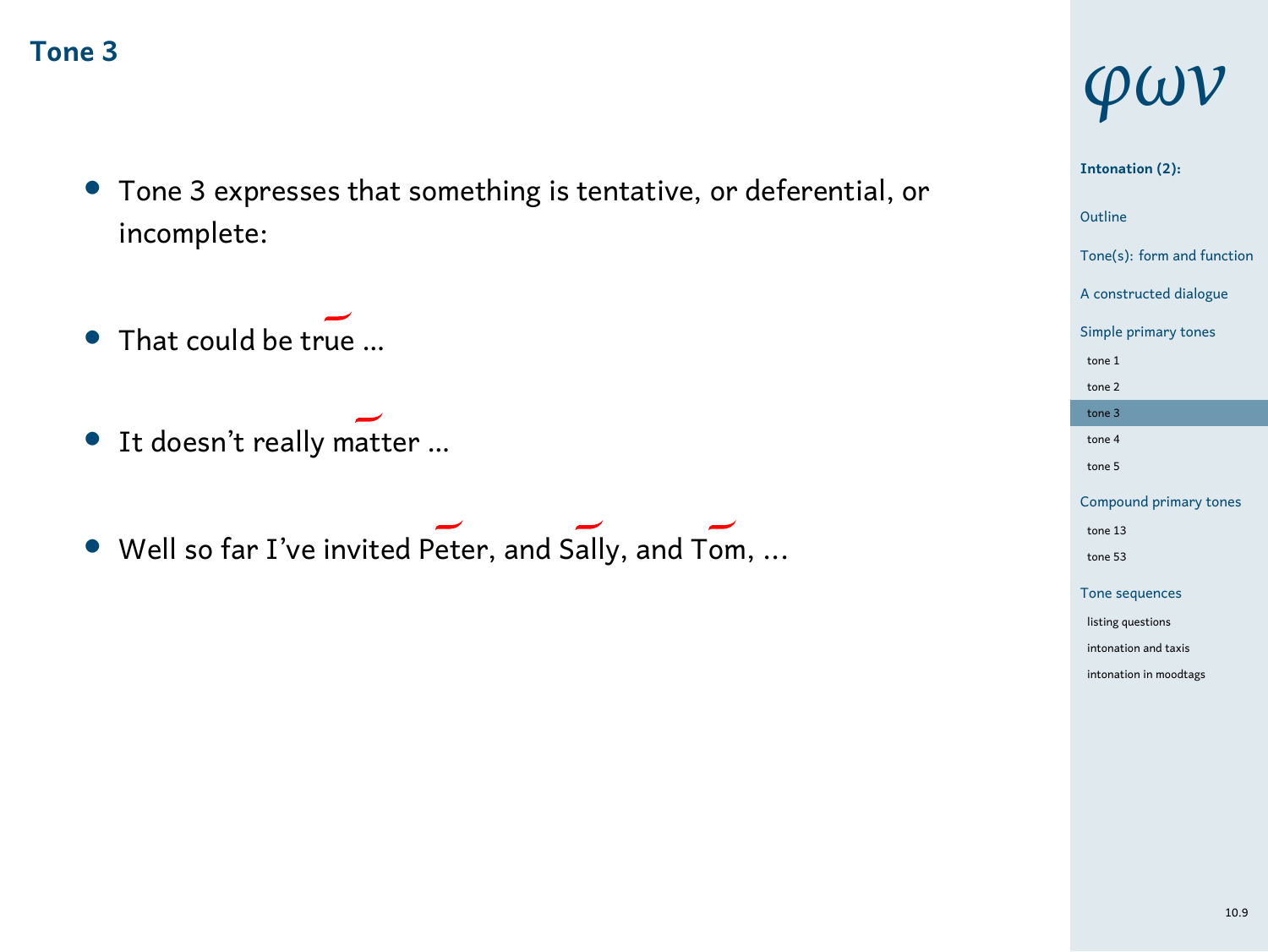- *•* Tone 3 expresses that something is tentative, or deferential, or incomplete:
- *•* That could be true …
- It doesn't really matter ...
- Well so far I've invited Peter, and Sally, and Tom, ...
- *•* In the minor speech function 'Call', tone 3 has a special form that involves switching down in pitch by a minor third (kleine Terz):

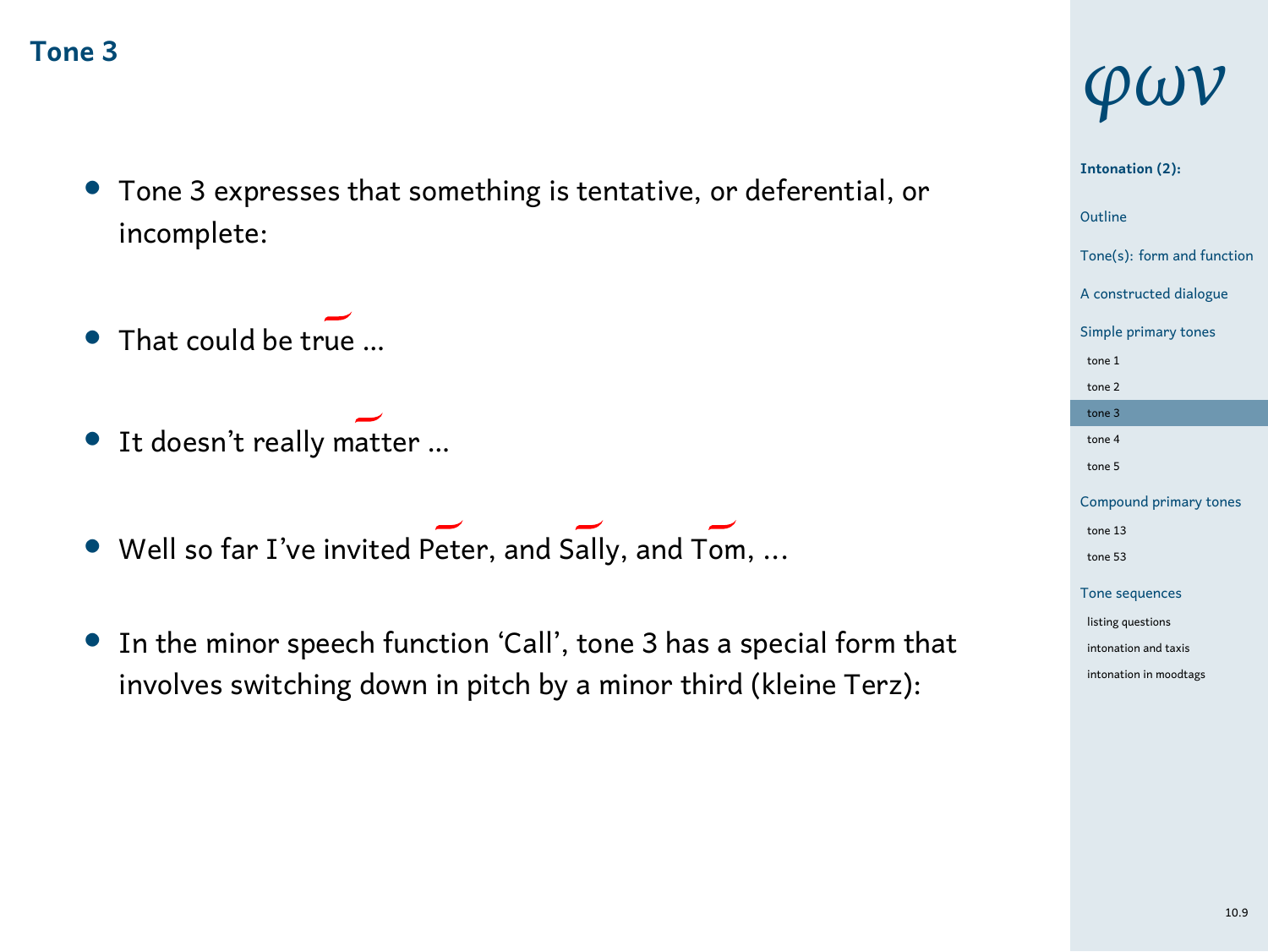- *•* Tone 3 expresses that something is tentative, or deferential, or incomplete:
- That could be true ...
- It doesn't really matter ...
- Well so far I've invited Peter, and Sally, and Tom, ...
- *•* In the minor speech function 'Call', tone 3 has a special form that involves switching down in pitch by a minor third (kleine Terz):



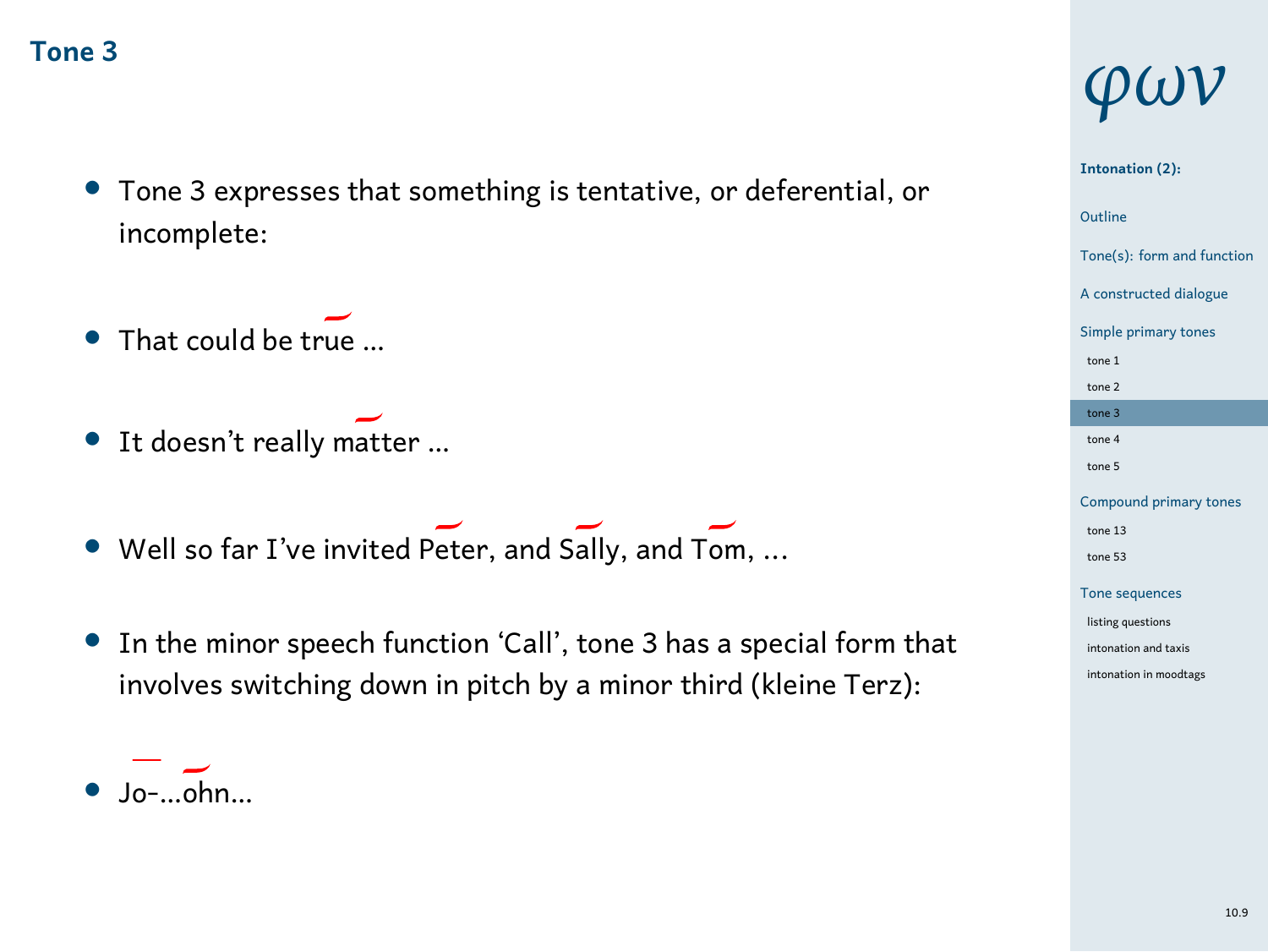*•* Tone 4 is the second most common tone in English.



**Intonation (2):**

1 Outline Tone(s): form and function A constructed dialogue Simple primary tones tone 1 tone 2 tone 3 tone 4 tone 5 Compound primary tones tone 13 tone 53 Tone sequences listing questions intonation and taxis intonation in moodtags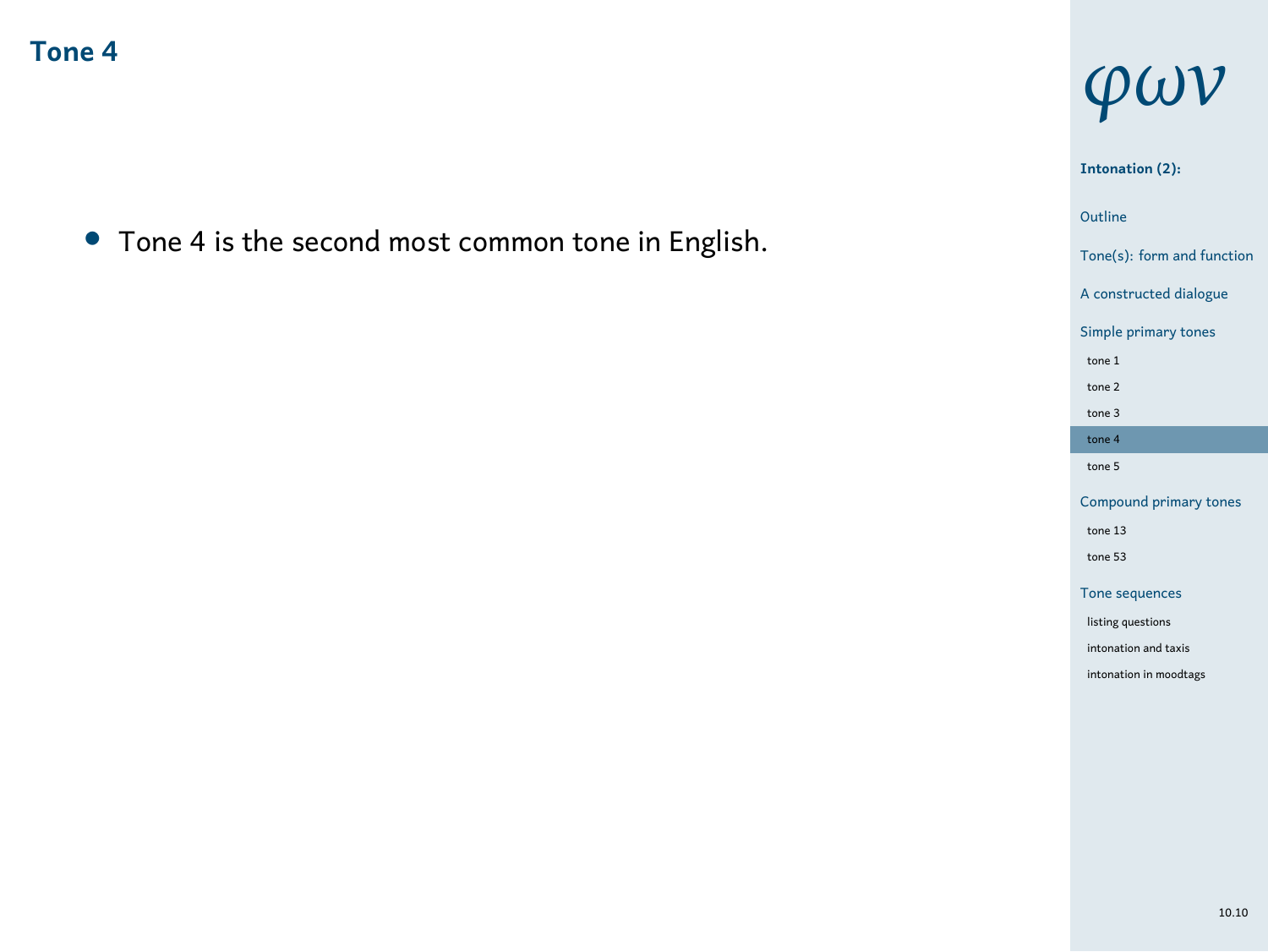- *•* Tone 4 is the second most common tone in English.
- *•* It can imply a logical complication (such as a condition on something) or a personal opinion offered for consideration.

# *φων*

#### **Intonation (2):**

- Tone(s): form and function A constructed dialogue
- Simple primary tones tone 1 tone 2 tone 3 tone  $4$
- tone 5 Compound prima
- tone 13 tone 53 Tone sequences
- listing questions intonation and taxis intonation in moodtags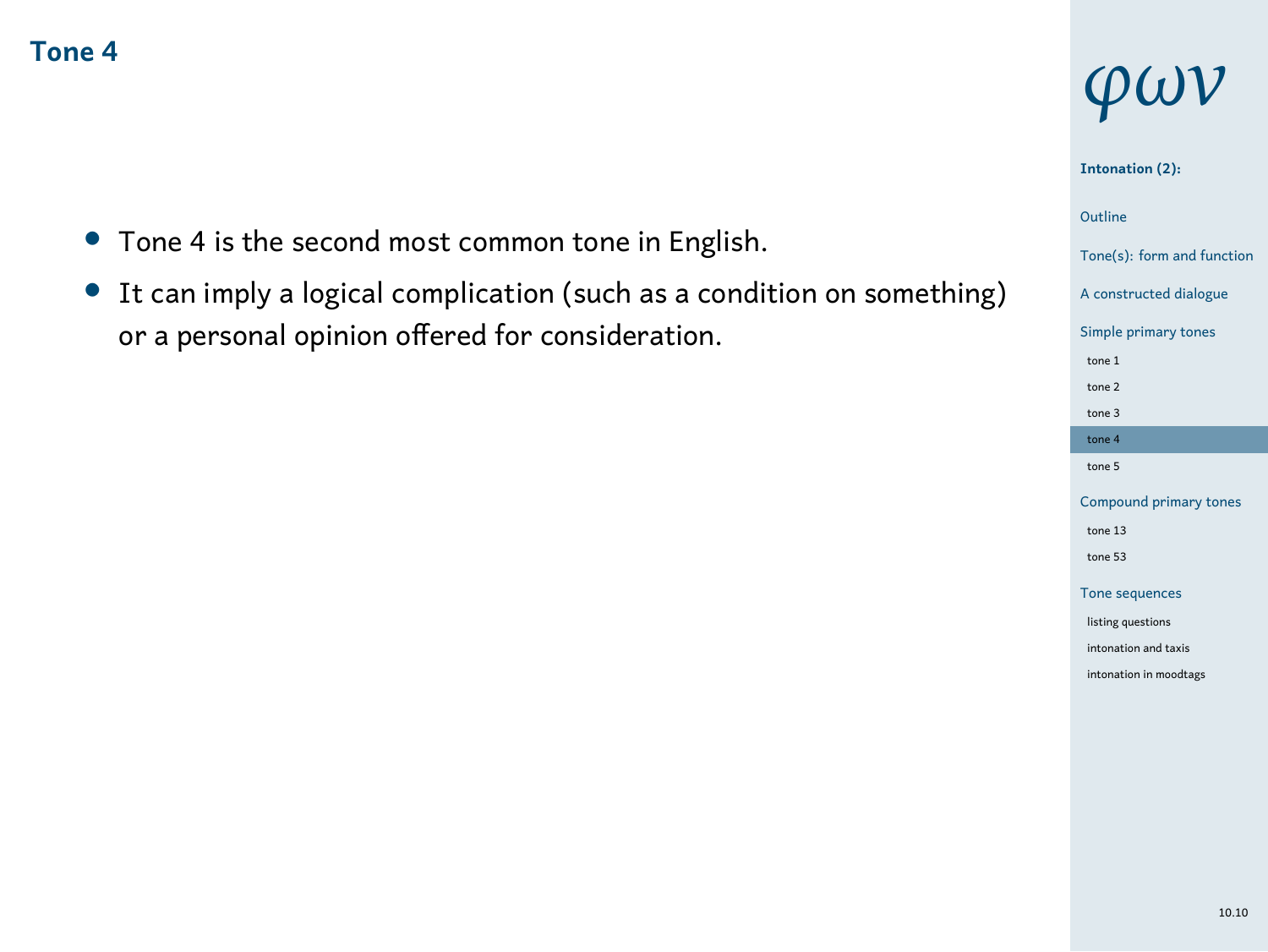- *•* Tone 4 is the second most common tone in English.
- *•* It can imply a logical complication (such as a condition on something) or a personal opinion offered for consideration.

### $\ddot{\sim}$ • If it rains, we'll get wet.

# *φων*

#### **Intonation (2):**

### 1 Outline

#### Tone(s): form and function

A constructed dialogue Simple primary tones tone 1 tone 2 tone 3 tone 4 tone 5 Compound prima tone 13 tone 53 Tone sequences

listing questions intonation and taxis intonation in moodtags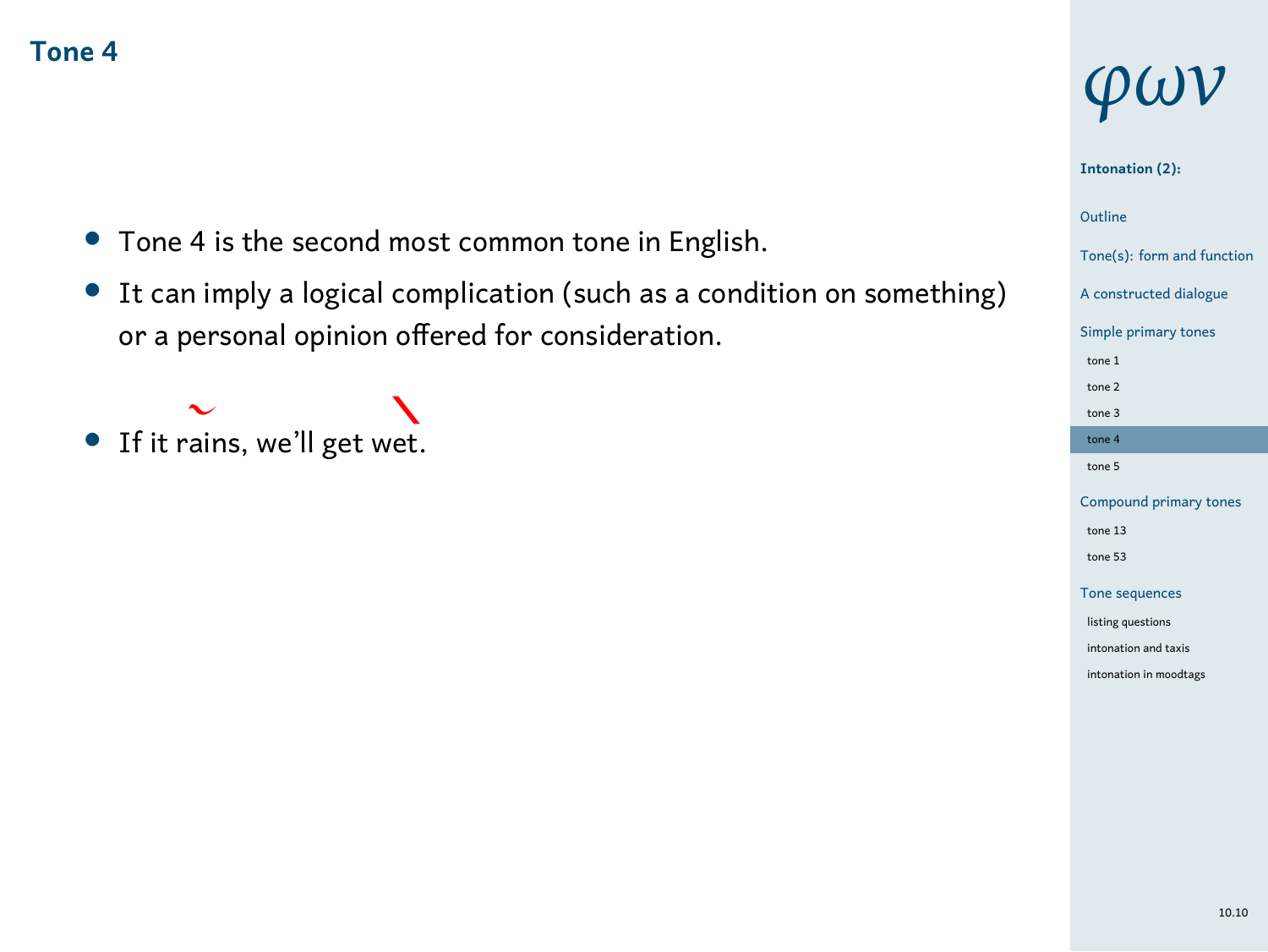- *•* Tone 4 is the second most common tone in English.
- *•* It can imply a logical complication (such as a condition on something) or a personal opinion offered for consideration.

### $\ddot{\sim}$ • If it rains, we'll get wet.

# *•* I quite like it...

*φων*

#### **Intonation (2):**

### 1 Outline

- Tone(s): form and function
- A constructed dialogue
- Simple primary tones
- tone 1 tone 2 tone 3
- tone 4
- tone 5 Compound prim
- tone 13 tone 53
- Tone seque listing questions intonation and taxis intonation in moodtags

#### 10.10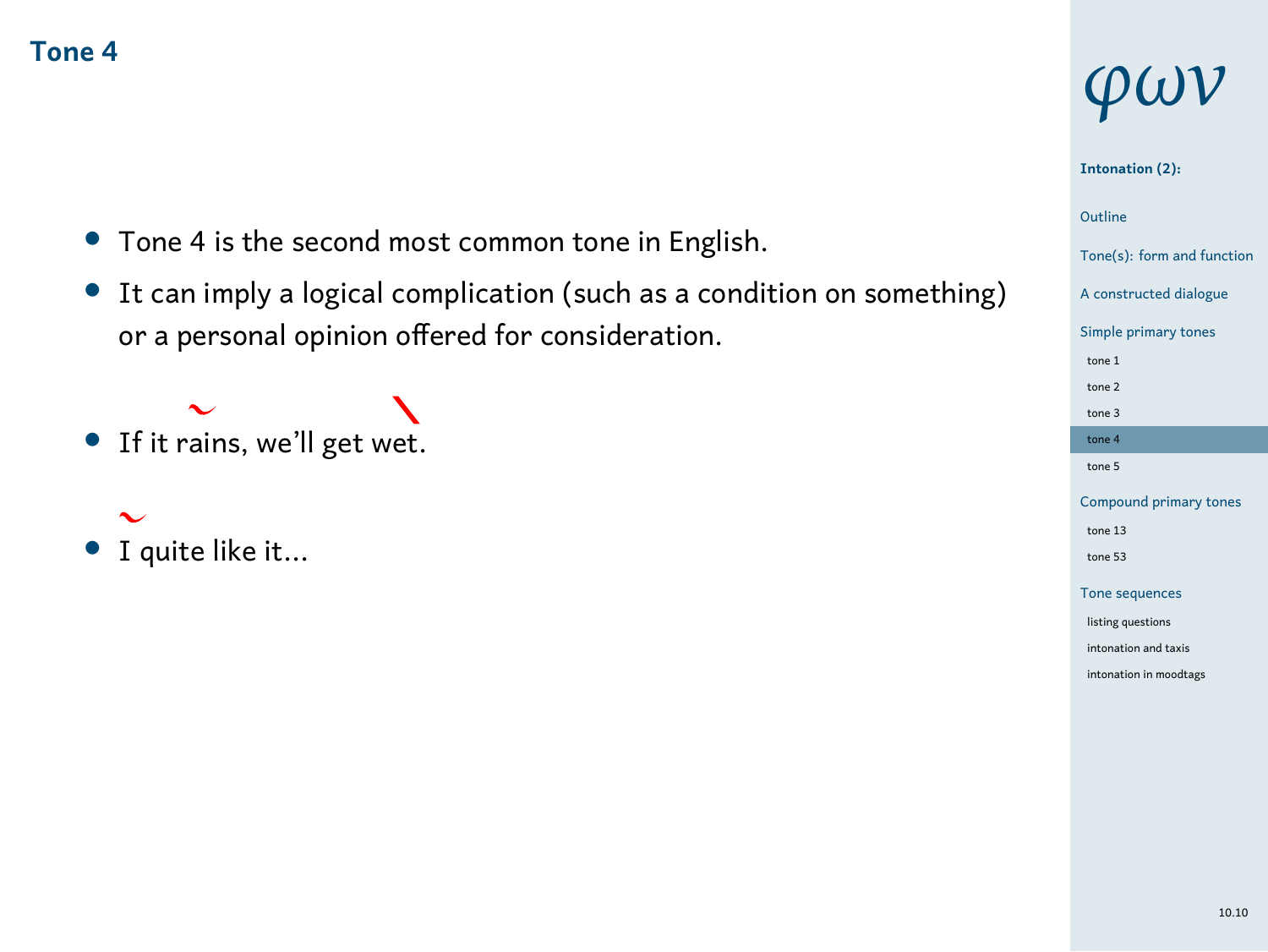- *•* Tone 4 is the second most common tone in English.
- *•* It can imply a logical complication (such as a condition on something) or a personal opinion offered for consideration.

### $\ddot{\sim}$ • If it rains, we'll get wet.

# *•* I quite like it...

*•* It is also the typical tone choice for a grammatically marked Theme.

# *φων*

#### **Intonation (2):**

### 1 Outline

- Tone(s): form and function
- A constructed dialogue
- Simple primary to
- tone 1 tone 2 tone 3
- tone 4 tone 5
- Compound pr
- tone 13 tone 53
- Tone seq listing questions
- nation and taxis intonation in moodta

#### 10.10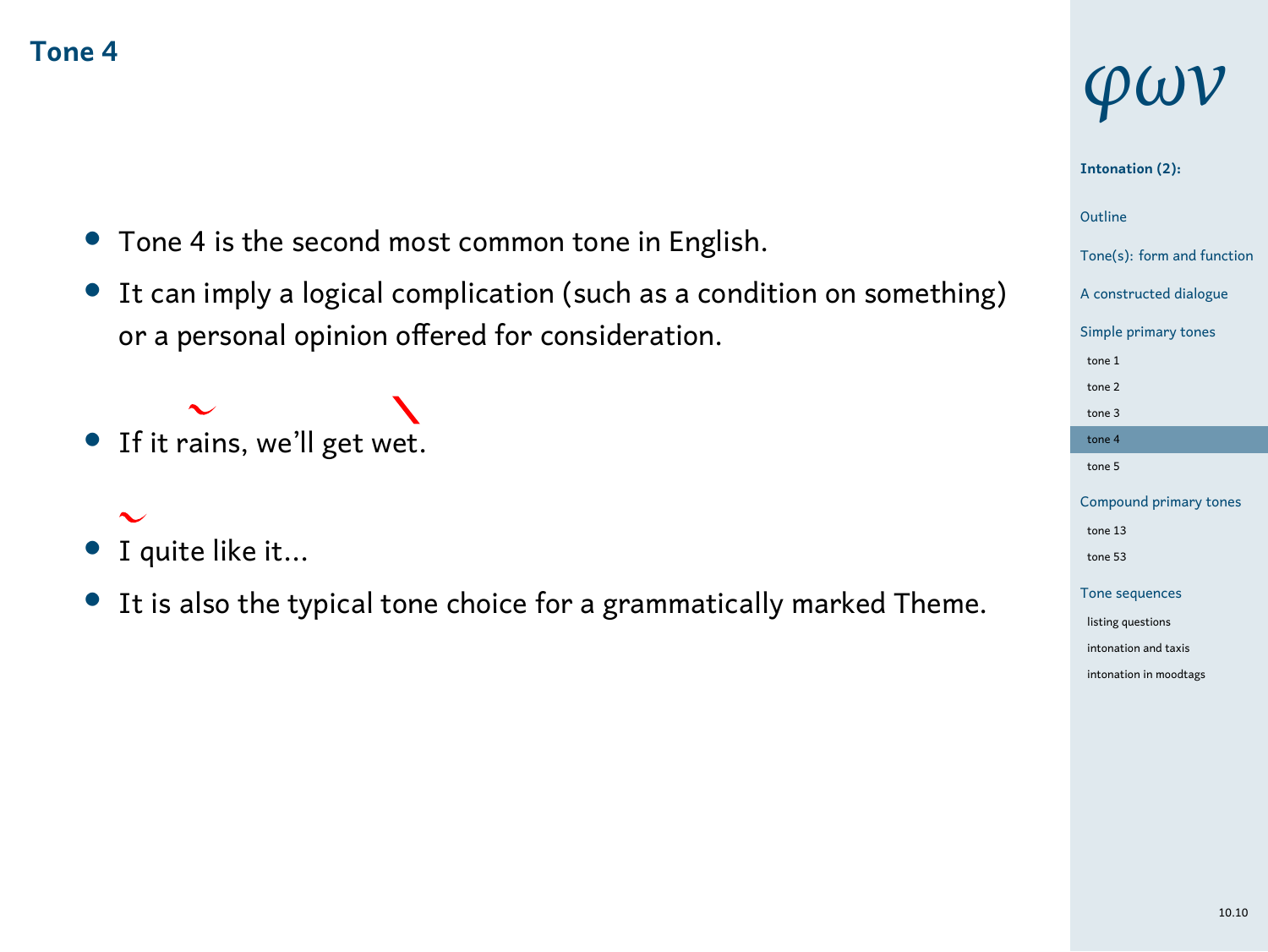- *•* Tone 4 is the second most common tone in English.
- *•* It can imply a logical complication (such as a condition on something) or a personal opinion offered for consideration.

#### $\ddot{\phantom{0}}$ • If it rains, we'll get wet.

- *•* I quite like it...
- *•* It is also the typical tone choice for a grammatically marked Theme.

#### • In summer we go to the beach.  $\ddot{\phantom{0}}$

# *φων*

#### **Intonation (2):**

### 1 Outline

#### Tone(s): form and function

- A constructed dialogue Simple primary to tone 1 tone 2 tone 3
- tone 4 tone 5
- Compound pr tone 13 tone 53
- Tone seq listing questions
- intonation and taxis intonation in moodta
	- 10.10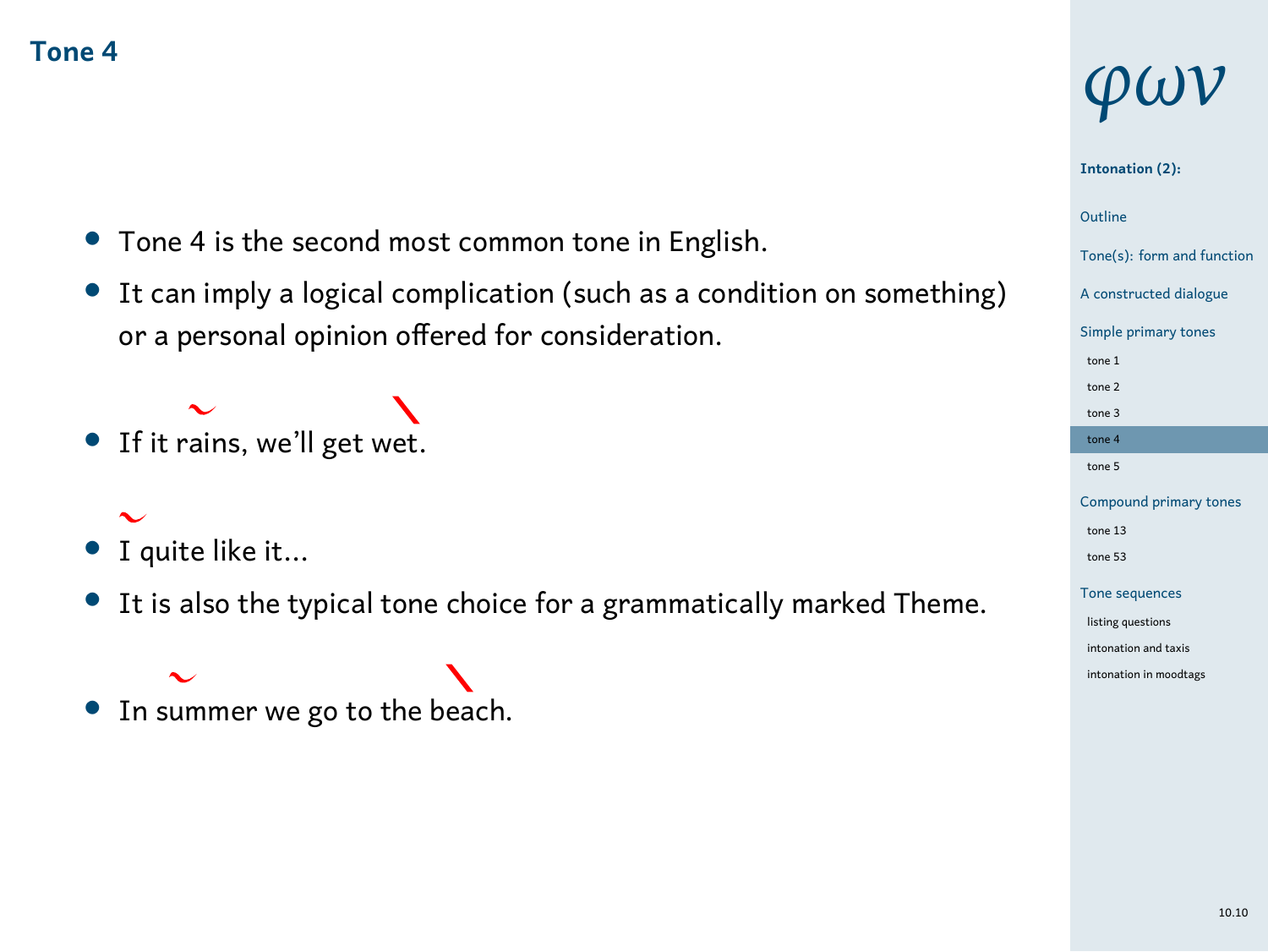*•* Tone 5 is common in the speech of children, where it expresses surprise; it is a typical tone for exclamations:

# *φων*

#### **Intonation (2):**

### 1 Outline

Tone(s): form and function

## A constructed dialogue Simple primary tones

tone 1 tone 2 tone 3 tone 4 tone 5

### Compound primary tones tone 13 tone 53 Tone sequences

listing questions intonation and taxis intonation in moodtags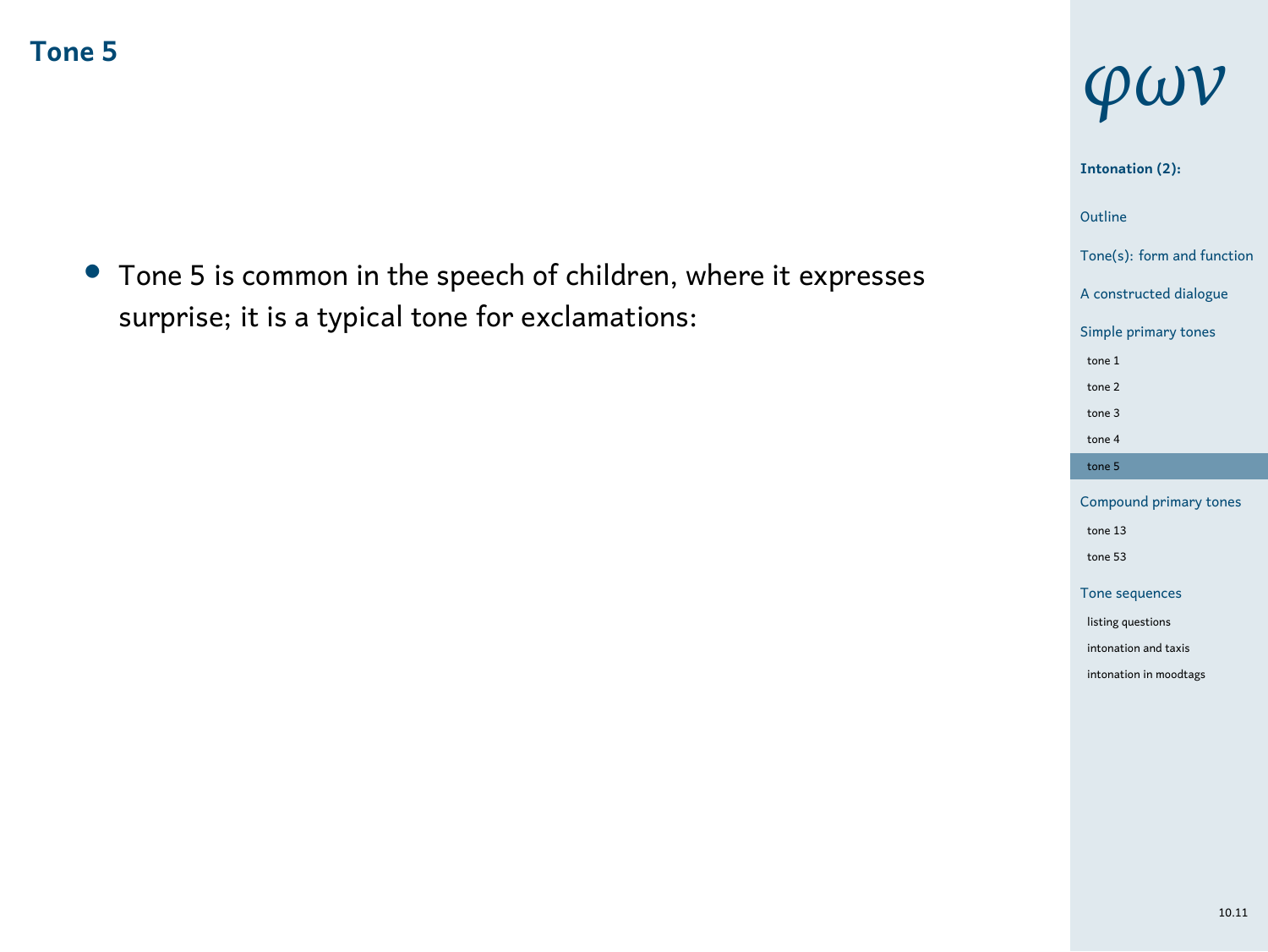*•* Tone 5 is common in the speech of children, where it expresses surprise; it is a typical tone for exclamations:

 $\boldsymbol{\gamma}$  $\blacktriangle$ *•* Look at that! Isn't it amazing!

# *φων*

**Intonation (2):**

1 Outline

Tone(s): form and function A constructed dialogue Simple primary tones

tone 1 tone 2 tone 3 tone 4 tone 5

Compound primary tor tone 13 tone 53 Tone sequences listing questions intonation and taxis intonation in moodtags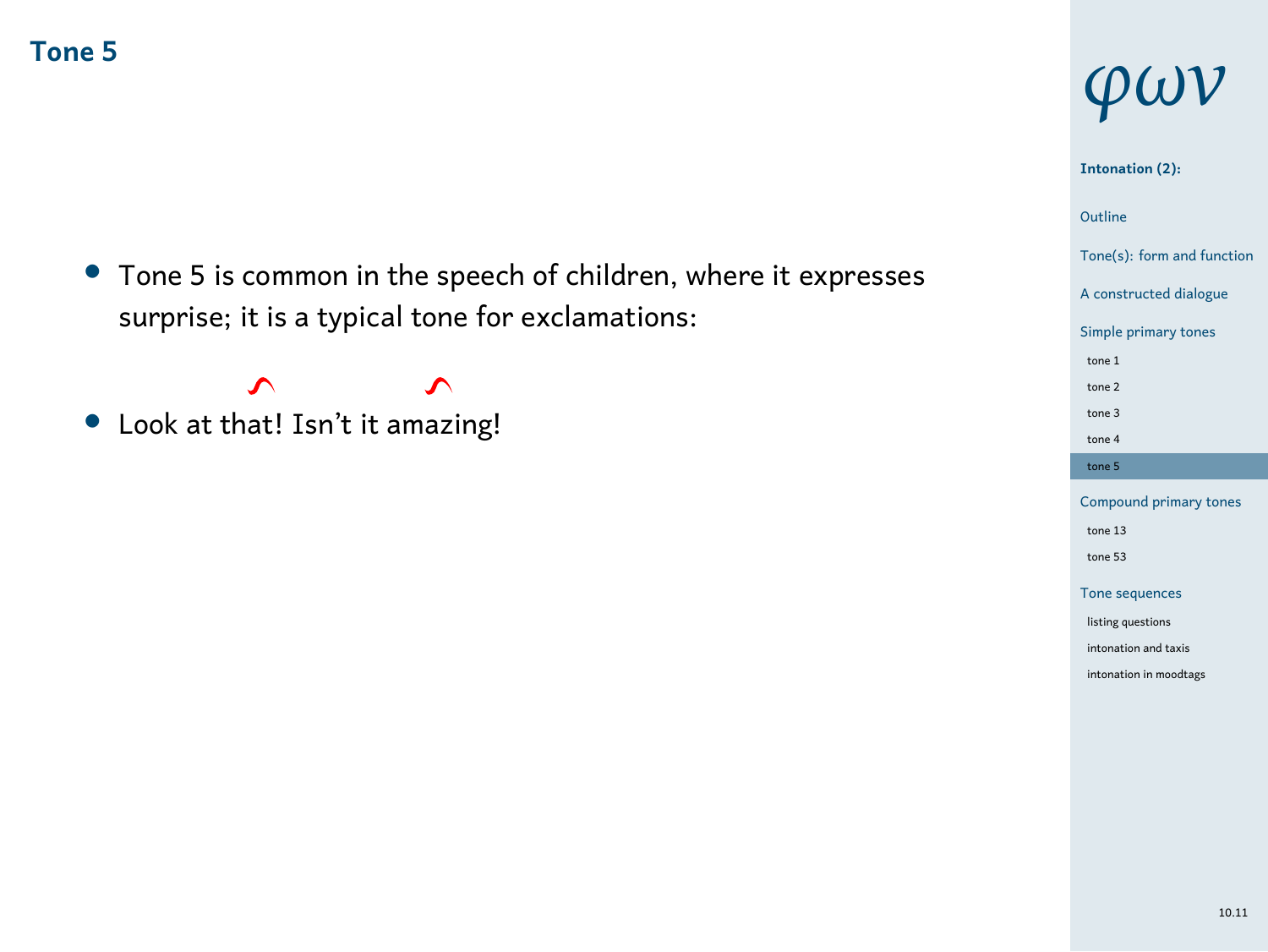*•* Tone 5 is common in the speech of children, where it expresses surprise; it is a typical tone for exclamations:

#### $\mathbf{\hat{z}}$  $\mathbf{\hat{z}}$

- *•* Look at that! Isn't it amazing!
- *•* It is also typically used in statements to 'override' any possible objections (i.e. it is an even stronger way of asserting something than to use Tone 1):

# *φων*

#### **Intonation (2):**

### 1 Outline

Tone(s): form and function

#### A constructed dialogue Simple primary tones

tone 1 tone 2 tone 3 tone 4

tone 5

#### Compound primary to tone 13 tone 53 Tone sequences

listing questions intonation and taxis intonation in moodtags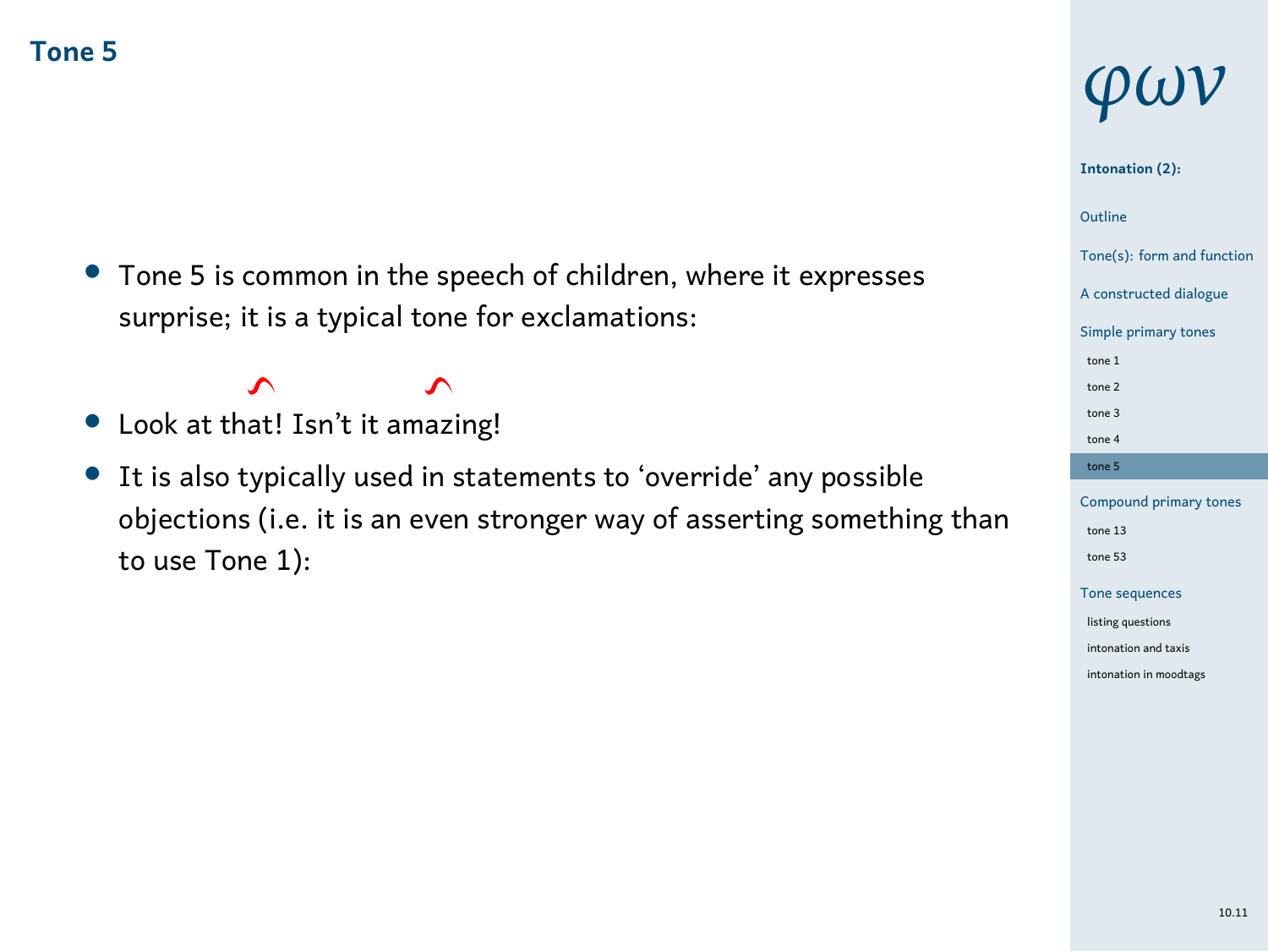*•* Tone 5 is common in the speech of children, where it expresses surprise; it is a typical tone for exclamations:

#### $\mathbf{\hat{z}}$  $\mathbf{\hat{z}}$ *•* Look at that! Isn't it amazing!

- *•* It is also typically used in statements to 'override' any possible
- objections (i.e. it is an even stronger way of asserting something than to use Tone 1):

 $\lambda$ 

*•* It's true!

# *φων*

#### **Intonation (2):**

# 1 Outline

#### Tone(s): form and function

## A constructed dialogue Simple primary tones

### tone 1 tone 2 tone 3 tone 4 tone 5

### Compound primary to tone 13 tone 53 Tone sequences listing questions intonation and taxis intonation in moodtags

#### 10.11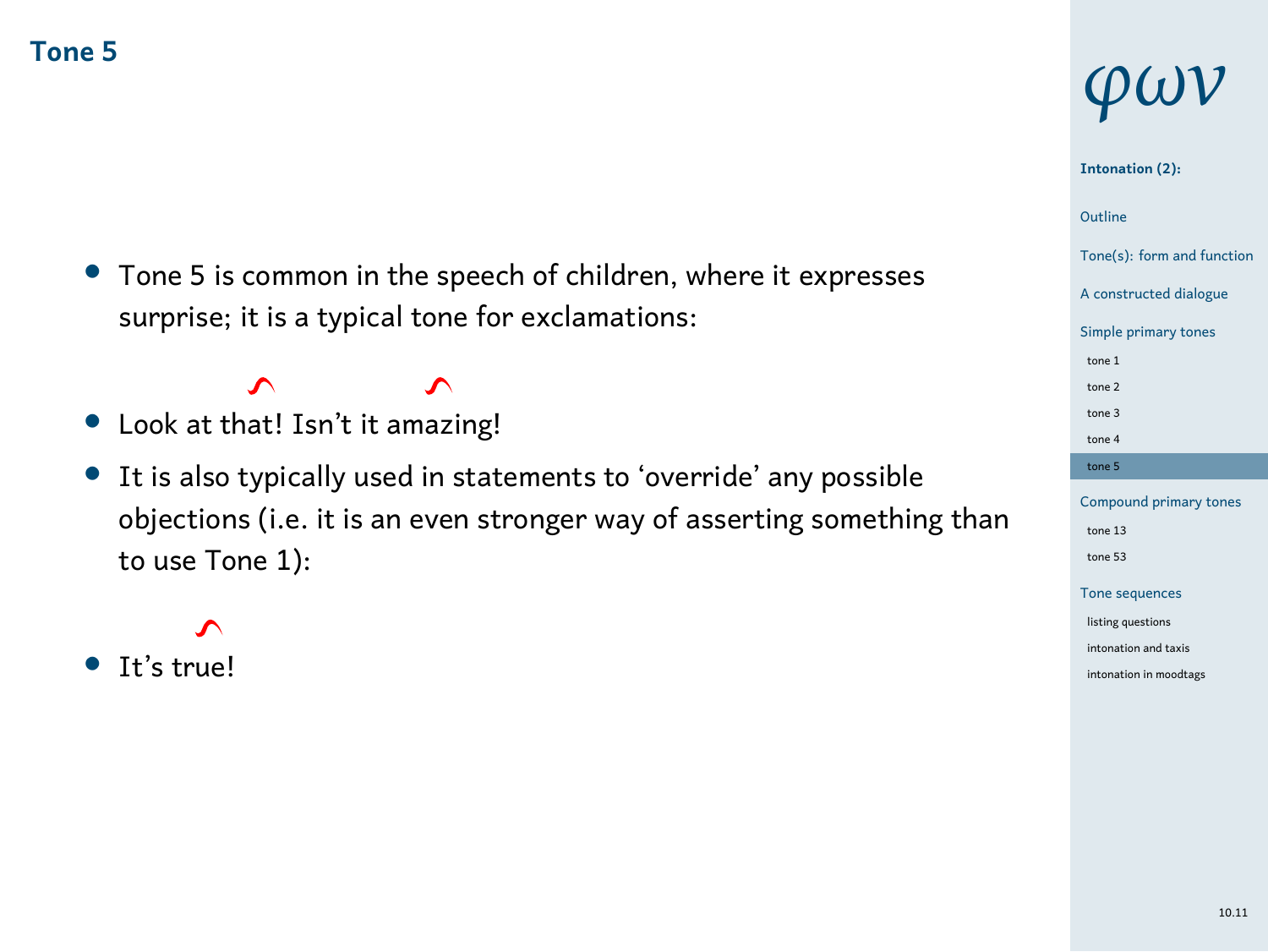*•* The use of tone 13 ("one-three") is related to the absence of what in German is the 'Satzbogen': in English, the 'zweite Prädikatsteil' comes in the middle of a clause, and can be followed by an indefinite amount of material. Some of this may come after the main information focus, as 'secondary' information (on tone 3). It is thus typical for a clause-final circumstance, e.g. of time, which is not unimportant enough to be post-tonic ('Given') but not important enough to get a separate tone group all to itself.

# *φων*

#### **Intonation (2):**

### 1 Outline

Tone(s): form and function A constructed dialogue Simple primary tones tone 1 tone 2 tone 3 tone 4 tone 5 Compound primary tones tone 13  $\pm$ tone 53

Tone sequences listing questions into<br>into and taxis intonation in moodtags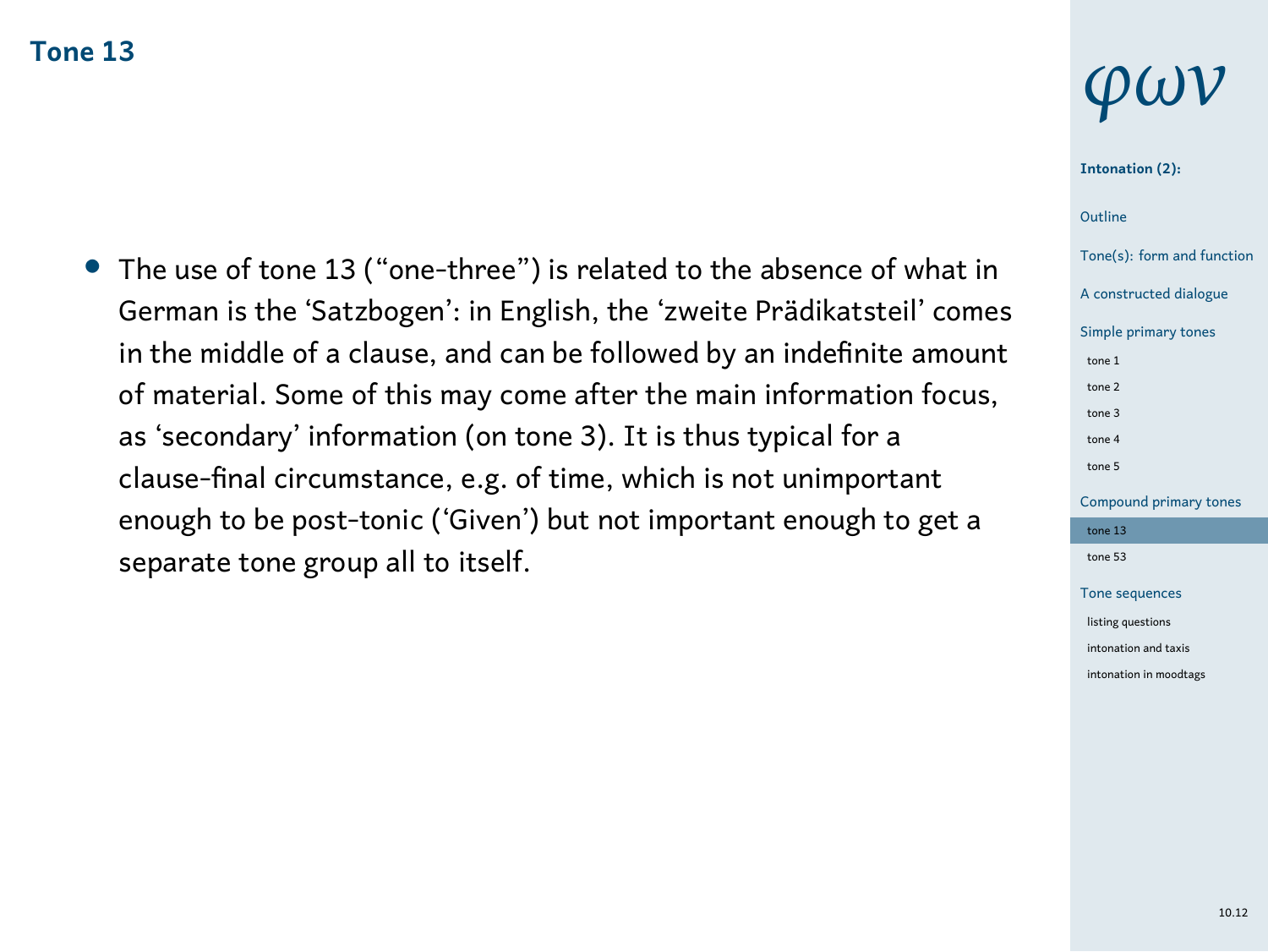- *•* The use of tone 13 ("one-three") is related to the absence of what in German is the 'Satzbogen': in English, the 'zweite Prädikatsteil' comes in the middle of a clause, and can be followed by an indefinite amount of material. Some of this may come after the main information focus, as 'secondary' information (on tone 3). It is thus typical for a clause-final circumstance, e.g. of time, which is not unimportant enough to be post-tonic ('Given') but not important enough to get a separate tone group all to itself.
- *•* Arthur's been there twice in the last year or so.

# *φων*

#### **Intonation (2):**

### 1 Outline

#### Tone(s): form and function

A constructed dialogue Simple primary tones tone 1 tone 2 tone 3 tone 4 tone 5 Compound primary tones tone 13 tone 53 Tone sequences

listing questions .<br>nation and taxis intonation in moodtag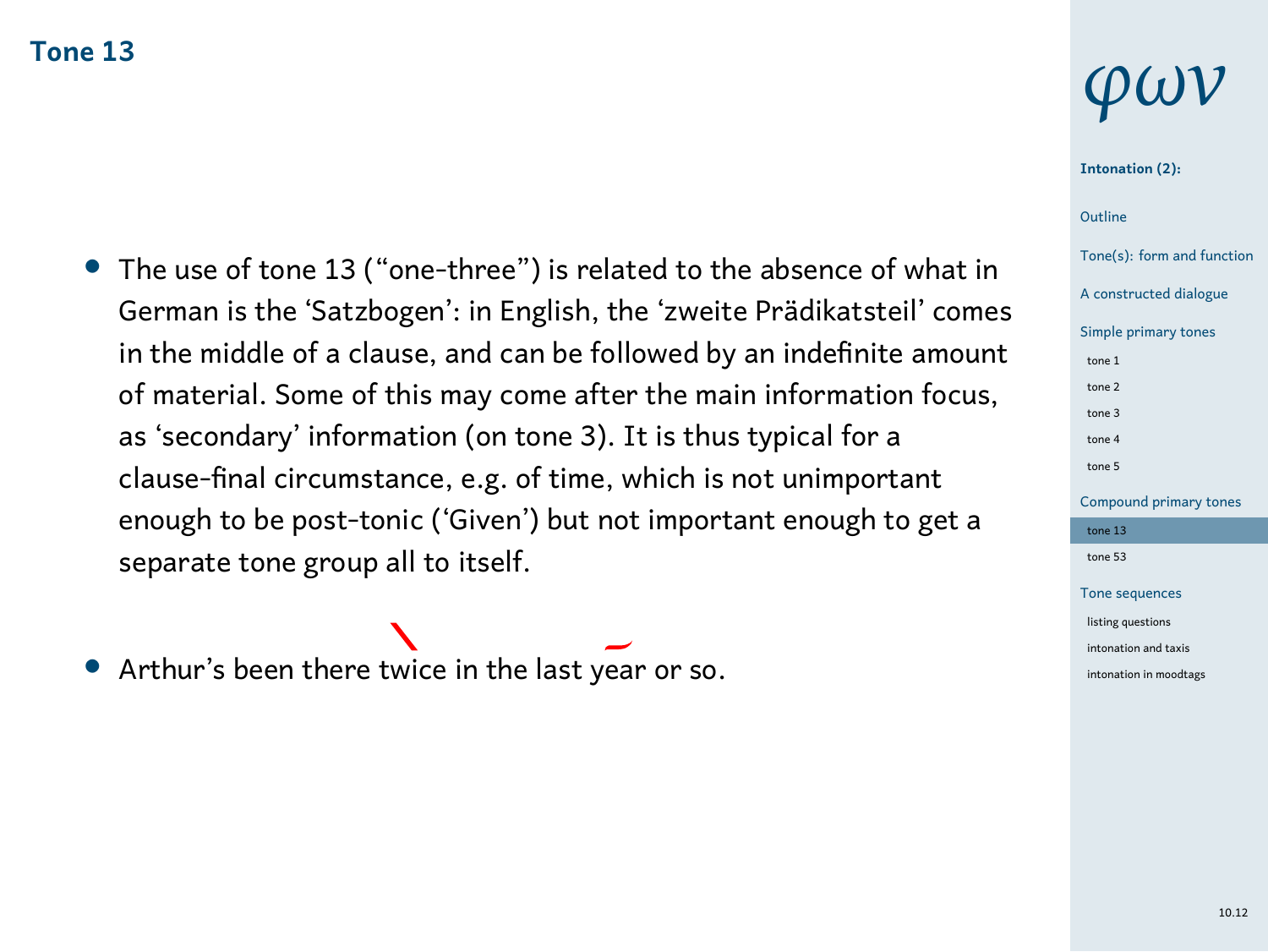*•* Tone 1 in a command can sound somewhat too brusque:



1 Outline Tone(s): form and function A constructed dialogue Simple primary tones tone 1 tone 2 tone 3 tone 4 tone 5 Compound primary tones tone 13 tone 53 Tone sequences listing questions intonation and taxis intonation in moodtags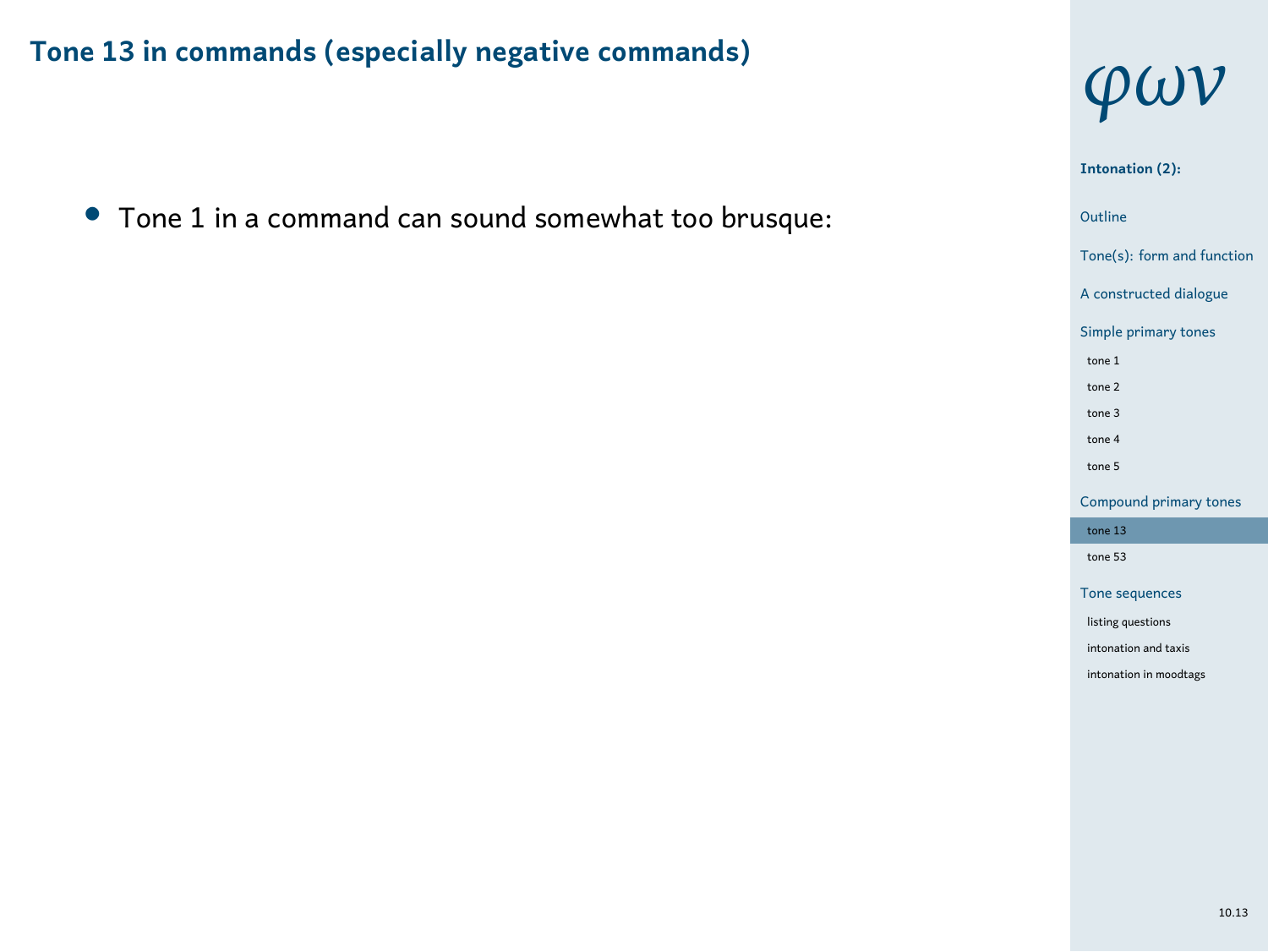- *•* Tone 1 in a command can sound somewhat too brusque:
- *•* Please close the window!



**Intonation (2):**

1 Outline Tone(s): form and function A constructed dialogue Simple primary tones tone 1 tone 2 tone 3 tone 4 tone 5 Compound primary tones tone 13 tone 53 Tone sequences listing questions intonation and taxis intonation in moodtags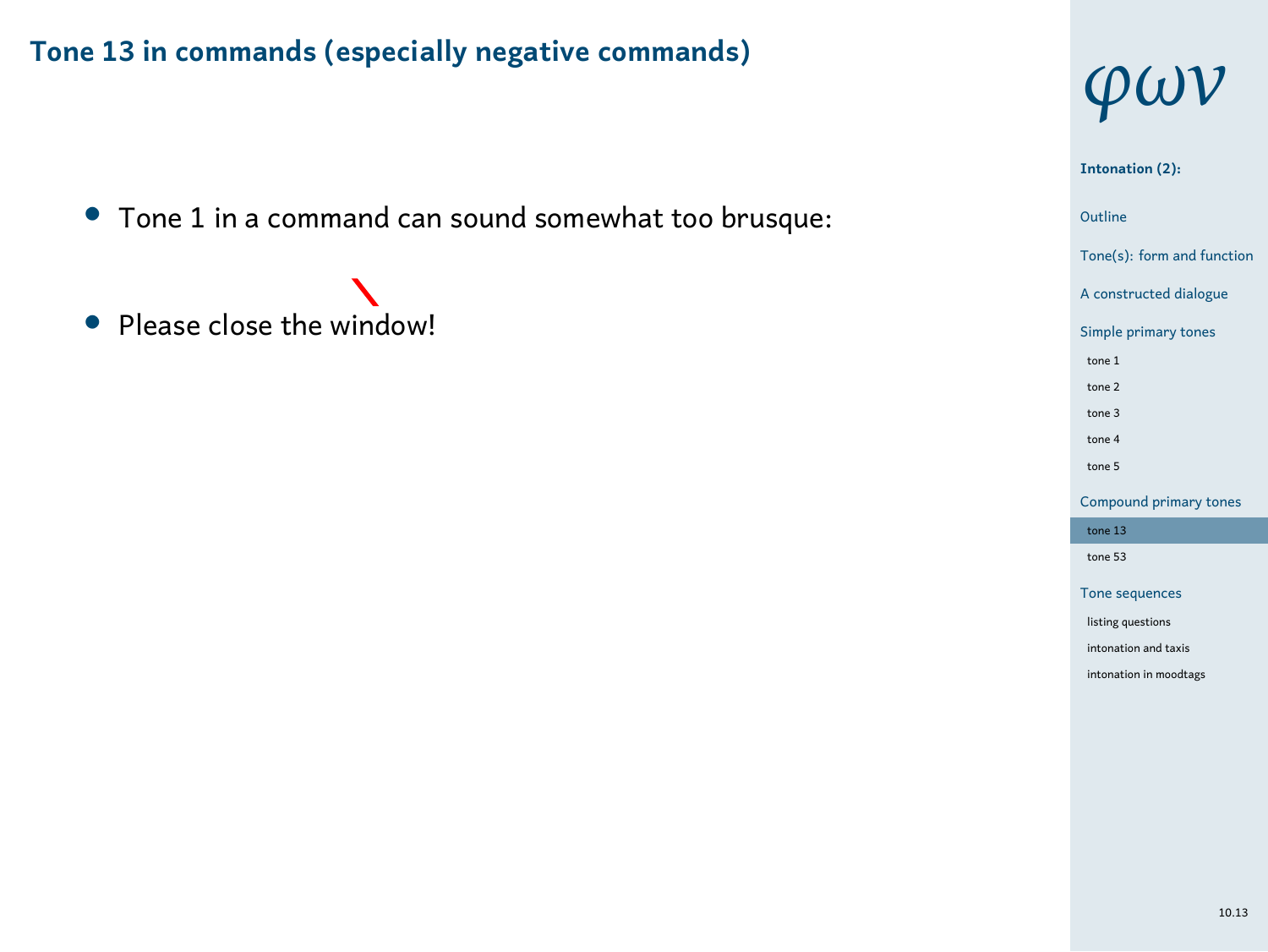*•* Tone 1 in a command can sound somewhat too brusque:

# • Please close the window!

*•* We therefore use tone 13 instead:



1 Outline **Intonation (2):** Tone(s): form and function A constructed dialogue Simple primary tones tone 1 tone 2 tone 3 tone 4 tone 5 Compound primary tones tone 13 tone 53 Tone sequences listing questions intonation and taxis intonation in moodtags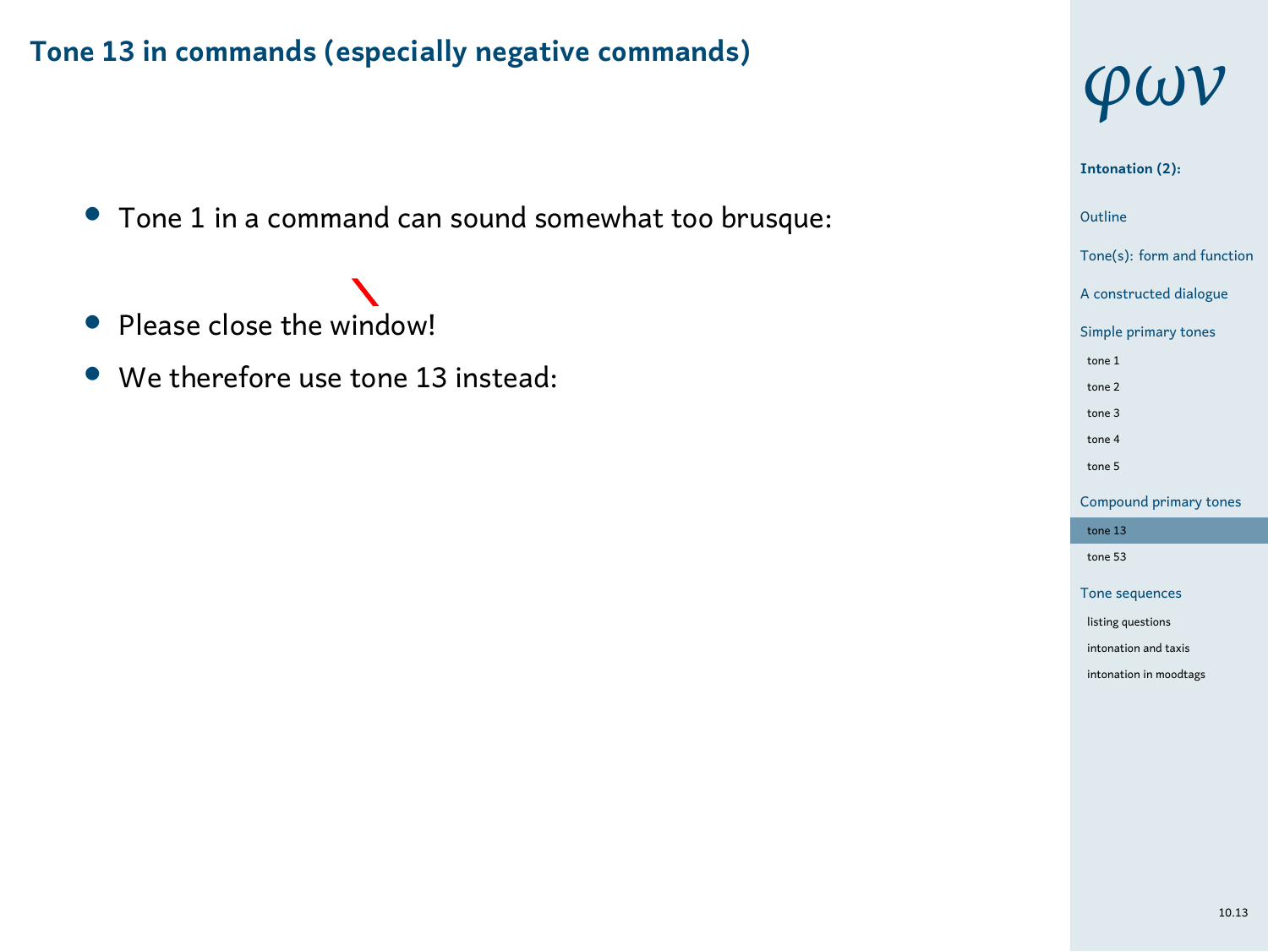*•* Tone 1 in a command can sound somewhat too brusque:

# • Please close the window!

- *•* We therefore use tone 13 instead:
- Please close the window...



**Intonation (2):**

1 Outline Tone(s): form and function

A constructed dialogue Simple primary tones

tone 1 tone 2 tone 3 tone 4 tone 5

Compound primary tones tone 13 tone 53 Tone sequences listing questions intonation and taxis intonation in moodtags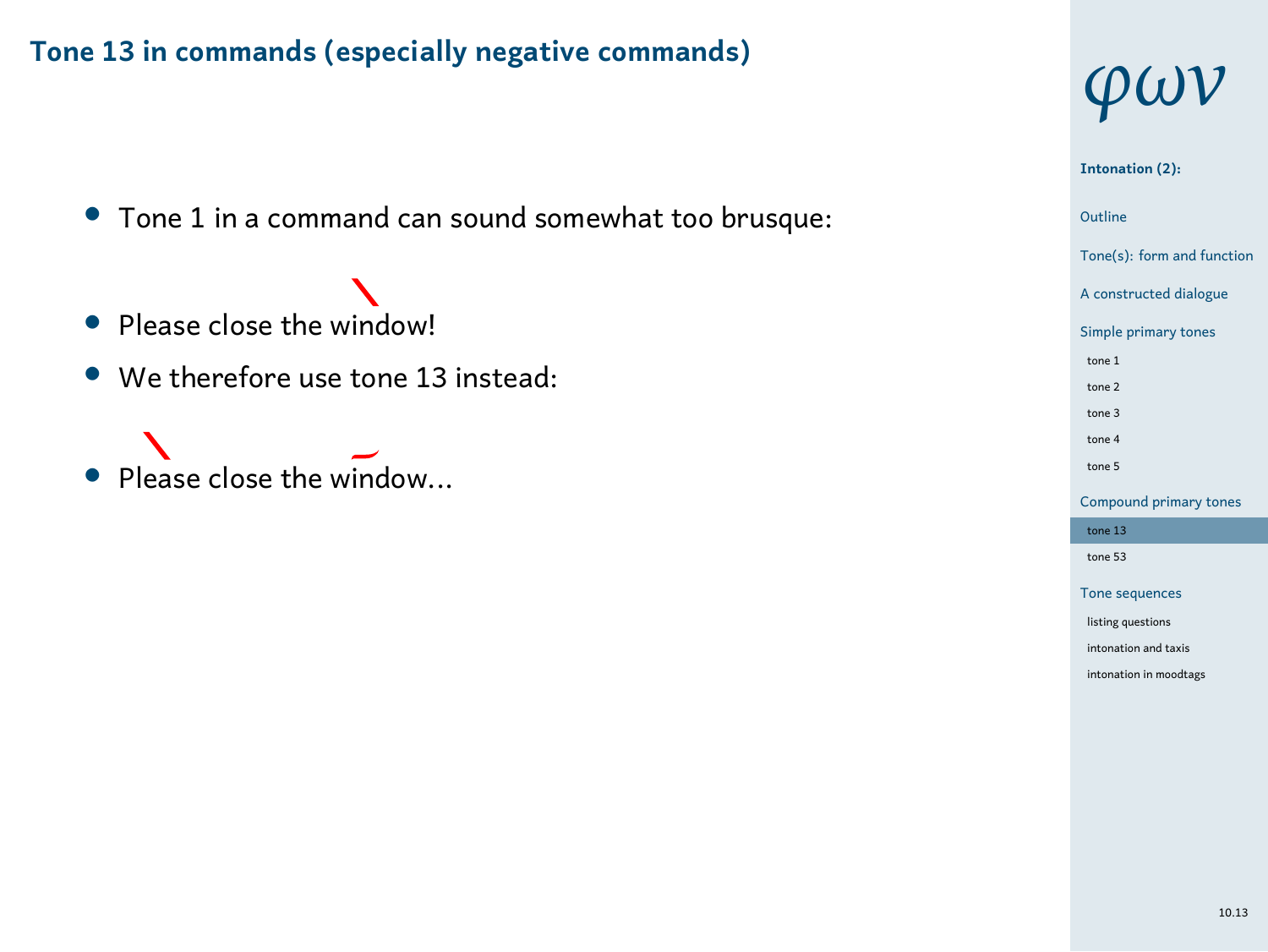*•* Tone 1 in a command can sound somewhat too brusque:

- Please close the window!
- *•* We therefore use tone 13 instead:
- Please close the window...
- *•* In negative commands this is even more important:



#### **Intonation (2):**

Outline<br>Tone(s): form and function Outline

A constructed dialogue

Simple primary tones

tone 1 tone 2 tone 3 tone 4 tone 5

Compound primary tones tone 13  $^{\circ}$ tone 53 Tone sequences

listing questions intonation and taxis intonation in moodtags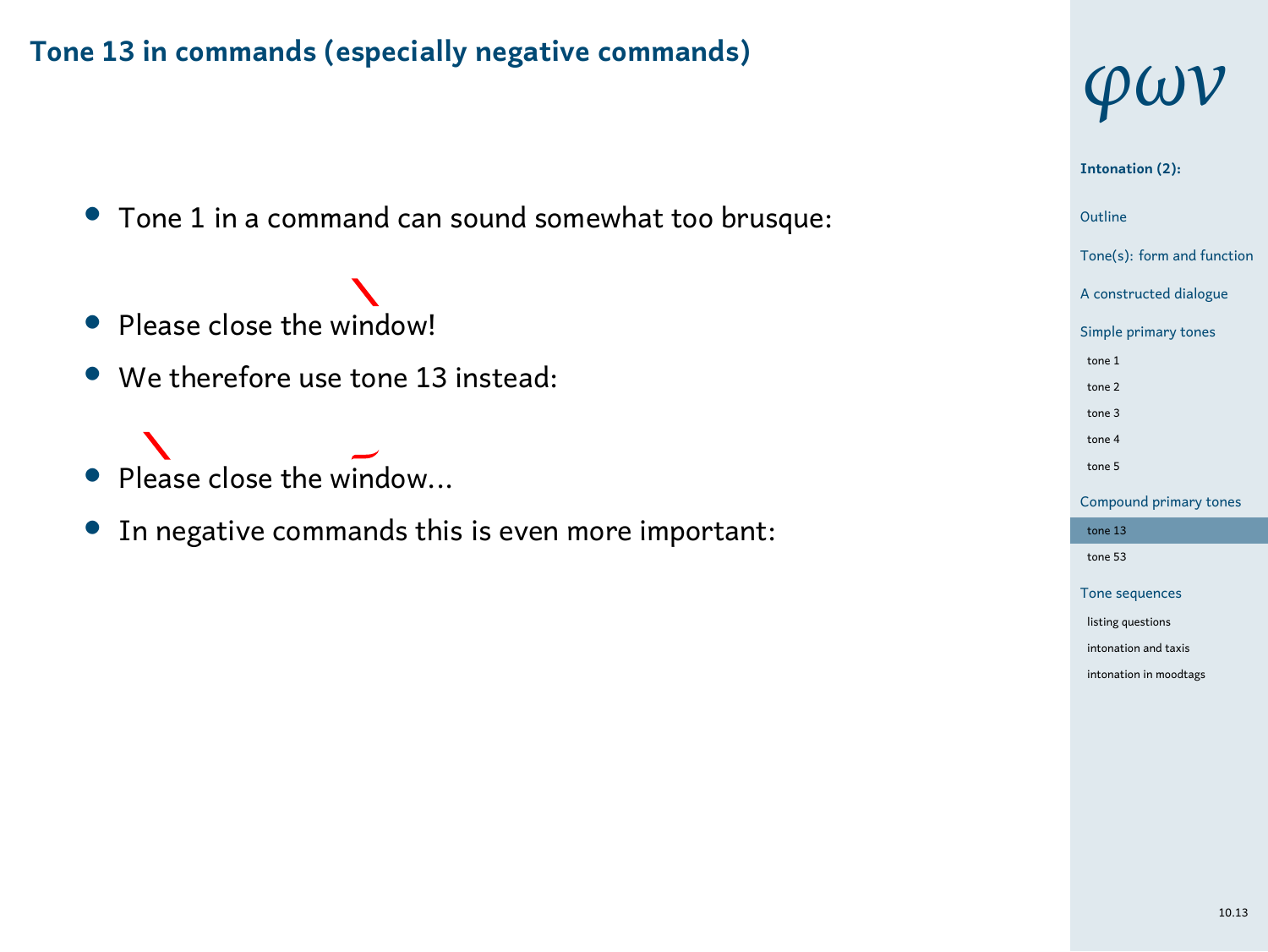*•* Tone 1 in a command can sound somewhat too brusque:

# • Please close the window!

- *•* We therefore use tone 13 instead:
- N • Please close the window...
- *•* In negative commands this is even more important:
- *•* Don't stay out all night again! (rude)



# **Intonation (2):**

1 Outline Tone(s): form and function A constructed dialogue Simple primary tones tone 1 tone 2 tone 3 tone 4 tone 5 Compound primary tor tone  $13$ 

# tone 53 Tone seque listing questions intonation and taxis intonation in moodtags

10.13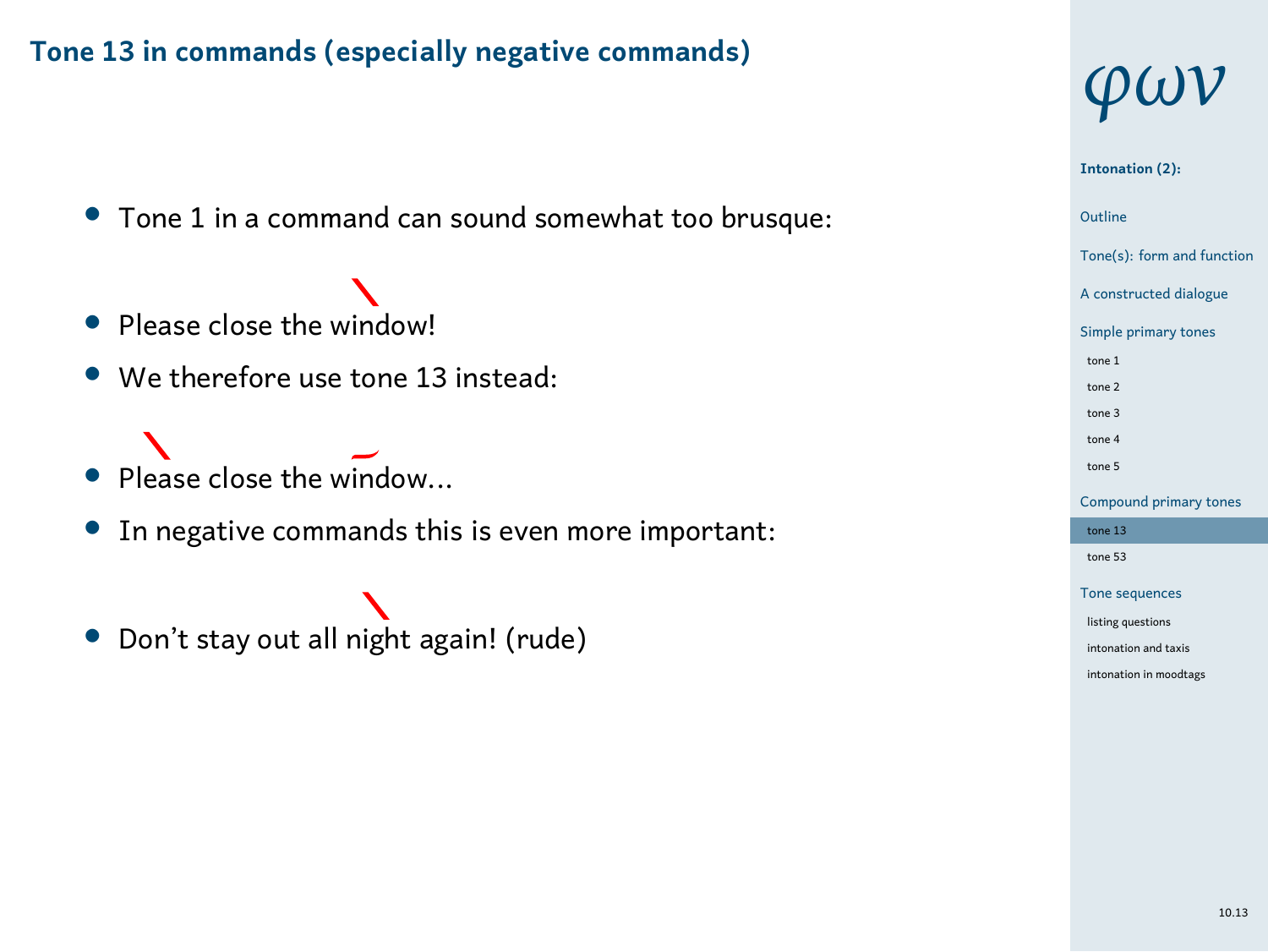*•* Tone 1 in a command can sound somewhat too brusque:

# • Please close the window!

- *•* We therefore use tone 13 instead:
- N • Please close the window...
- *•* In negative commands this is even more important:
- *•* Don't stay out all night again! (rude)
- *•* Don't stay out all night again (polite 'entreating')



#### 1 Outline Tone(s): form and function A constructed dialogue Simple primary to tone 1 tone 2 tone 3 tone 4 tone 5 Compound primary to tone 13  $\,$ tone 53 Tone seq listing questions into<br>into and taxis intonation in moodta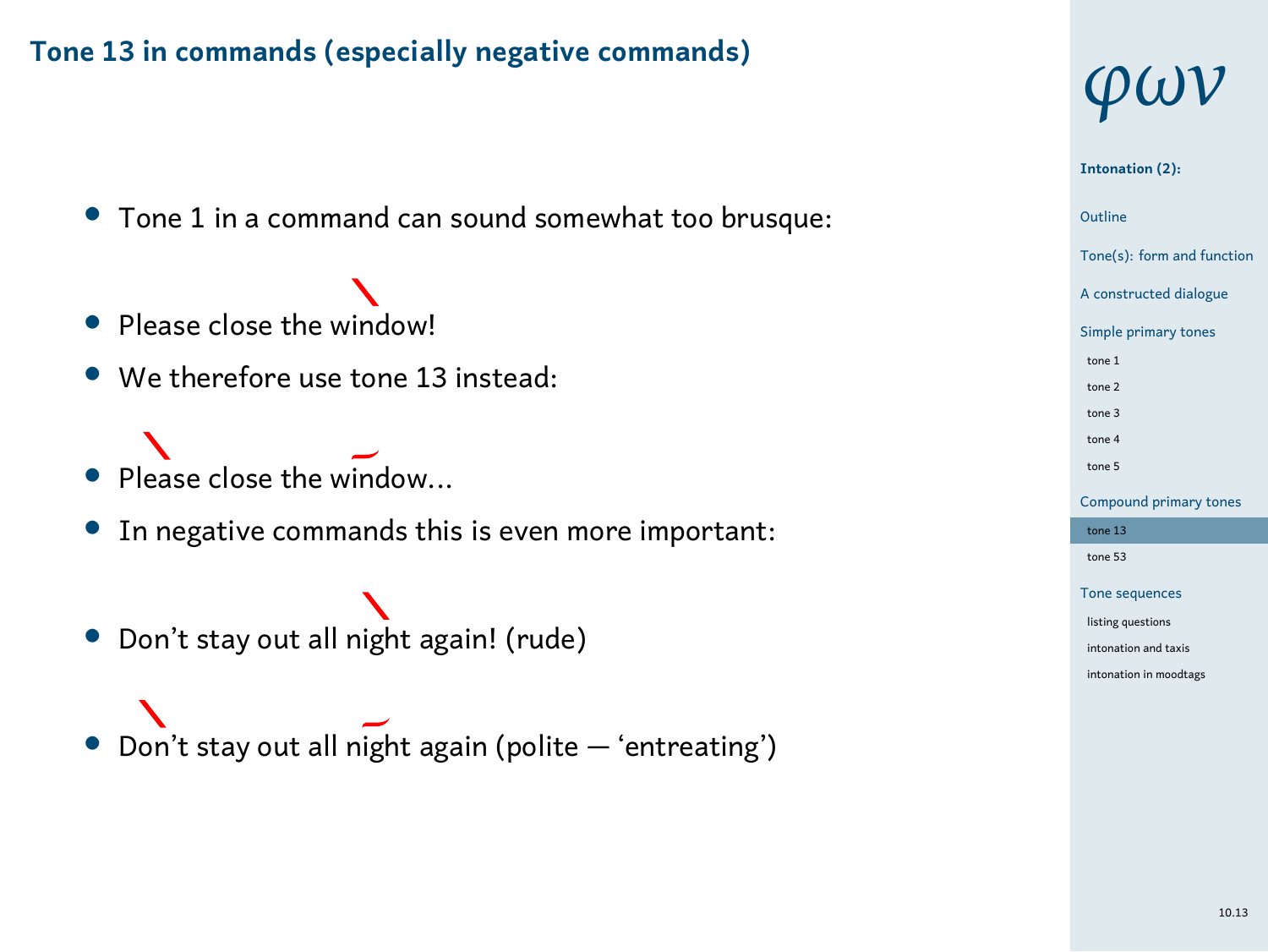*•* The meaning of tone 53 ("five-three") is deducible from the meaning of the tone 5 tonic segment and the meaning of the tone 3 tonic segment that follows it.

# *φων*

#### **Intonation (2):**

### 1 Outline

### Tone(s): form and function A constructed dialogue

Simple primary tones tone 1 tone 2 tone 3 tone 4 tone 5 Compound primary tor tone 13 tone 53 Tone sequences

listing questions intonation and taxis intonation in moodtags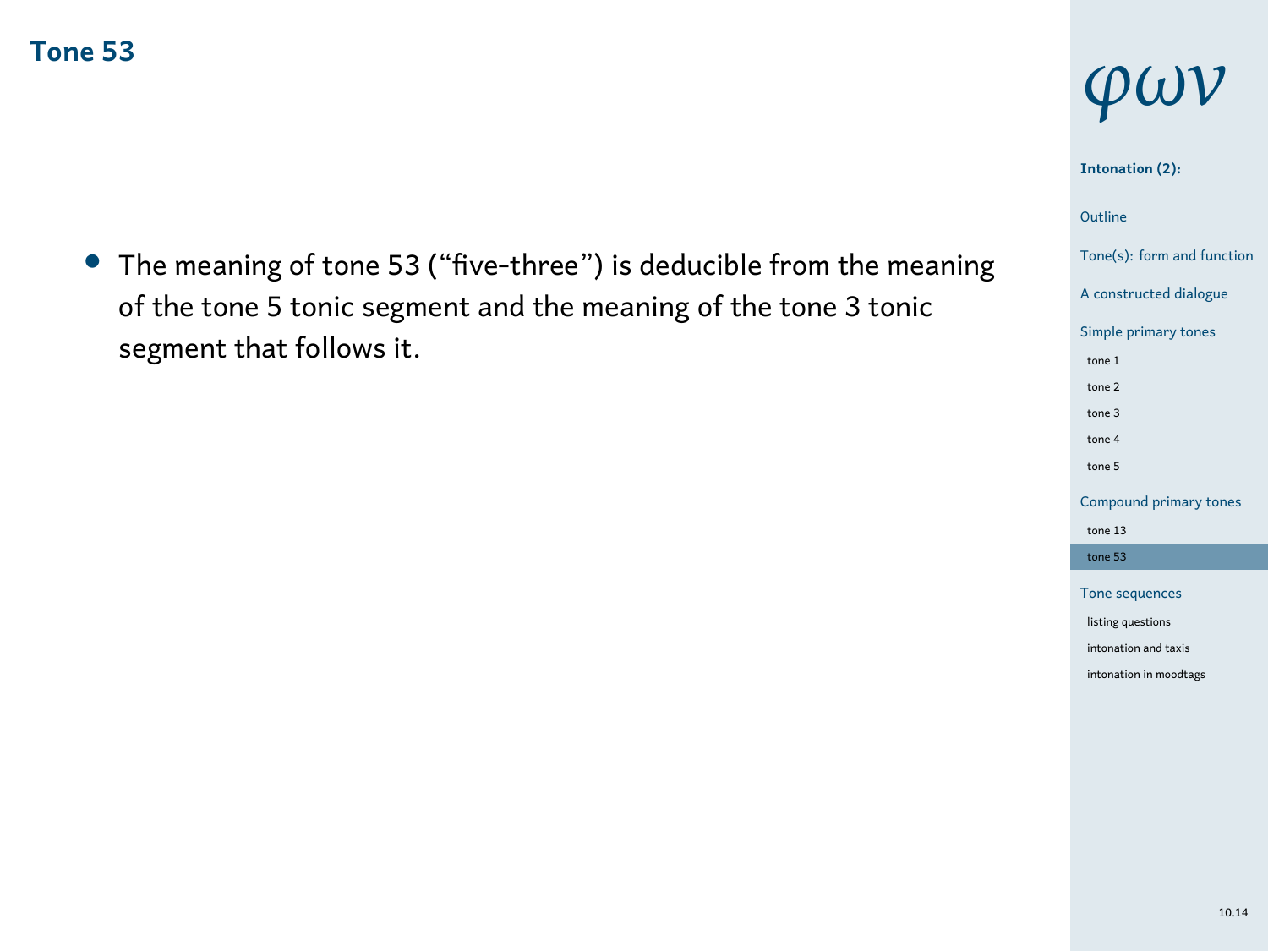*•* The meaning of tone 53 ("five-three") is deducible from the meaning of the tone 5 tonic segment and the meaning of the tone 3 tonic segment that follows it.

#### $\hat{\mathcal{L}}$ • He's never taken Jane on any of his visits though.

# *φων*

#### **Intonation (2):**

### 1 Outline

### Tone(s): form and function

A constructed dialogue Simple primary tones tone 1 tone 2 tone 3 tone 4 tone 5 Compound primary to tone 13 tone 53 Tone sequences listing questions intonation and taxis intonation in moodtags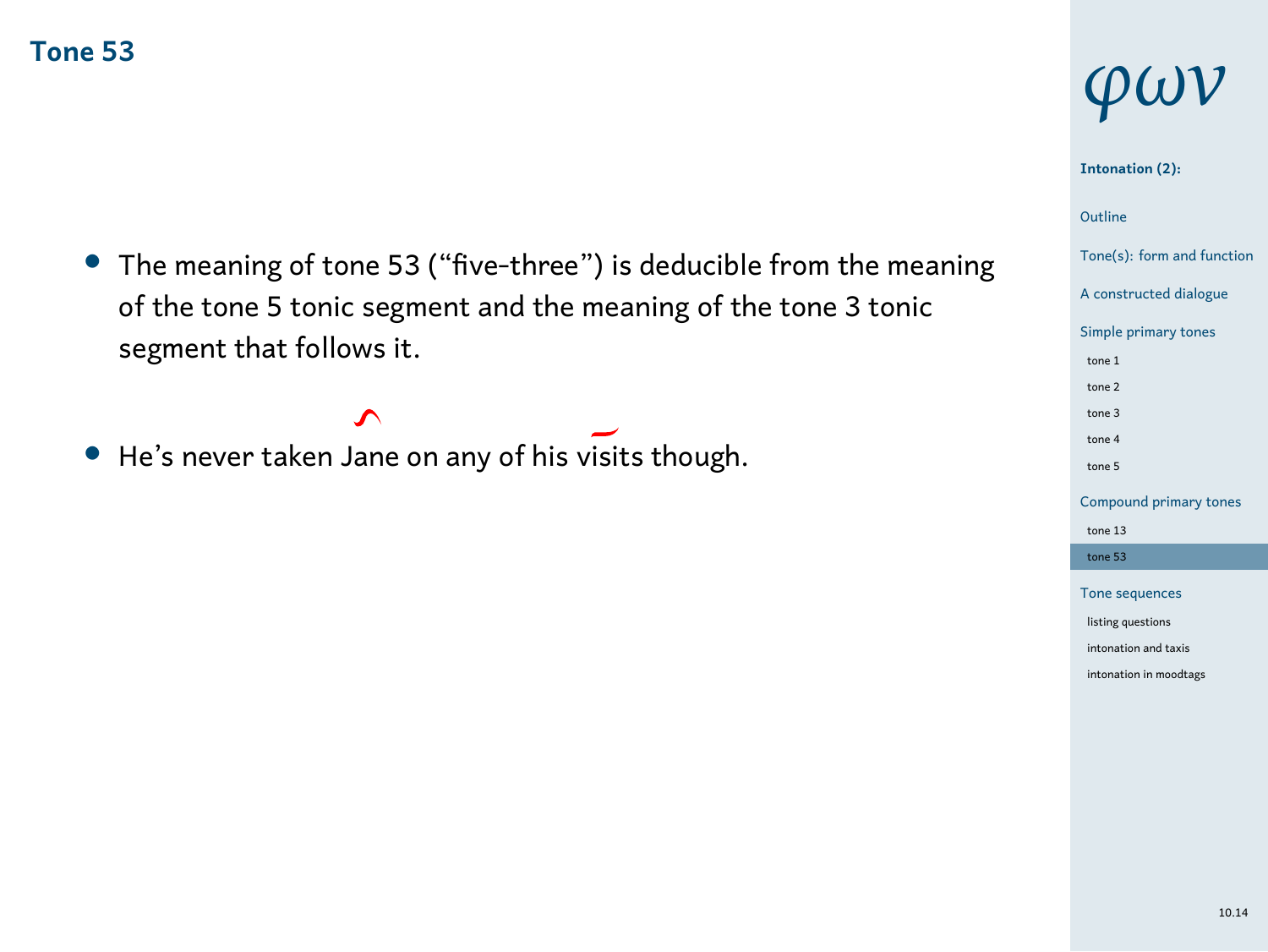*•* The meaning of tone 53 ("five-three") is deducible from the meaning of the tone 5 tonic segment and the meaning of the tone 3 tonic segment that follows it.

 $\mathbf{\hat{z}}$ 

- *•* He's never taken Jane on any of his visits though.
- *•* The word "though" is a grammatical item (a conjunctive Adjunct, with no real lexis in it); therefore it has no trouble being entirely post-tonic; but the circumstantial Adjunct "on any of his visits" has a lexical item in it, and there is therefore a tendency to treat it as a piece of 'secondary' information.

# *φων*

#### **Intonation (2):**

### 1 Outline

#### Tone(s): form and function

A constructed dialogue Simple primary tones tone 1 tone 2 tone 3 tone 4 tone 5 Compound primary t

#### tone 13 tone 53

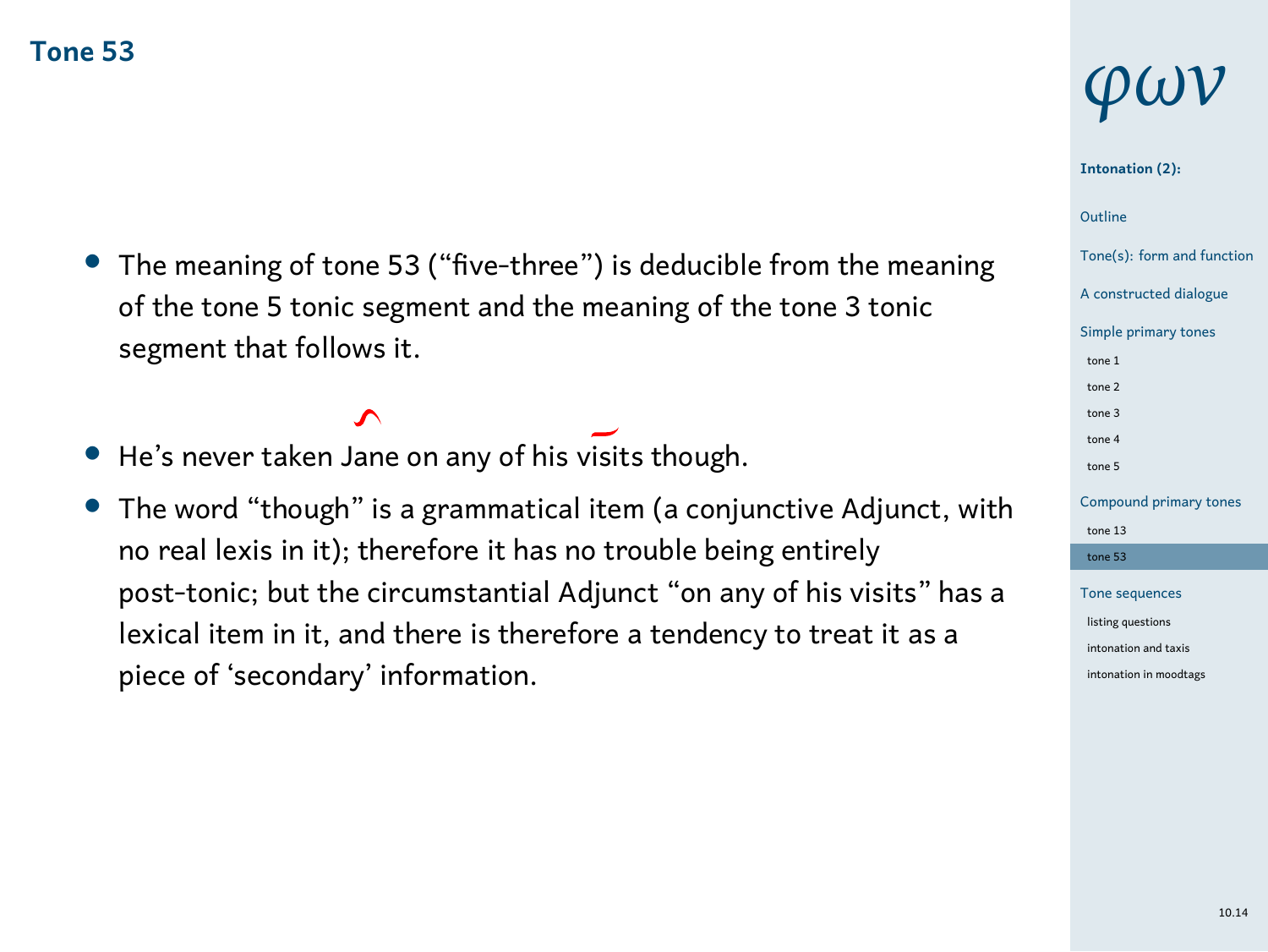### **Tone sequence and listing questions**

 $\mathbb{W}_{2,-\wedge}$  is it  $^*/$  mine or  $^*/\!/_{1}$  yours  $\mathbb{W}$ 

(closed list — there are no further possibilities)

//.2. would you / like some \*/ tea //2. *<sup>∧</sup>* or some \*/ coffee //

(open list — there are additional possibilities)



**Intonation (2):**

1 Outline Tone(s): form and function A constructed dialogue Simple primary to tone 1 tone 2 tone 3 tone 4 tone 5 Compo tone 13 tone 53 Tone sequences listing questions intonation and taxis intonation in moodtags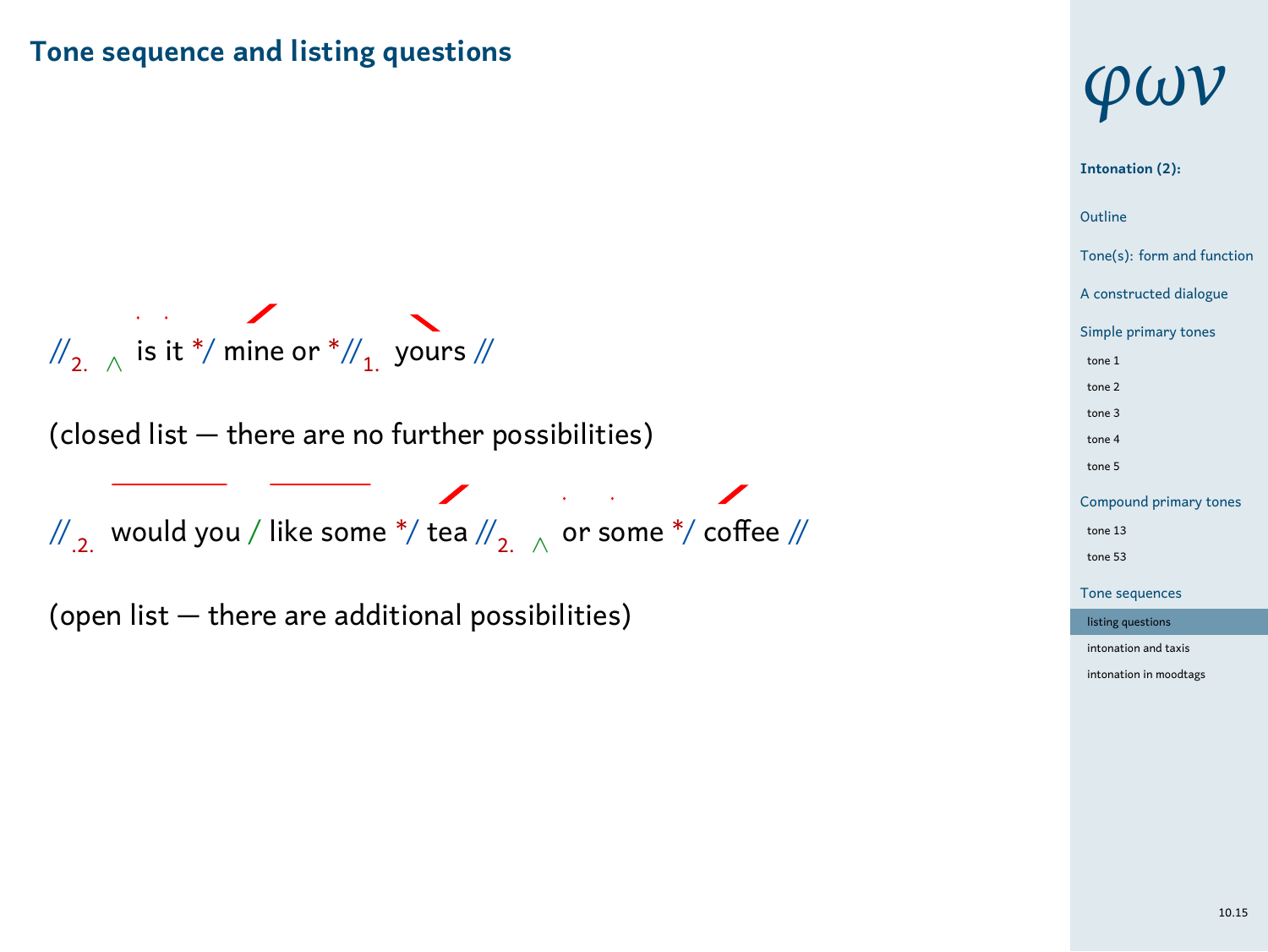#### **Intonation and taxis**

 $\mathcal{W}_{\mathbf{1},\mathbb{Z}}$   $\overline{\mathsf{\Gamma}}$  I'll  $\mathbb{/}$  just finish this  $^{\ast}\mathbb{/}$  letter.  $\mathbb{/\!}_{\mathbf{1},\mathbb{Z}}$  Then I'll be  $^{\ast}\mathbb{/}$  ready  $\mathbb{/\!}/$ (typical tone sequence signalling 'two independent clauses')  $\mathcal{N}_{.3}$  ∧  $\,$  I'll  $\mathcal{N}$  just finish this  $^{\ast}\mathcal{N}$  letter and  $\mathcal{N}_{.1.}\,$  then I'll be  $^{\ast}\mathcal{N}$  ready  $\mathcal{N}$ (typical tone sequence signalling 'paratactic clause complex') //<sub>4. ∧</sub> if we / don't \*/ hurry we're //<sub>.1.</sub> going to be \*/ late // (typical tone sequence signalling 'hypotactic clause complex')

# *φων*

#### ne **Intonation (2): Outline** Tone(s): form and function .<br>And dial Simple primary tones tone 1 tone 2 tone 3 tone 4 tone 5 Comp tone 13 tone 53 Tone sequences listing questions intonation and taxis intonation in moodtags